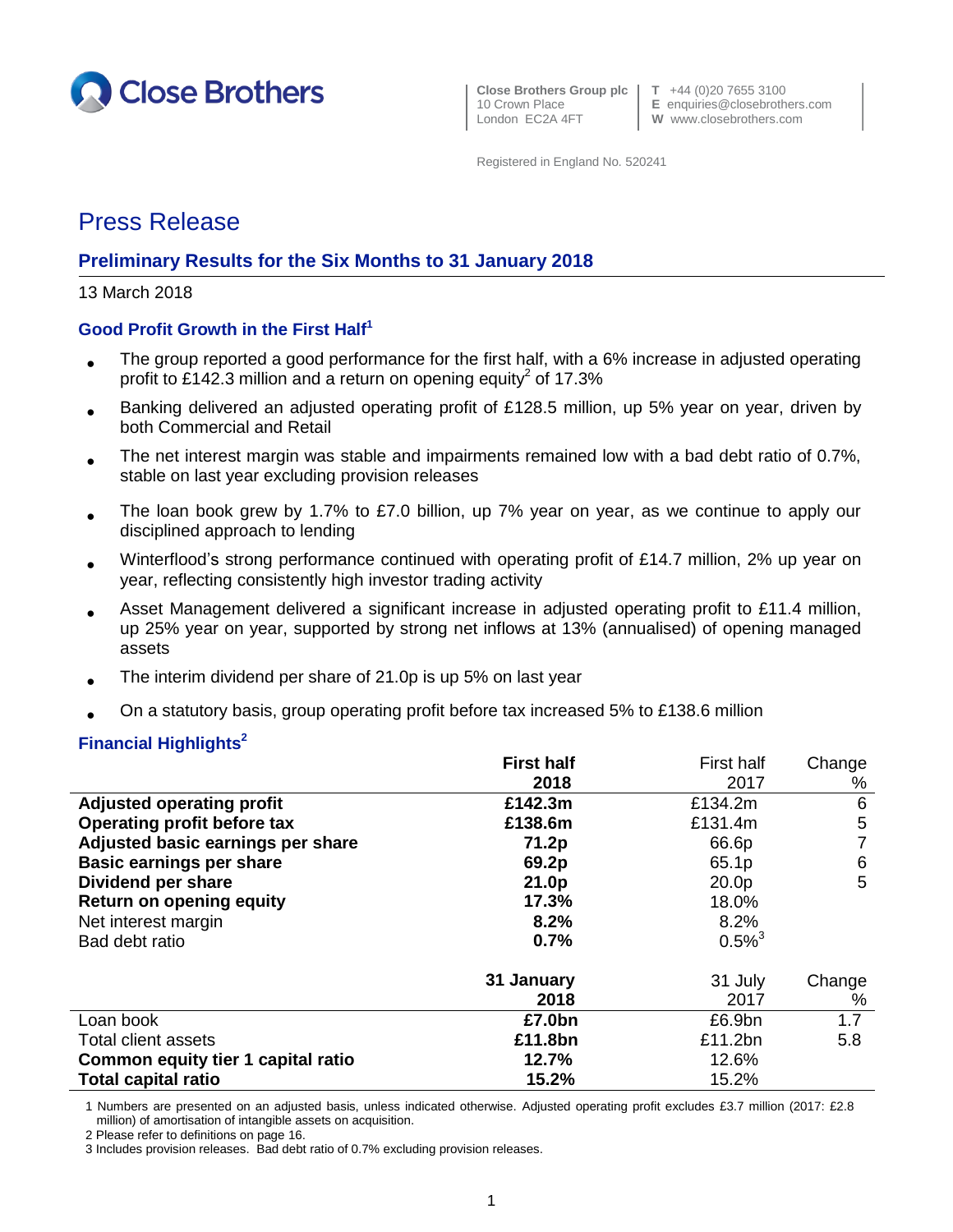### **Preben Prebensen, Chief Executive, said:**

"We are pleased with our performance and progress in the first half, delivering higher profit while staying true to our client and customer focused model, and maintaining our prudent and disciplined approach.

All our businesses have achieved a good performance year to date, and we remain well positioned for the full year.

Longer term, we are confident that the consistent application of our business model, along with our strong customer relationships, the expertise of our people and the quality of our service will allow us to continue performing well in all market conditions."

#### **Enquiries**

| Sophie Gillingham | Close Brothers Group plc | 020 7655 3844 |
|-------------------|--------------------------|---------------|
| Eva Hatfield      | Close Brothers Group plc | 020 7655 3350 |
| Liya Dashkina     | Close Brothers Group plc | 020 7655 3468 |
| Andy Donald       | Maitland                 | 020 7379 5151 |

A presentation to analysts and investors will be held today at 9.30 am GMT at our offices at 10 Crown Place, London EC2A 4FT. A listen-only dial-in facility will be available by dialling +44 20 3936 2999, using participant access code 181169.

#### **Basis of Presentation**

Results are presented both on a statutory and an adjusted basis to aid comparability between periods. The adjusted basis excludes exceptional items and amortisation of intangible assets on acquisition.

### **About Close Brothers**

Close Brothers is a leading UK merchant banking group providing lending, deposit taking, wealth management services and securities trading. We employ over 3,200 people, principally in the UK. Close Brothers Group plc is listed on the London Stock Exchange and is a member of the FTSE 250.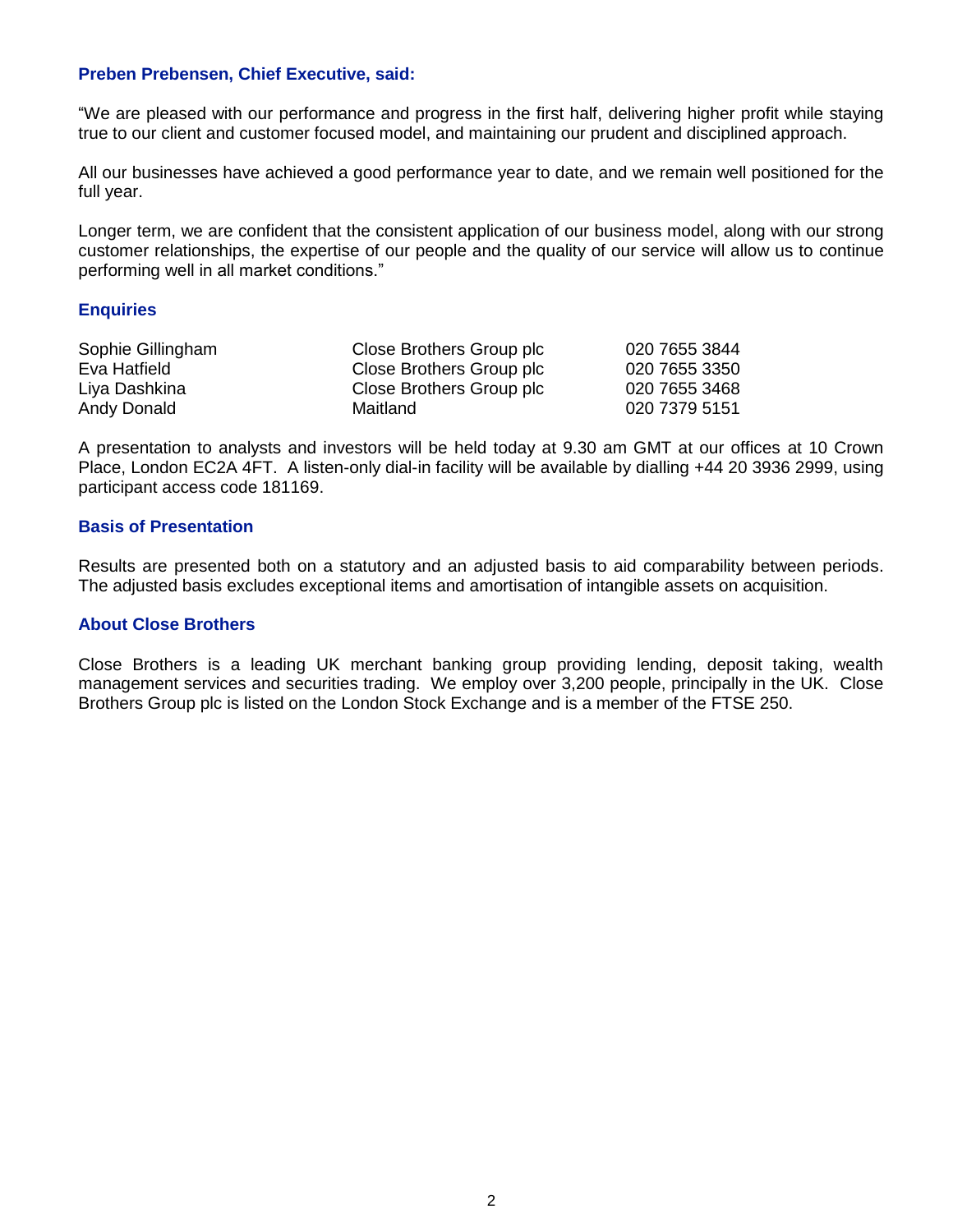#### **BUSINESS OVERVIEW**

Close Brothers has delivered a good first half, with a strong contribution from all three divisions. Adjusted operating profit increased 6% to £142.3 million (2017: £134.2 million) and statutory operating profit before tax increased 5% to £138.6 million (2017: £131.4 million). Earnings per share were up 7% on an adjusted basis at 71.2p (2017: 66.6p), and 6% on a statutory basis at 69.2p (2017: 65.1p). Return on opening equity has remained strong at 17.3% (2017: 18.0%) and we are pleased to declare an interim dividend of 21.0p (2017: 20.0p) per share, up 5% year on year.

We have seen no change to the benign credit environment in our lending businesses in the period and market conditions for our Securities and Asset Management businesses remained supportive. In this environment, our focus remains on maintaining the long-term discipline of our business model, bringing service and expertise to our clients and customers, maintaining pricing and underwriting discipline, and investing in a number of infrastructure and new business initiatives.

#### **Good Profitability in the Lending Businesses**

The Banking division delivered a good performance across all three lending segments. Adjusted operating profit increased 5% to £128.5 million (2017: £122.7 million) with a stable net interest margin at 8.2% (2017: 8.2%) and a low bad debt ratio of 0.7% (2017: 0.5%).

In Banking, our focus remains on maintaining our strong net interest margin and underwriting discipline in all market conditions. As a result, loan book growth is slower at the current point in the cycle, reflecting continuing high credit supply in several of our markets. Overall the loan book increased 1.7% in the first half, in line with the first half last year.

Within the Retail segment, the Premium Finance business delivered further growth, benefiting from new broker relationships following significant investment in the business in recent years. In Motor Finance, we continue to prioritise our credit quality and margins in a highly competitive market, and as a result the loan book contracted slightly in the period.

Commercial delivered growth in both the loan book and operating profit in the first half. In Asset Finance, the loan book increased 2% despite continued competition, with growth driven by the more specialist product lines. We also achieved good growth in Invoice Finance.

Finally, in Property, the loan book continued to grow driven by consistently strong demand for new build family homes in both London and the regions. The business remains well positioned, with high levels of repeat business and a solid pipeline.

#### **Good Performance in Winterflood and Asset Management**

Winterflood's strong trading has continued, with operating profit of £14.7 million (2017: £14.4 million), benefiting from continued investor trading activity and rising markets. Trading was consistently profitable, with no loss days in the period.

Asset Management delivered a significant improvement in performance, with adjusted operating profit of £11.4 million (2017: £9.1 million), up 25% year on year, and an operating margin of 20%. Net inflows increased to 13% of opening managed assets (2017: 3%), reflecting the strength of our client proposition for both advice and investment management.

#### **Prudent Funding, Liquidity and Capital**

The prudent management of our funding, liquidity and capital is a core part of our business model allowing us to grow, invest and pay a dividend, while meeting all regulatory requirements. We have maintained good access to a diverse range of funding markets and our capital ratios remained strong in the period, with a common equity tier 1 capital ratio of 12.7% (31 July 2017: 12.6%) and leverage ratio of 10.7% (31 July 2017: 10.7%).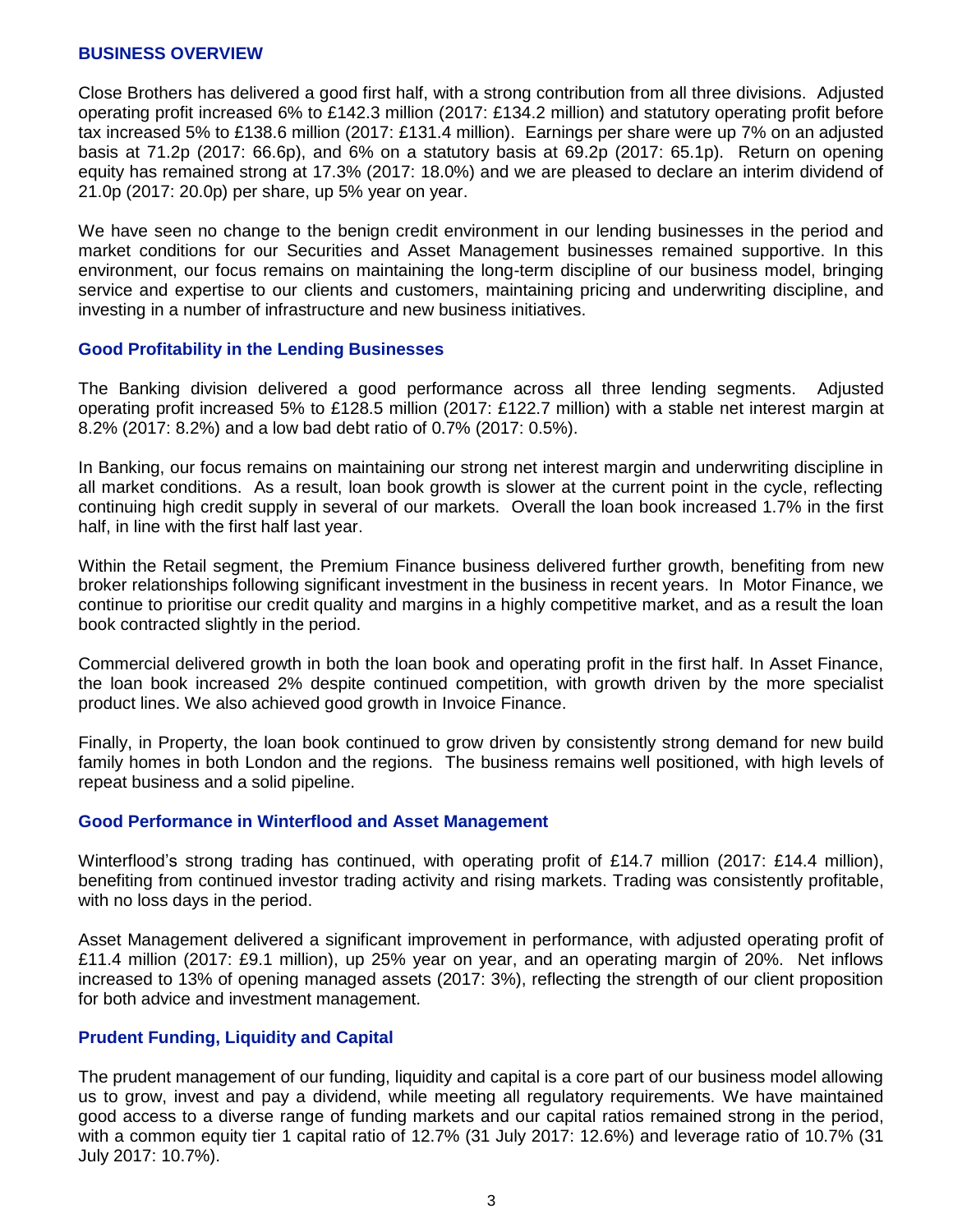## **Outlook**

We remain committed to our proven business model, which supports our track record of lending successfully in all stages of the cycle.

Our Banking division remains well positioned, benefiting from the diversity of its business portfolio and strong customer focus. We remain committed to protecting the margins, maintaining our prudent underwriting and investing to improve and extend our business in new and existing markets.

Winterflood continues to maintain its market-leading position and maximise its trading opportunities, but remains sensitive to any change in market conditions.

The Asset Management division continues to build on the strength of our client proposition and remains focused on growing its asset base.

At this stage, we have seen no significant change in trading conditions since the period end and remain well positioned to deliver a good result for the full year.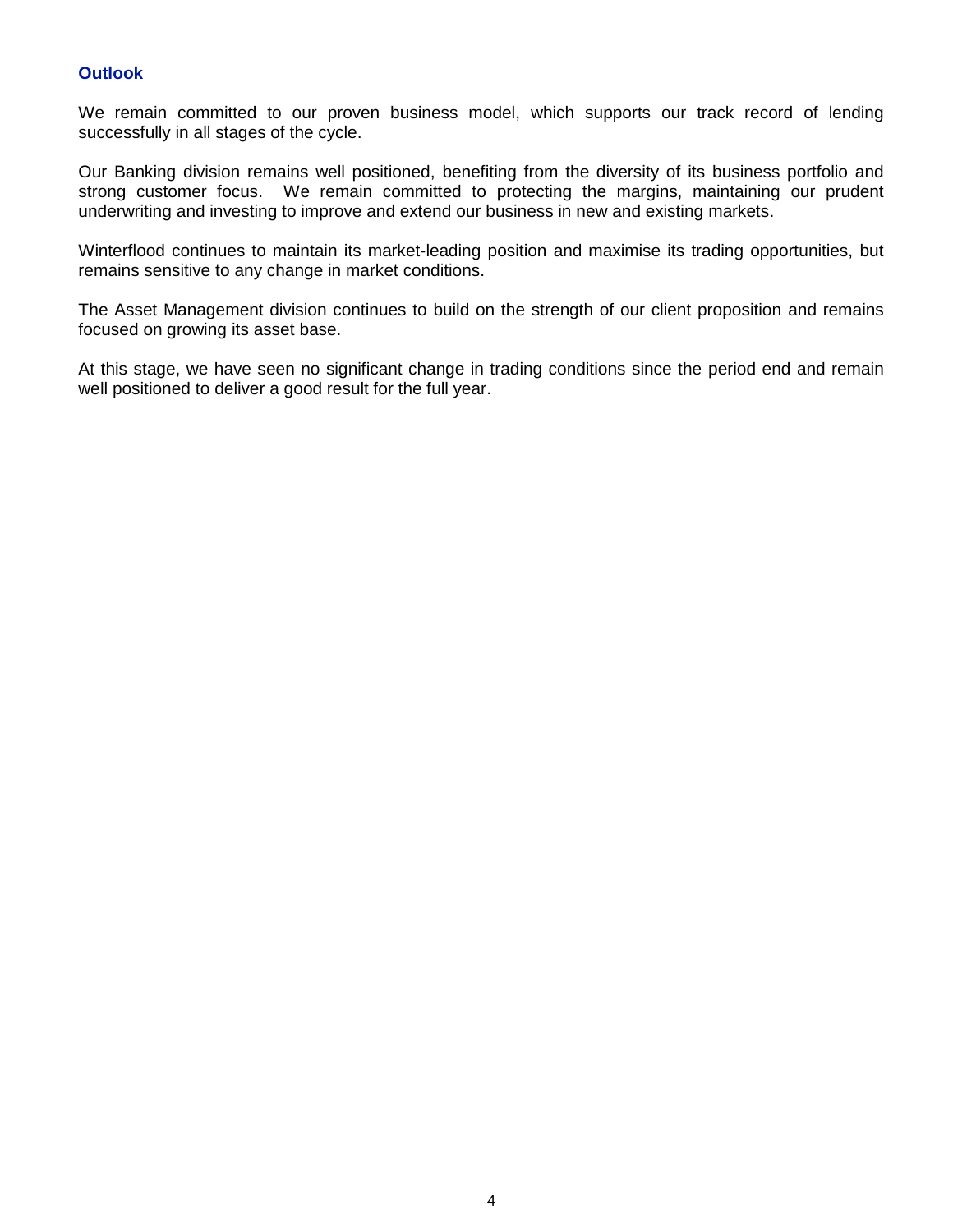## **OVERVIEW OF FINANCIAL PERFORMANCE**

## **Key Financials**

|                                                  | <b>First half</b> | First half |                |
|--------------------------------------------------|-------------------|------------|----------------|
|                                                  | 2018              | 2017       | Change         |
|                                                  | £ million         | £ million  | %              |
| Operating income                                 | 405.5             | 378.3      |                |
| Adjusted operating expenses                      | (239.4)           | (226.8)    | 6              |
| Impairment losses on loans and advances          | (23.8)            | (17.3)     | 38             |
| <b>Adjusted operating profit</b>                 | 142.3             | 134.2      | 6              |
| <b>Banking</b>                                   | 128.5             | 122.7      | 5              |
| Retail                                           | 42.8              | 39.9       |                |
| Commercial                                       | 39.7              | 36.5       | 9              |
| Property                                         | 46.0              | 46.3       | (1)            |
| <b>Securities</b>                                | 14.7              | 14.4       | $\overline{2}$ |
| <b>Asset Management</b>                          | 11.4              | 9.1        | 25             |
| Group                                            | (12.3)            | (12.0)     | 3              |
| Amortisation of intangible assets on acquisition | (3.7)             | (2.8)      | 32             |
| Operating profit before tax                      | 138.6             | 131.4      | 5              |
|                                                  |                   |            |                |
| Adjusted basic earnings per share                | 71.2p             | 66.6p      |                |
| Basic earnings per share                         | 69.2p             | 65.1p      | 6              |
| Dividend per share                               | 21.0p             | 20.0p      | 5              |
| Return on opening equity                         | 17.3%             | 18.0%      |                |

## **Good Performance in the First Half**

Adjusted operating profit increased 6% to £142.3 million (2017: £134.2 million) and statutory operating profit before tax increased 5% to £138.6 million (2017: £131.4 million), resulting in an operating margin of 35% (2017: 35%). Return on opening equity ("RoE") remained strong at 17.3% (2017: 18.0%).

The Banking division continued to deliver strong returns and profit growth, with adjusted operating profit up 5% to £128.5 million (2017: £122.7 million). Winterflood, supported by continued investor trading activity, delivered an operating profit of £14.7 million (2017: £14.4 million), ahead of the prior year. Asset Management also performed well, with an adjusted operating profit of £11.4 million (2017: £9.1 million), up 25% year on year, driven by strong net inflows and positive market movements. Group net expenses, which include the central functions such as finance, legal and compliance, risk and human resources, were marginally higher at £12.3 million (2017: £12.0 million).

Operating income increased 7% to £405.5 million (2017: £378.3 million), with higher income in all three divisions. Income in Banking increased 7% with a stable net interest margin of 8.2% (2017: 8.2%), while income in Securities and Asset Management was up 3% and 12% respectively.

Adjusted operating expenses increased 6% to £239.4 million (2017: £226.8 million), driven predominantly by continued growth and investment in the Banking division. Costs in Securities and Asset Management were also up, reflecting higher variable costs due to strong trading performance. Overall, the expense/income ratio improved slightly to 59% (2017: 60%) and the compensation ratio remained stable at 38% (2017: 38%).

Impairments of £23.8 million (2017: £17.3 million) remained low with a bad debt ratio of 0.7% (2017: 0.5%). The increase reflects provision releases of £5.4 million in the comparative period, which did not recur. Excluding these provision releases, the ratio remained stable.

The tax charge in the period was £34.7 million (2017: £34.8 million), which corresponds to an effective tax rate of 25% (2017: 26%), reflecting the reduction in the corporation tax rate.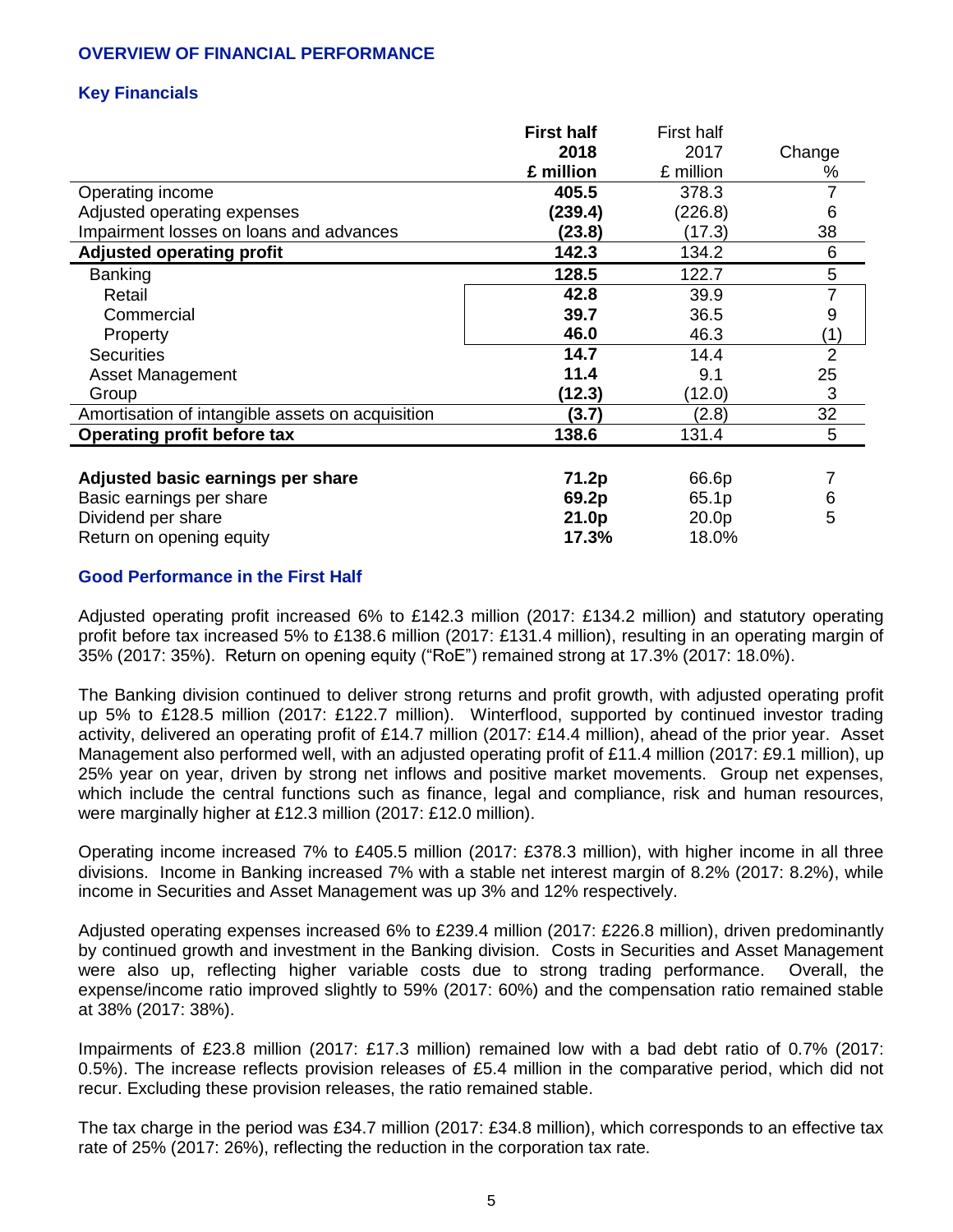As a result, adjusted basic earnings per share ("EPS") increased 7% to 71.2p (2017: 66.6p). Basic EPS increased 6% to 69.2p (2017: 65.1p).

The interim dividend of 21.0p (2017: 20.0p) represents an increase of 5% from the prior year, reflecting our progressive dividend policy. This interim dividend is due to be paid on 25 April 2018 to shareholders on the register at 23 March 2018.

Results are presented on both a statutory and adjusted basis. The adjusted basis excludes amortisation of intangible assets on acquisition. Adjusted operating profit is reported on a basis consistent with prior periods and is used by management for internal management reporting purposes. Amortisation of intangible assets on acquisition of £3.7 million (2017: £2.8 million) is excluded from adjusted operating profit to present the performance of the group's acquired businesses consistent with its other businesses.

#### **Group Balance Sheet**

|                                        | 31 January | 31 July   |
|----------------------------------------|------------|-----------|
|                                        | 2018       | 2017      |
|                                        | £ million  | £ million |
| Loans and advances to customers        | 6,998.4    | 6,884.7   |
| Treasury assets <sup>1</sup>           | 1,135.2    | 1,029.0   |
| Market-making assets <sup>2</sup>      | 705.5      | 643.4     |
| Other assets                           | 802.3      | 728.1     |
| <b>Total assets</b>                    | 9,641.4    | 9,285.2   |
| Deposits by customers                  | 5,250.2    | 5,113.1   |
| <b>Borrowings</b>                      | 2,144.5    | 2,041.2   |
| Market-making liabilities <sup>2</sup> | 674.4      | 556.9     |
| <b>Other liabilities</b>               | 295.1      | 338.0     |
| <b>Total liabilities</b>               | 8,364.2    | 8,049.2   |
| Equity                                 | 1,277.2    | 1,236.0   |
| <b>Total liabilities and equity</b>    | 9,641.4    | 9,285.2   |

1 Treasury assets comprise cash and balances at central banks, and debt securities held to support lending in the Banking division.

2 Market-making assets and liabilities comprise settlement balances, long and short trading positions and loans to or from money brokers.

We maintain a prudent approach to managing our financial resources, which is reflected in our simple and transparent balance sheet. Assets are made up predominantly of loans and advances to customers as well as treasury assets held for liquidity purposes, and settlement balances in our Securities division. Other assets principally comprise intangibles, property, plant and equipment, and prepayments. Liabilities are predominantly made up of customer deposits, and both secured and unsecured borrowings to fund the loan book.

Total assets increased to £9.6 billion (31 July 2017: £9.3 billion), driven predominantly by growth in the loan book and treasury assets. Total liabilities increased £315.0 million to £8.4 billion (31 July 2017: £8.0 billion), due to higher customer deposits and borrowings. Total equity increased to £1.3 billion (31 July 2017: £1.2 billion), with profit in the period partially offset by dividend payments of £59.7 million. The group's return on assets remained broadly stable at 2.2% (31 July 2017: 2.1%).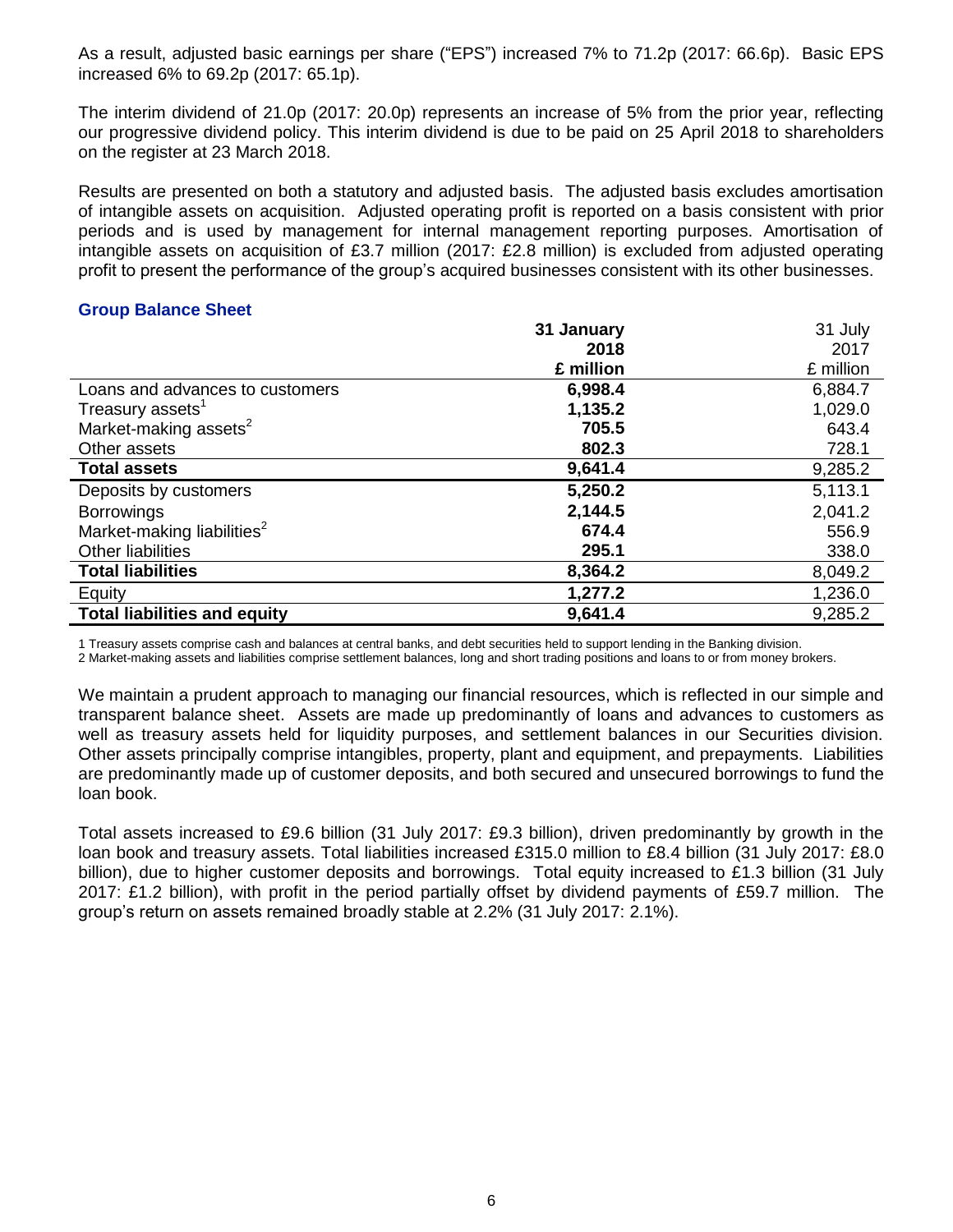|                                    | 31 January | 31 July   |
|------------------------------------|------------|-----------|
|                                    | 2018       | 2017      |
|                                    | £ million  | £ million |
| Common equity tier 1 capital       | 1,032.3    | 990.6     |
| Total capital                      | 1,230.3    | 1,196.2   |
| <b>Risk weighted assets</b>        | 8,119.6    | 7,859.0   |
| Common equity tier 1 capital ratio | 12.7%      | 12.6%     |
| <b>Total capital ratio</b>         | 15.2%      | 15.2%     |
| Leverage ratio                     | 10.7%      | 10.7%     |

31 July

The group aims to maintain a strong capital position, which supports our ability to lend through the cycle, invest in our business and pay a progressive dividend to shareholders while continuing to meet all regulatory requirements.

In the first half, the common equity tier 1 ("CET1") capital ratio increased to 12.7% (31 July 2017: 12.6%), reflecting continued profitability and modest loan book growth at this stage in the cycle. CET1 capital increased to £1,032.3 million (31 July 2017: £990.6 million), reflecting £104.0 million of profit for the period, a regulatory deduction for foreseeable dividends of £47.9 million and other movements in reserves and intangibles. Risk weighted assets increased 3% to £8.1 billion (31 July 2017: £7.9 billion), driven by a combination of growth in the period and loan book mix at the period end.

The group's total capital ratio remained stable at 15.2% (31 July 2017: 15.2%), and the leverage ratio remained strong at 10.7% (31 July 2017: 10.7%).

Accordingly, all the group's capital ratios remain comfortably ahead of minimum regulatory requirements. At this stage, we expect limited impact from the changes to the standardised approach issued by the Basel Committee, but we continue to monitor regulatory developments carefully.

We are continuing to progress our plans towards a transition to the Internal Ratings Based approach, which remain at an early stage.

## **Group Funding<sup>1</sup>**

|                                                                 | 31 January | 31 July   |
|-----------------------------------------------------------------|------------|-----------|
|                                                                 | 2018       | 2017      |
|                                                                 | £ million  | £ million |
| Customer deposits                                               | 5,250.2    | 5,113.1   |
| Secured funding                                                 | 1,268.9    | 1,297.3   |
| Unsecured funding $2$                                           | 1,144.1    | 1,120.3   |
| Equity                                                          | 1,277.2    | 1,236.0   |
| <b>Total available funding</b>                                  | 8,940.4    | 8,766.7   |
| Of which term funding (over one year)                           | 4,703.6    | 4,766.2   |
| Total funding as % of loan book                                 | 128%       | 127%      |
| Term funding as % of loan book                                  | 67%        | 69%       |
| Average maturity of term funding (excluding equity)             | 37 months  | 38 months |
| Average maturity of funding allocated to loan book <sup>3</sup> | 21 months  | 21 months |

1 Numbers relate to core funding and exclude working capital facilities at the business level.

2 Unsecured funding includes £295.0 million (31 July 2017: £295.0 million) of undrawn facilities.

3 Average maturity of total funding excluding equity and funding held for liquidity purposes.

The main purpose of our treasury function is to manage funding and liquidity to support the lending businesses. We maintain a conservative approach, with diverse funding sources and a prudent maturity profile.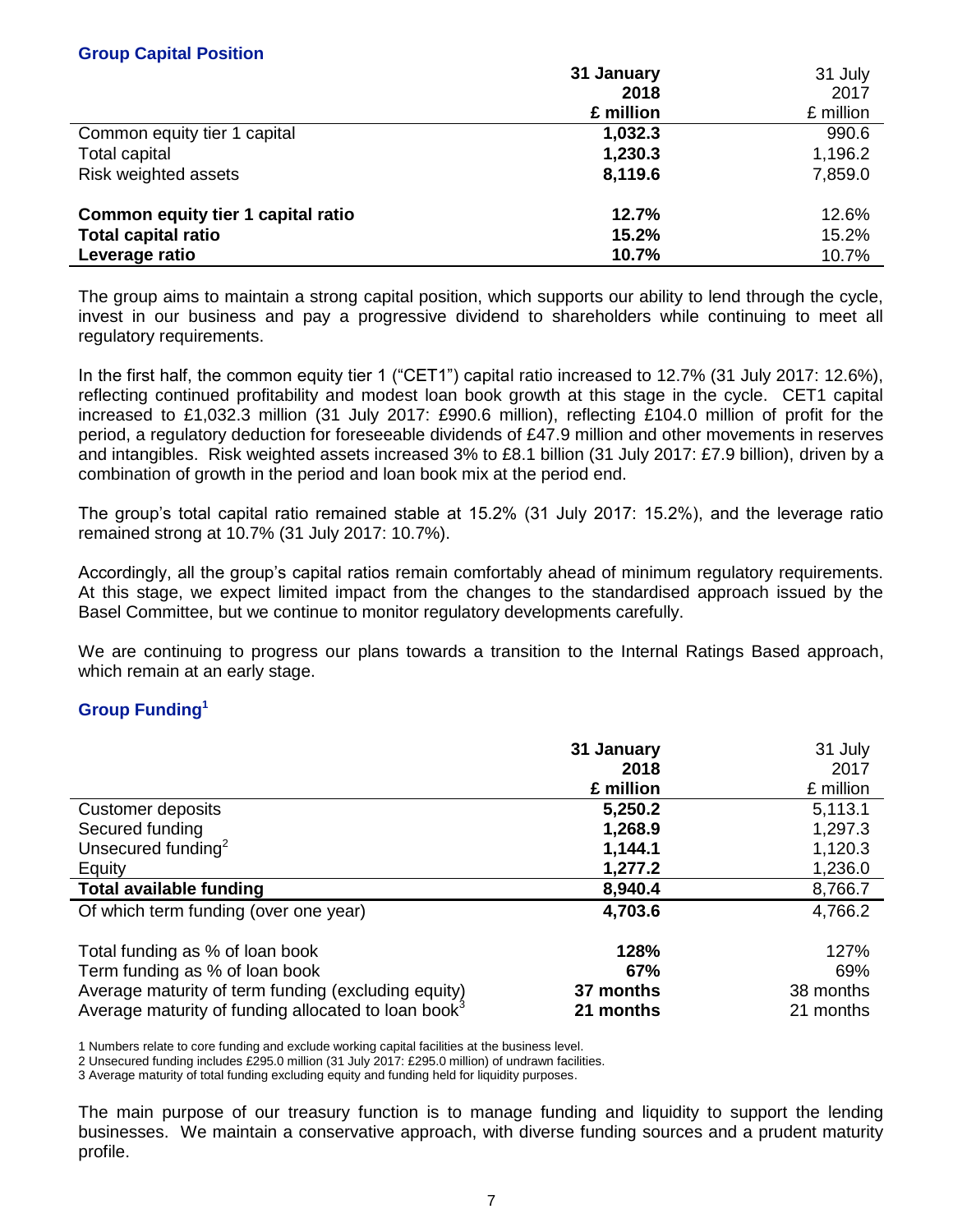We continue to have access to a wide range of funding sources, including retail and corporate deposits, both secured and unsecured debt, and wholesale facilities. We have made limited use of the Term Funding Scheme, which represents c.4% of our total funding at the balance sheet date.

In the first half, total funding increased to £8.9 billion (31 July 2017: £8.8 billion), accounting for 128% of the loan book. The increase was driven by higher deposits, up 3% to £5.3 billion (31 July 2017: £5.1 billion), with growth principally in corporate deposits.

We also maintain a prudent funding maturity. At 31 January 2018, term funding with a residual maturity over one year covered 67% (31 July 2017: 69%) of the loan book, with the average maturity of funding allocated to the loan book remaining at 21 months (31 July 2017: 21 months), significantly ahead of the loan book maturity of 14 months (31 July 2017: 14 months).

The overall funding environment remains favourable and our average cost of funding reduced to 1.6% (2017: 1.9%), reflecting new lower cost funding, including a second public Motor securitisation placing of £200 million in November 2017.

In the period, we have also initiated an investment programme to implement a new deposit platform, which will allow us to build an online distribution channel and offer a wider range of savings products.

Since the financial year end, both Moody's Investors Services ("Moody's") and Fitch Ratings ("Fitch") reaffirmed our credit ratings. Moody's rates Close Brothers Group ("CBG") A3/P2 and Close Brothers Limited ("CBL") Aa3/P1, with stable outlook. Fitch rates both CBG and CBL A/F1 with stable outlook.

## **Group Liquidity**

|                                         | 31 January | 31 July   |
|-----------------------------------------|------------|-----------|
|                                         | 2018       | 2017      |
|                                         | £ million  | £ million |
| Bank of England deposits                | 841.4      | 805.1     |
| Sovereign and central bank debt         | 42.8       | 43.6      |
| High quality liquid assets <sup>1</sup> | 884.2      | 848.7     |
| Certificates of deposit                 | 251.0      | 180.3     |
| <b>Treasury assets</b>                  | 1,135.2    | 1,029.0   |

1 In addition to, and not included in the above, at 31 July 2017 the group held £97.5 million of Treasury Bills drawn under the Funding for Lending Scheme but not in repurchase agreements, which have since been repaid.

We maintain a strong liquidity position, with the majority of our liquidity requirements and surplus funding held in the form of high quality liquid assets. We regularly assess and stress test our liquidity position, ensuring it is comfortably ahead of both internal risk appetite and regulatory requirements. We continue to comfortably meet the liquidity coverage ratio requirements under CRD IV.

Treasury assets at 31 January 2018 increased to £1.1 billion (31 July 2017: £1.0 billion), and were predominantly held on deposit with the Bank of England.

#### **IFRS 9**

As previously communicated, the provisions of IFRS 9 Financial Instruments will apply to the group for the year ending 31 July 2019. We are conducting a parallel run during the current financial year to validate and refine the models and assumptions ahead of implementation on 1 August 2018. We will provide further detail on the expected financial impact of the transition once we have sufficiently reliable estimates.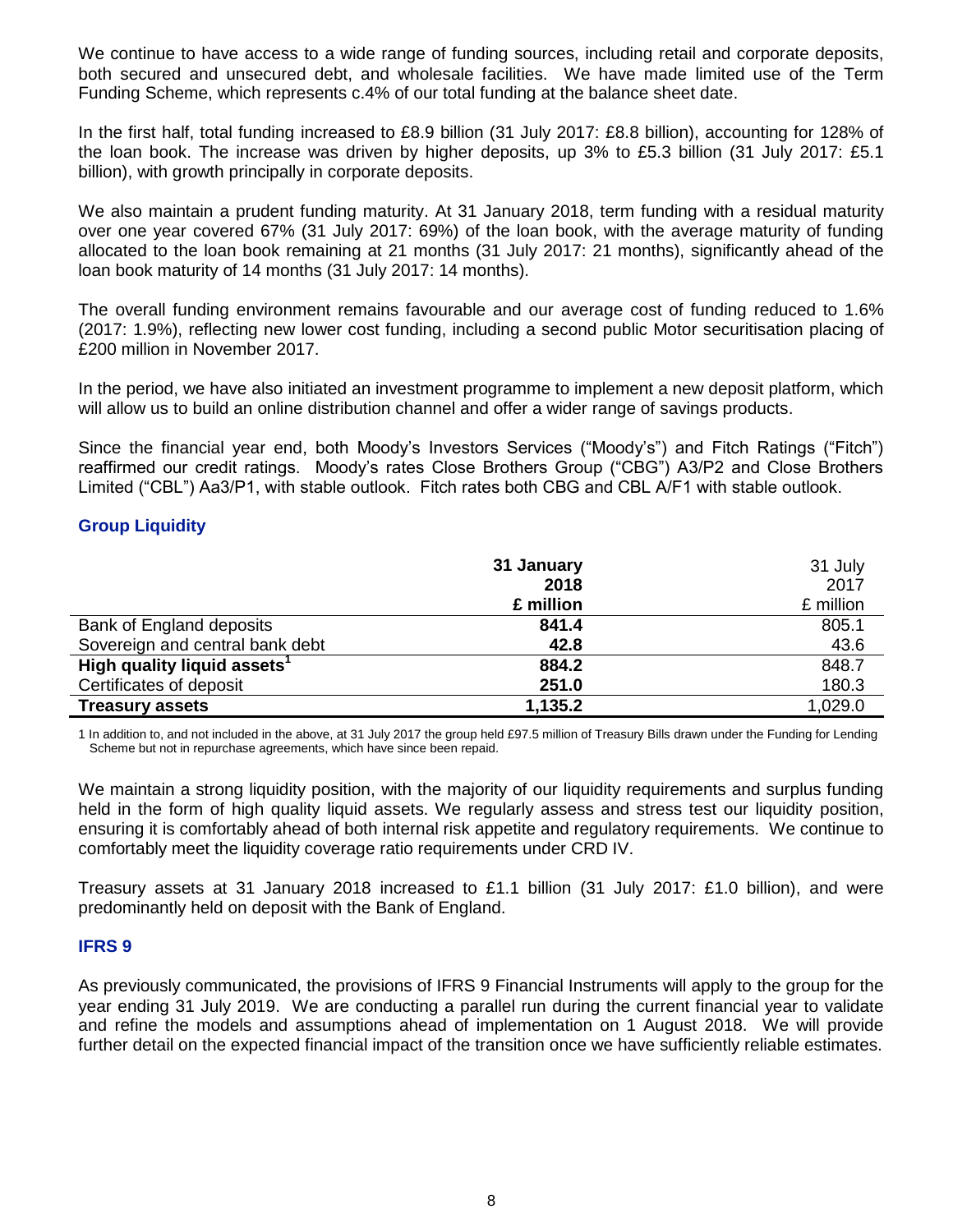### **BUSINESS REVIEW**

#### **BANKING**

### **Key Financials**

|                                              | <b>First half</b><br>2018<br>£ million | First half<br>2017<br>£ million | Change<br>% |
|----------------------------------------------|----------------------------------------|---------------------------------|-------------|
| Operating income                             | 293.9                                  | 274.0                           |             |
| Adjusted operating expenses                  | (141.6)                                | (134.0)                         | 6           |
| Impairment losses on loans and advances      | (23.8)                                 | (17.3)                          | 38          |
| <b>Adjusted operating profit</b>             | 128.5                                  | 122.7                           | 5           |
|                                              |                                        |                                 |             |
| Net interest margin                          | 8.2%                                   | 8.2%                            |             |
| Expense/income ratio                         | 48%                                    | 49%                             |             |
| Bad debt ratio                               | 0.7%                                   | 0.5%                            |             |
| Return on net loan book                      | 3.6%                                   | 3.7%                            |             |
| Return on opening equity                     | 20%                                    | 23%                             |             |
| Average loan book and operating lease assets | 7,131.1                                | 6,655.2                         |             |

## **Good Financial Performance Continued in the First Half**

Adjusted operating profit for the Banking division was up 5% to £128.5 million (2017: £122.7 million), driven by 7% income growth to £293.9 million (2017: £274.0 million) and continued low impairments. Statutory operating profit increased 4% to £127.5 million (2017: £122.4 million).

The loan book grew 1.7% (2017: 1.7%) in the period, in line with the first half last year, with a broadly stable return on net loan book of 3.6% (2017: 3.7%). Return on opening equity was slightly lower at 20% (2017: 23%), driven by higher equity following the increase in risk weighting of our property portfolio last year.

The net interest margin remained stable at 8.2% (2017: 8.2%), reflecting our continued pricing discipline and benefiting from a lower cost of funding. Although price competition remains strong in some parts of our business, we continue to focus on holding our margins across the overall portfolio.

Adjusted operating expenses at £141.6 million (2017: £134.0 million) increased 6% year on year, with the increase driven predominantly by staff-related costs. Cost discipline remains a priority, as we tightly manage our operational costs while continuing to invest in the business. In Retail, investment continues across both Premium and Motor Finance, and we are continuing to progress a number of new business initiatives in Commercial. In the period, we have also initiated an investment in a new deposit platform, which, in time, will allow our treasury function to expand its product offering and build an online presence. The expense/income and compensation ratios both remained broadly in line with last year, at 48% (2017: 49%) and 29% (2017: 30%) respectively.

The bad debt ratio remained low at 0.7% (2017: 0.5%), reflecting continued strong underlying credit performance across the portfolio. The ratio increase from 0.5% to 0.7% reflects one-off provision releases in the first half of 2017, and the ratio was unchanged on an underlying basis.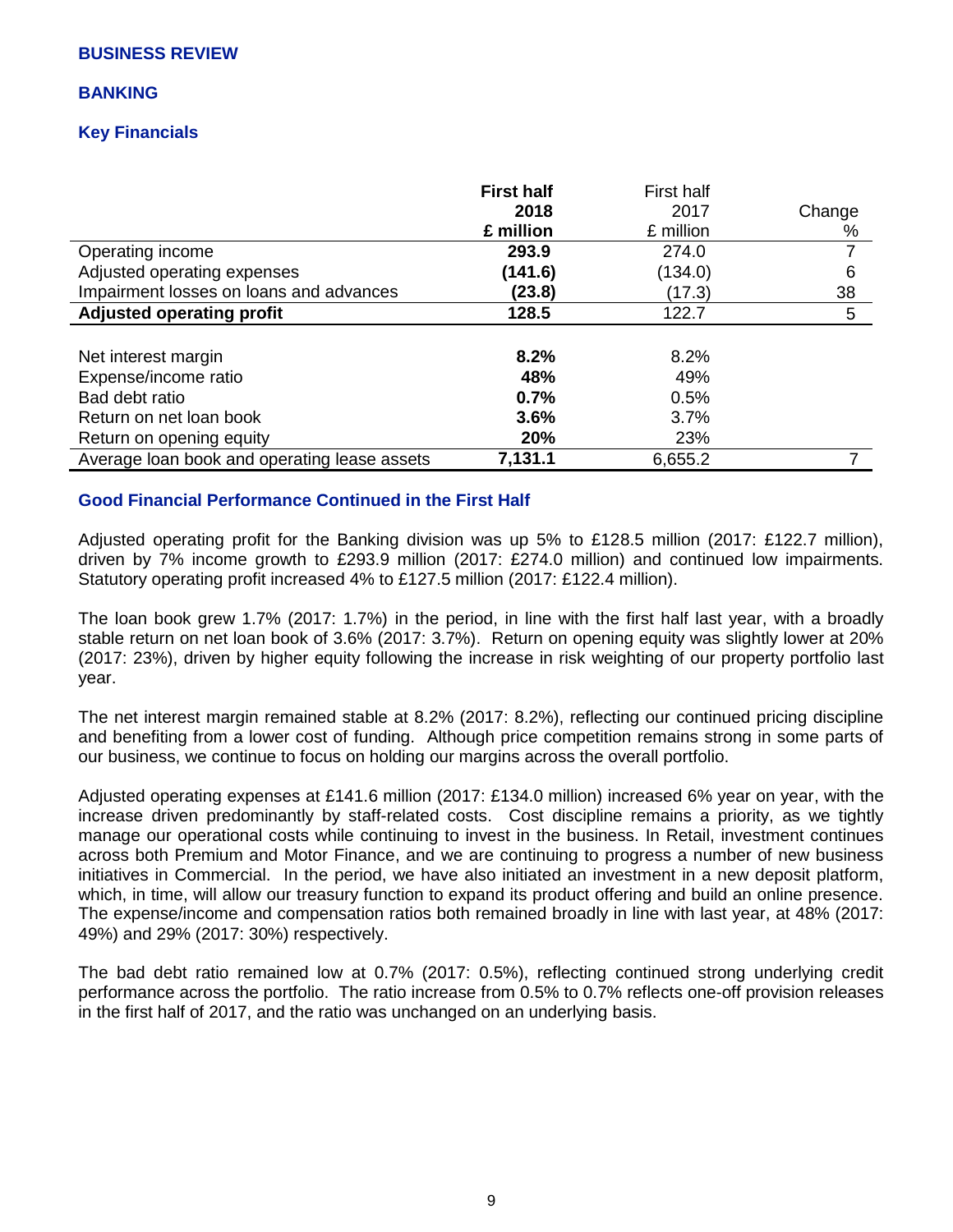### **Loan Book Analysis**

|                          | 31 January | 31 July   |        |
|--------------------------|------------|-----------|--------|
|                          | 2018       | 2017      | Change |
|                          | £ million  | £ million | %      |
| <b>Retail</b>            | 2,700.6    | 2,702.8   | (0.1)  |
| <b>Motor Finance</b>     | 1,715.5    | 1,761.9   | (2.6)  |
| <b>Premium Finance</b>   | 985.1      | 940.9     | 4.7    |
| <b>Commercial</b>        | 2,603.7    | 2,552.6   | 2.0    |
| <b>Asset Finance</b>     | 2,057.0    | 2,017.0   | 2.0    |
| <b>Invoice Finance</b>   | 546.7      | 535.6     | 2.1    |
| <b>Property</b>          | 1,694.1    | 1,629.3   | 4.0    |
| <b>Closing loan book</b> | 6,998.4    | 6,884.7   | 1.7    |

The loan book growth reflects the diversity of our portfolio, as we continue to prioritise margins and credit quality at the current point in the cycle. The loan book grew 1.7% year to date, and 7.0% year on year, to £7.0 billion (31 July 2017: £6.9 billion). Growth continues to be driven by Property and Premium Finance, with both Asset and Invoice Finance also growing in the period. In Motor Finance, the loan book contracted modestly, reflecting our commitment to pricing and underwriting discipline in the current environment.

## **Banking: Retail**

|                                         | <b>First half</b> | <b>First half</b> |        |
|-----------------------------------------|-------------------|-------------------|--------|
|                                         | 2018              | 2017              | Change |
|                                         | £ million         | £ million         | %      |
| Operating income                        | 118.6             | 110.3             | 8      |
| Adjusted operating expenses             | (61.4)            | (58.5)            | 5      |
| Impairment losses on loans and advances | (14.4)            | (11.9)            | 21     |
| <b>Adjusted operating profit</b>        | 42.8              | 39.9              |        |
|                                         |                   |                   |        |
| Net interest margin                     | 8.8%              | 8.7%              |        |
| Expense/income ratio                    | 52%               | 53%               |        |
| Bad debt ratio                          | 1.1%              | 0.9%              |        |
| Average loan book                       | 2,701.7           | 2,540.9           | 6      |

The segment provides intermediated finance, principally to individuals, through motor dealers, insurance brokers and retailers, and incorporates our Premium and Motor Finance businesses.

The Retail loan book remained broadly flat at £2.7 billion (31 July 2017: £2.7 billion). In Premium Finance, we saw good growth of 4.7% to £1.0 billion (31 July 2017: £0.9 billion), driven by recent broker wins and increased volumes through existing brokers, supported by our ongoing investment in the business.

The Motor Finance loan book contracted 2.6% in the period, and is currently at £1.7 billion (31 July 2017: £1.8 billion), as we continue to consistently apply our model, holding margin and prioritising credit quality in a highly competitive UK motor finance market. As expected, the Irish portfolio continued to grow modestly.

Overall, adjusted operating profit for the Retail segment of £42.8 million (2017: £39.9 million) was up 7% on the prior year. Statutory operating profit was also up 7% at £42.7 million (2017: £39.9 million).

Operating income was up 8% year on year at £118.6 million (2017: £110.3 million) with the net interest margin marginally higher at 8.8% (2017: 8.7%).

Adjusted operating expenses increased 5% to £61.4 million (2017: £58.5 million). We continue our multiyear investment in the Premium Finance infrastructure, as well as an investment programme in the Motor Finance business initiated at the end of last year to improve the service proposition to dealers and end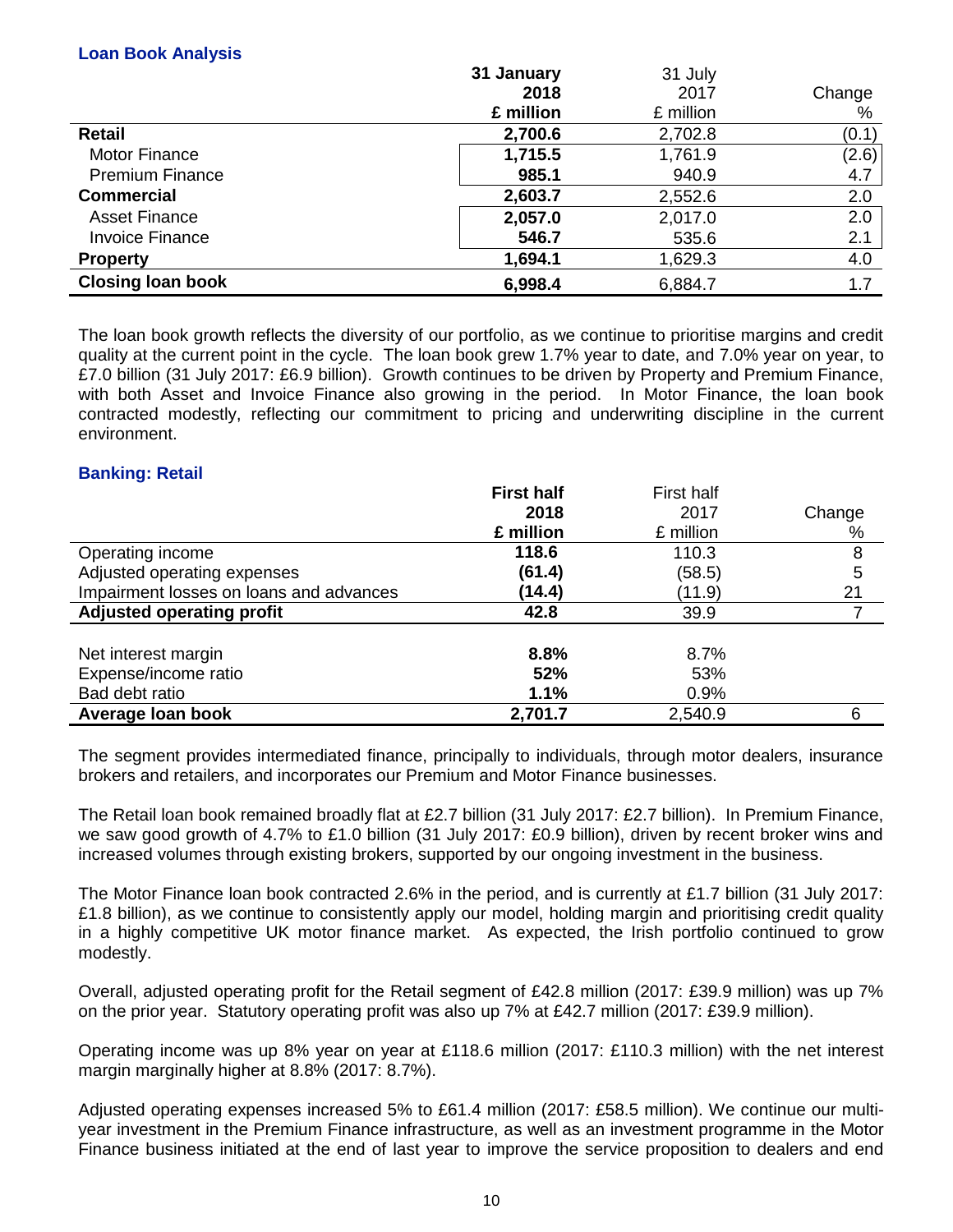customers. Despite this investment, the expense/income ratio was broadly in line with the prior year at 52% (2017: 53%).

The bad debt ratio of 1.1% (2017: 0.9%) remains consistent with the second half of the last financial year. We remain comfortable with the credit quality of the Motor Finance loan book, supported by our prudent underwriting, focus on used cars and low exposure to Personal Contract Plan ("PCP").

## **Banking: Commercial**

|                                         | <b>First half</b> | First half |        |
|-----------------------------------------|-------------------|------------|--------|
|                                         | 2018              | 2017       | Change |
|                                         | £ million         | £ million  | %      |
| Operating income                        | 110.4             | 105.6      | 5      |
| Adjusted operating expenses             | (65.1)            | (61.5)     | 6      |
| Impairment losses on loans and advances | (5.6)             | (7.6)      | (26)   |
| <b>Adjusted operating profit</b>        | 39.7              | 36.5       | 9      |
|                                         |                   |            |        |
| Net interest margin                     | 8.0%              | 8.0%       |        |
| Expense/income ratio                    | 59%               | 58%        |        |
| Bad debt ratio                          | 0.4%              | 0.6%       |        |
| Average loan book and operating leases  | 2,767.7           | 2,633.3    | 5      |

The segment focuses on specialist, secured lending principally to the SME market and includes the Asset and Invoice Finance businesses.

The Commercial loan book increased 2.0% to £2.6 billion (31 July 2017: £2.6 billion), supported by growth in both Asset and Invoice Finance. Although competition in many areas remains strong, the Asset Finance book grew 2.0%, driven by the more specialist product lines, while the core portfolio remained broadly flat. In Invoice Finance, we saw good growth supported by Novitas, which was acquired at the end of the 2017 financial year and provides financing for legal fees. We also continue to see good demand for our asset based lending ("ABL") products, characterised by bigger ticket deals.

Adjusted operating profit of £39.7 million (2017: £36.5 million) was up 9%, driven by good income and lower bad debt. Statutory operating profit also increased 7% to £38.8 million (2017: £36.2 million).

Operating income of £110.4 million (2017: £105.6 million) was 5% higher than the prior year, reflecting loan book growth in the period. Our net interest margin remained strong at 8.0% (2017: 8.0%), as we maintain pricing discipline in the face of ongoing pricing competition in the asset finance market.

Costs were up 6% to £65.1 million (2017: £61.5 million), reflecting a number of ongoing new business initiatives. These include our technology services business and the recent expansion of our asset finance offering into Germany. The expense/income ratio remained broadly stable at 59% (2017: 58%).

The bad debt ratio reduced to 0.4% (2017: 0.6%), reflecting a particularly strong credit performance, with low arrears and a strong collections performance.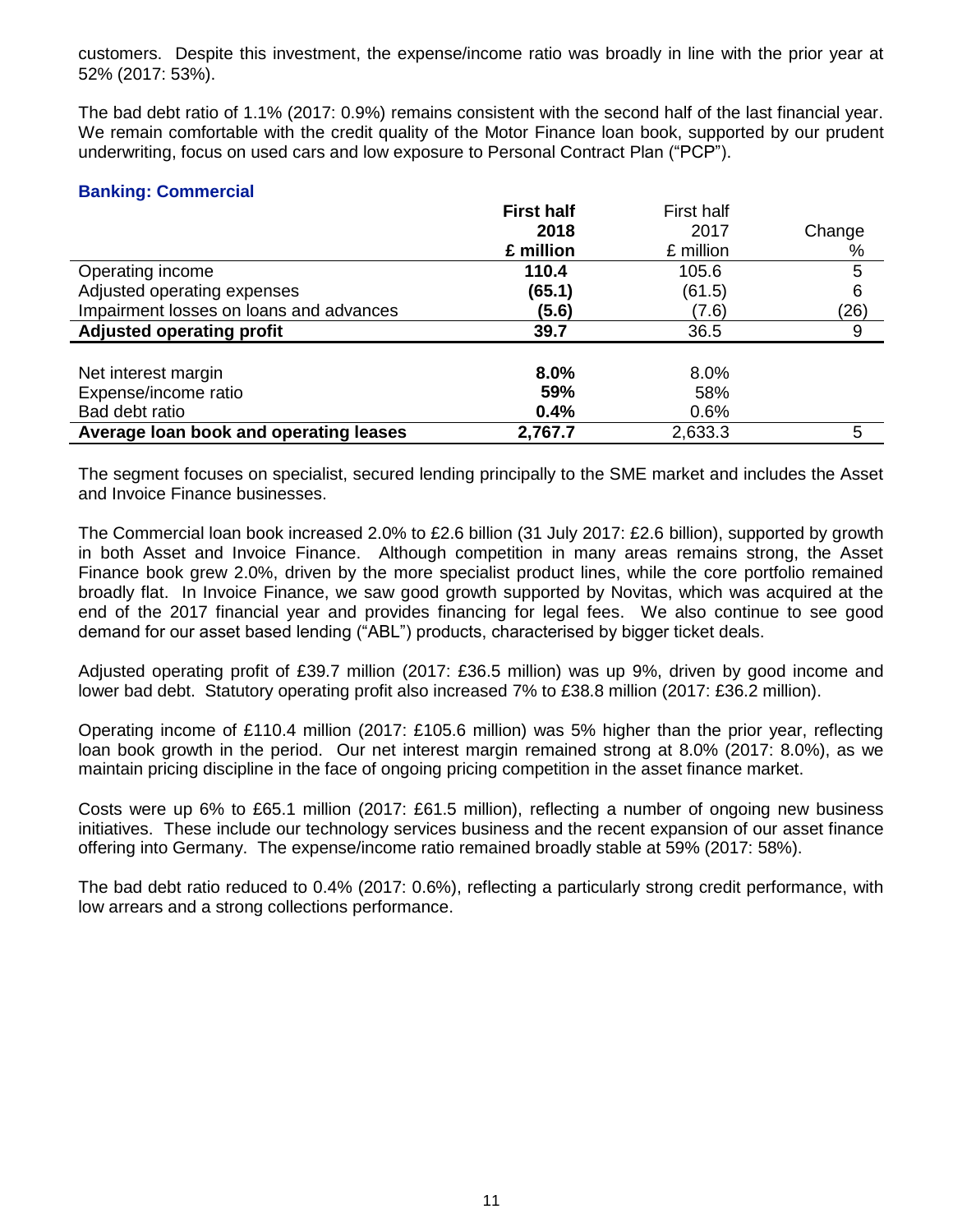## **Banking: Property**

|                                         | <b>First half</b> | First half |        |
|-----------------------------------------|-------------------|------------|--------|
|                                         | 2018              | 2017       | Change |
|                                         | £ million         | £ million  | %      |
| Operating income                        | 64.9              | 58.1       | 12     |
| Operating expenses                      | (15.1)            | (14.0)     | 8      |
| Impairment losses on loans and advances | (3.8)             | 2.2        |        |
| <b>Operating profit</b>                 | 46.0              | 46.3       |        |
|                                         |                   |            |        |
| Net interest margin                     | 7.8%              | 7.8%       |        |
| Expense/income ratio                    | 23%               | 24%        |        |
| Bad debt ratio                          | 0.5%              | $(0.3\%)$  |        |
| Average Ioan book                       | 1,661.7           | 1,481.0    | 12     |

The segment is focused on specialist residential development finance to established professional developers in the UK. We do not lend to the buy-to-let sector, or provide residential or commercial mortgages.

The Property segment performed well in the period, delivering loan book growth of 4.0% to £1.7 billion (31 July 2017: £1.6 billion), or 12.6% year on year. We continue to see good demand for residential property development finance and the pipeline remains solid. Our focus is on new build family homes where we see continued strong structural demand. In recent years we have also extended our offering to highquality regional locations, and we continue to see good growth potential in these markets.

The business delivered an operating profit of £46.0 million (2017: £46.3 million), broadly in line year on year. This reflects the benefit of one-off provision releases which resulted in a net bad debt recovery in the comparative period. Therefore, the bad debt ratio in the current period was higher at 0.5% (2017: -0.3%). The net interest margin was stable at 7.8% (2017: 7.8%).

Operating expenses of £15.1 million (2017: £14.0 million) were up 8%, and the expense/income ratio remained low at 23% (2017: 24%), reflecting the lower operational requirements of the business.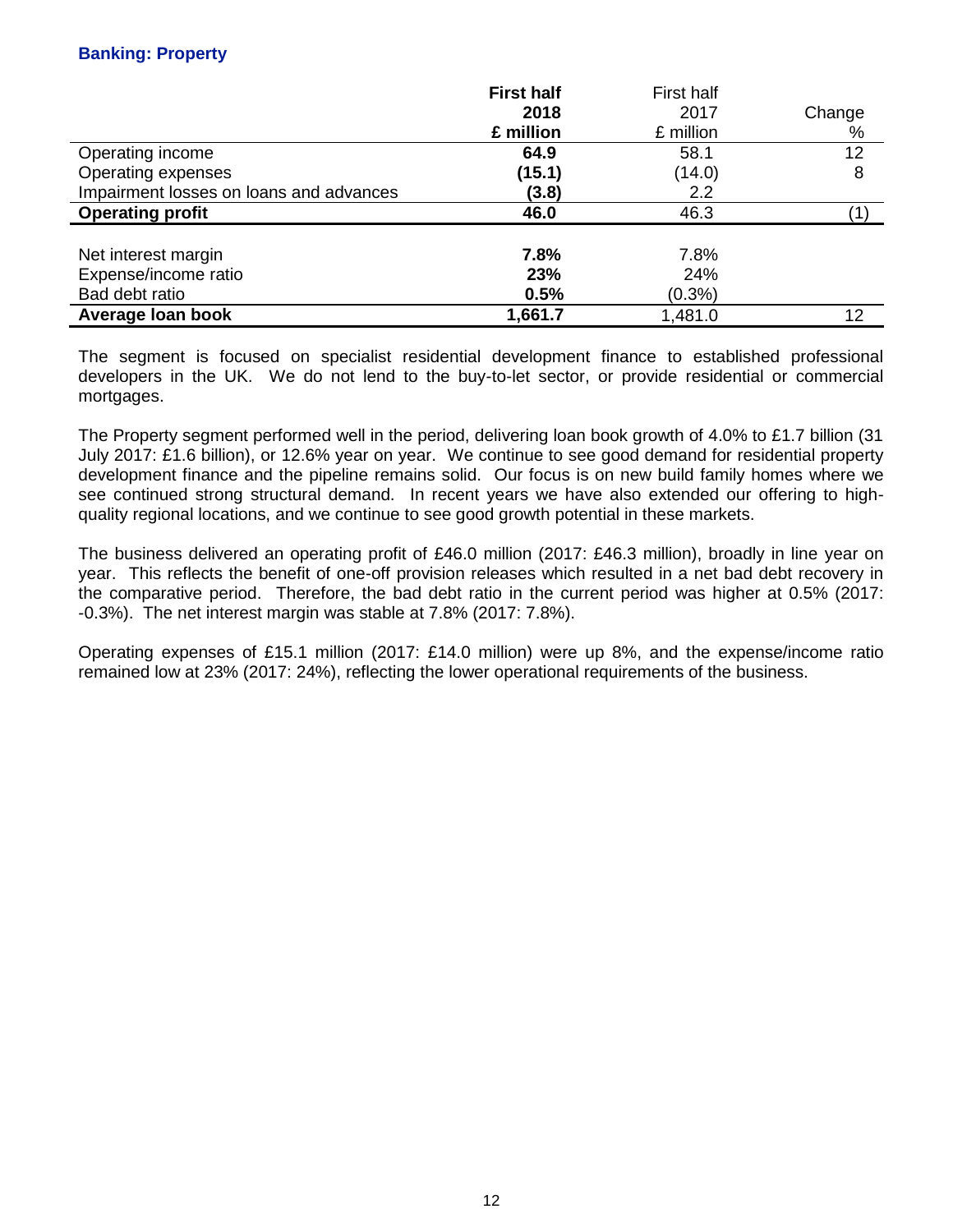## **SECURITIES**

## **Key Financials**

|                          | <b>First half</b><br>2018<br>£ million | First half<br>2017<br>£ million | Change<br>% |
|--------------------------|----------------------------------------|---------------------------------|-------------|
| Operating income         | 55.6                                   | 53.9                            | 3           |
| Operating expenses       | (40.9)                                 | (39.5)                          |             |
| <b>Operating profit</b>  | 14.7                                   | 14.4                            | っ           |
| Bargains per day         | 70k                                    | 58k                             | 22          |
| Operating margin         | 26%                                    | 27%                             |             |
| Return on opening equity | 30%                                    | 30%                             |             |

## **Strong Trading Continued**

Winterflood remains focused on delivering high-quality execution services to retail intermediaries, wealth managers and institutional investors.

Winterflood continued to benefit from positive market sentiment and investor risk appetite throughout the period, with particularly favourable conditions in the second quarter. As a result, the operating profit increased 2% to £14.7 million (2017: £14.4 million).

Operating income grew 3% to £55.6 million (2017: £53.9 million) reflecting higher trading income particularly in FTSE 350 and AIM stocks. Average daily bargains increased to 70,228 (2017: 57,782), up 22% year on year but broadly in line with the second half, reflecting higher FTSE 350 volumes. There were no loss days (2017: no loss days) in the period.

Operating expenses increased 4%, broadly in line with income, reflecting Winterflood's variable cost model. Both the expense/income ratio and the compensation ratio remained broadly stable at 74% (2017: 73%) and 48% respectively (2017: 48%).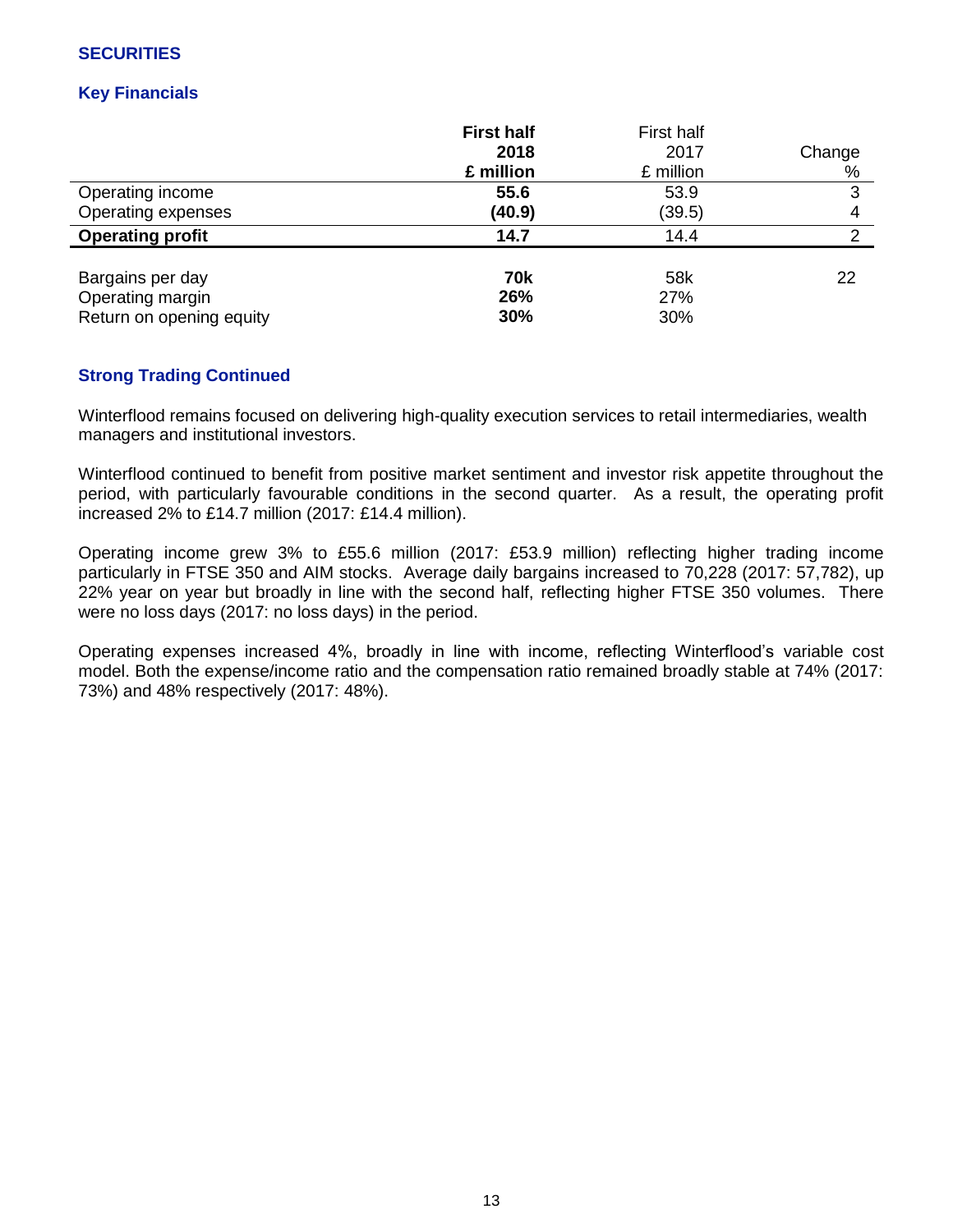#### **ASSET MANAGEMENT**

### **Key Financials**

|                                        | <b>First half</b> | First half |        |
|----------------------------------------|-------------------|------------|--------|
|                                        | 2018              | $2017^3$   | Change |
|                                        | £ million         | £ million  | %      |
| Investment management                  | 35.8              | 30.8       | 16     |
| Advice and other services <sup>1</sup> | 20.0              | 17.4       | 15     |
| Other income <sup>2</sup>              | 0.2               | 1.9        | (11)   |
| <b>Operating income</b>                | 56.0              | 50.1       | 12     |
| Adjusted operating expenses            | (44.6)            | (41.0)     | 9      |
| <b>Adjusted operating profit</b>       | 11.4              | 9.1        | 25     |
|                                        |                   |            |        |
| Revenue margin (bps)                   | 97                | 96         |        |
| Operating margin                       | 20%               | 18%        |        |
| Return on opening equity               | 33%               | 27%        |        |

1 Income from advice and self-directed services, excluding investment management income.

2 Net interest income and expense, income on principal investments and other income.

3 The first half of 2017 includes £1.6 million profit on disposal of OLIM Investment Managers ("OLIM"), which completed in November 2016. Overall, OLIM contributed £2.3 million of income and £1.9 million of profit, including the profit on disposal.

#### **Profit Growth Supported by Continued Strong Inflows**

Asset Management delivered strong results in the first half, with adjusted operating profit growth of 25% to £11.4 million (2017: £9.1 million). Statutory operating profit increased 32% to £8.7 million (2017: £6.6 million). All our channels performed well, delivering positive net flows of £573 million representing an annualised rate of 13% (2017: 3%) of opening managed assets.

Operating income increased 12% to £56.0 million (2017: £50.1 million) with strong growth in investment management fees and advisory income. This reflects the consistent growth in our managed assets over the last 12 months as well as continued demand for our advisory services. The revenue margin improved marginally to 97bps.

Adjusted operating expenses increased 9% to £44.6 million (2017: £41.0 million), below income growth, reflecting the operating leverage of the business. The expense/income ratio reduced to 80% (2017: 82%) while the compensation ratio increased slightly to 57% (2017: 54%), reflecting new hires and an increase in variable compensation in the period.

#### **Movement in Client Assets**

|                                          | 31 January 2018 |
|------------------------------------------|-----------------|
|                                          | £ million       |
| <b>Opening managed assets</b>            | 8,900           |
| <b>Inflows</b>                           | 947             |
| <b>Outflows</b>                          | (374)           |
| <b>Net inflows</b>                       | 573             |
| Market movements                         | 240             |
| <b>Total managed assets</b>              | 9,713           |
| Advised only assets                      | 2,088           |
| Total client assets <sup>1</sup>         | 11,801          |
| Net flows as % of opening managed assets | 13%             |

1 Total client assets include £4.1 billion of assets that are both advised and managed.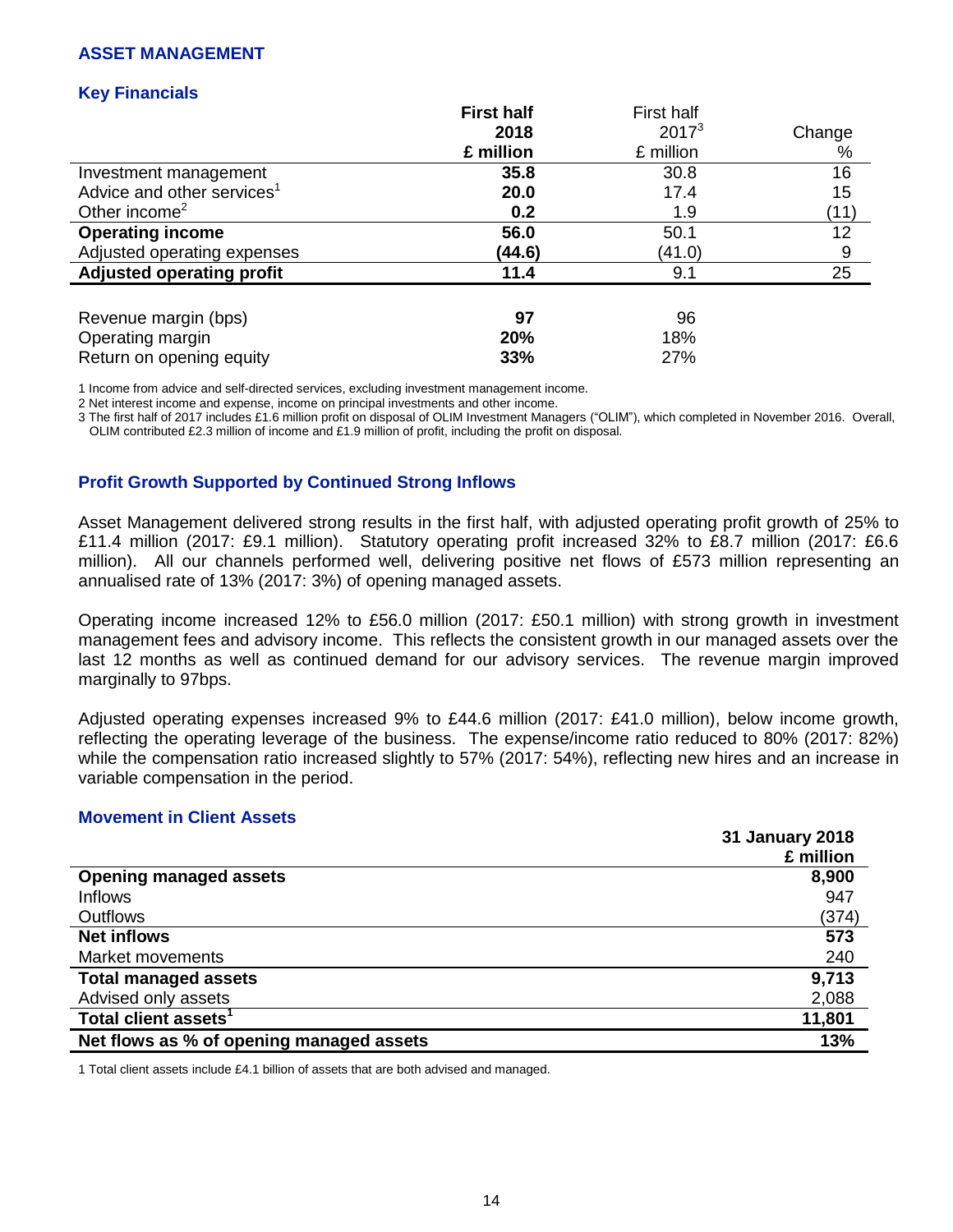Total managed assets increased 9% to £9.7 billion (31 July 2017: £8.9 billion), benefiting from both strong net inflows and favourable market movements. Net inflows, at £573 million, improved significantly in the first half of the year (31 January 2017: £125 million), with strong flows across both our integrated wealth and investment management services. Positive market movements in the period contributed £240 million.

Total client assets, which include advised assets under third-party management, closed 6% higher at £11.8 billion (31 July 2017: £11.2 billion).

Our funds and segregated bespoke portfolios are designed to provide attractive risk adjusted returns for our clients, in line with their long-term goals. Over the 12 month period to 31 January 2018, 11 out of our 13 unitised funds outperformed their relevant benchmarks, with particularly good performance across our Direct and Managed funds. Over the year to 31 December 2017, 75% of our segregated bespoke strategies outperformed their relevant peer groups. This compares to 100% over the 3 year period, in line with our strong long term outperformance track record for our bespoke strategies.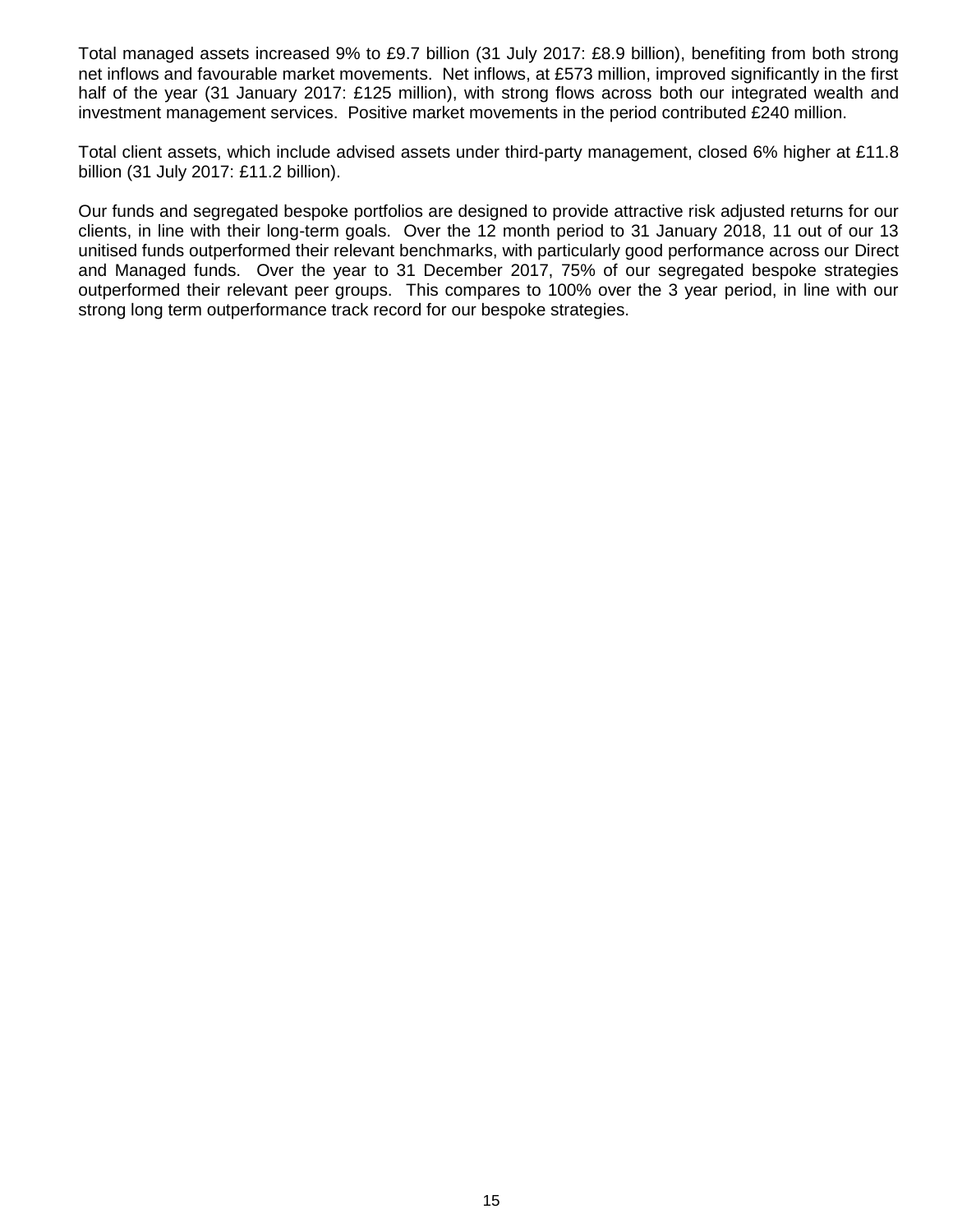## **DEFINITIONS**

**Adjusted**: Adjusted measures are used to increase comparability between periods and exclude amortisation of intangible assets on acquisition and any exceptional items

**Bad debt ratio**: Impairment losses as a percentage of average net loans and advances to customers and operating lease assets

**Compensation ratio**: Total staff costs as a percentage of operating income

**Dividend per share ("DPS")**: Comprises the final dividend proposed for the respective year together with the interim dividend declared and paid in the year

**Earnings per share ("EPS")**: Profit attributable to shareholders divided by number of basic shares

**Effective tax rate**: Tax on operating profit/(loss) as a percentage of operating profit/(loss) on ordinary activities before tax

**Expense/income ratio**: Total adjusted operating expenses divided by operating income

**Funding allocated to loan book**: Total funding excluding equity and funding held for liquidity purposes

**Funding % loan book**: Total funding divided by net loans and advances to customers

**High-quality liquid assets ("HQLAs")**: Assets which qualify for regulatory liquidity purposes, including Bank of England deposits, and sovereign and central bank debt, including funds drawn under the Funding for Lending Scheme

**Leverage ratio**: Tier 1 capital as a percentage of total balance sheet assets, adjusted for certain capital deductions, including intangible assets, and off balance sheet exposures

**Liquidity coverage ratio**: Measure of the group's HQLAs as a percentage of expected net cash outflows over the next 30 days in a stressed scenario

**Loan to value ratio ("LTV")**: For a secured loan, the loan balance as a percentage of the total value of the asset

**Net interest margin ("NIM")**: Income generated by lending activities, including interest income net of interest expense, fees and commissions income net of fees and commissions expense, and operating lease income net of operating lease expense, less depreciation on operating lease assets, divided by average loans and advances to customers (net of impaired loans) and operating lease assets

**Operating margin**: Adjusted operating profit divided by operating income

**Return on assets**: Profit attributable to shareholders divided by total assets at balance sheet date

**Return on net loan book ("RoNLB")**: Adjusted operating profit from lending activities divided by average net loans and advances to customers, and operating lease assets

**Return on opening equity ("RoE")**: Adjusted operating profit after tax and non-controlling interests divided by opening equity, excluding non-controlling interests

**Revenue margin**: Income from advice, investment management and related services divided by average total client assets

**Term funding**: Funding with a remaining maturity greater than 12 months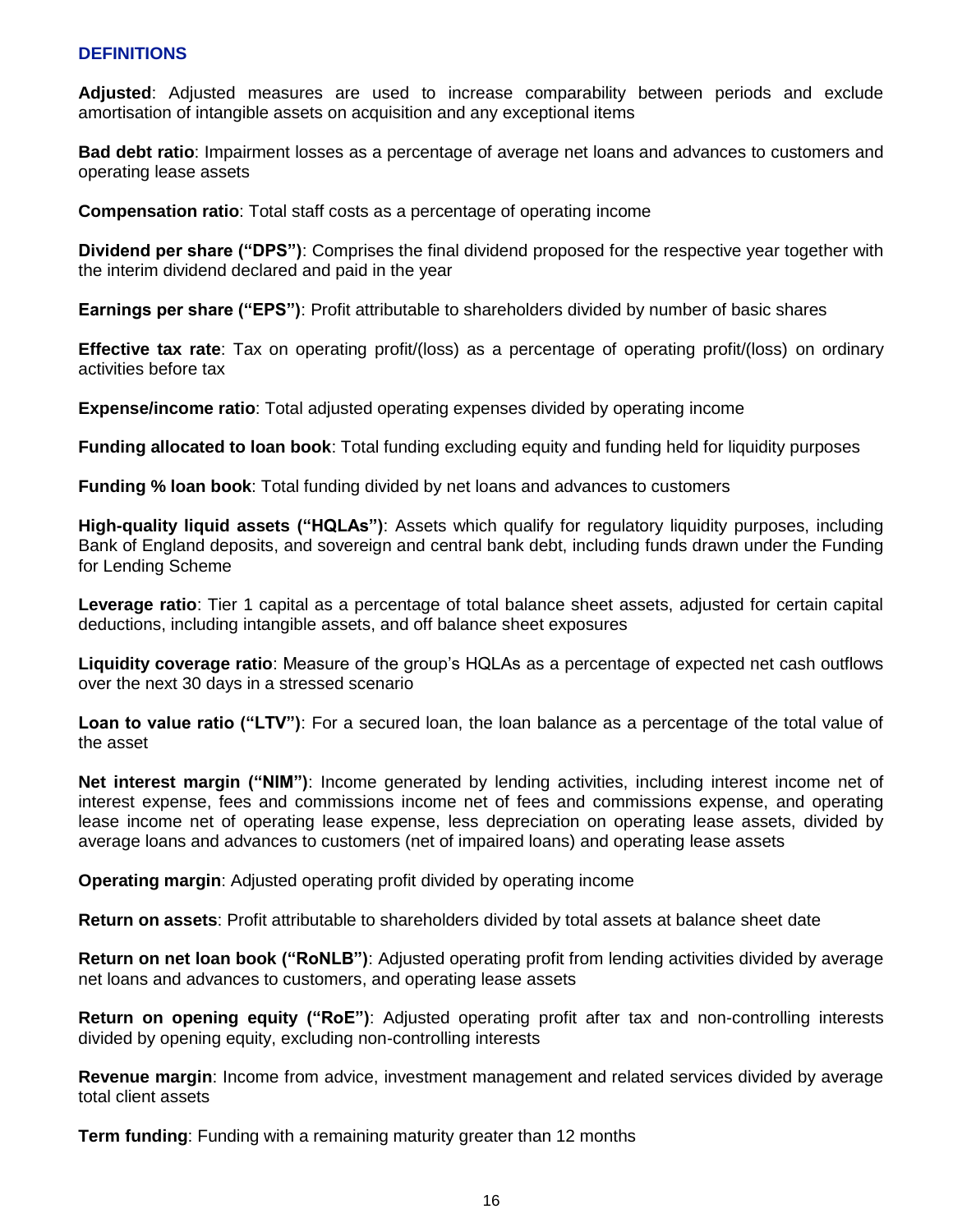## **PRINCIPAL RISKS AND UNCERTAINTIES**

The group faces a number of risks in the normal course of business. The framework we use to manage these risks is as follows:

- adhering to our established and proven business model;
- implementing an integrated "three lines of defence" risk management approach; and
- operating within a clearly defined risk appetite which is monitored with defined metrics and set limits.

A detailed description of the principal risks and our approach to managing and mitigating these risks is disclosed on pages 16 to 19 of the Annual Report 2017 which can be accessed via the Investor Relations home page on the group's website at [www.closebrothers.com.](http://www.closebrothers.com/)

There have been no significant changes to our risk management approach in the period. The principal risks faced by the group remain unchanged and are summarised below.

**Credit losses** – the group provides loans to a range of small businesses and individuals. There is a risk that customers are unable to repay their loans and any outstanding interest and fees resulting in credit losses. The group also has exposure to counterparties with which it places deposits or trades and also has a small number of derivative contracts to hedge interest rate and foreign exchange exposures.

**Economic environment** – any downturn in economic conditions may impact the group's performance through lower demand for the group's products and services, lower investor risk appetite, higher credit losses and increased volatility in funding markets.

**Legal and regulatory** – changes to existing legal, regulatory and tax environments, or failure to comply with existing requirements could adversely impact the group's performance, as well as capital, liquidity and the markets in which we operate. Failing to treat customers fairly also has the potential to damage the group's reputation and may lead to legal or regulatory sanctions including litigation and customer redress.

**Competition** – the group operates in competitive markets. Elevated levels of competition may impact demand for the group's products and services.

**Technology and operational resilience** – providing robust, contemporary and secure IT services is fundamental to enabling the group to provide a high quality customer experience, respond to new technology, protect client and company data and counter the evolving cyber threat. Failure to evolve with our customers' technological expectations or provide reliable, secure IT services has the potential to impact group performance.

**Employees** – the quality and expertise of our employees is critical to our success. The loss of key individuals or teams may have an adverse impact on the group's operations and ability to deliver its strategy.

**Funding and liquidity** – access to funding remains key to support our lending activities and the group's liquidity requirements. Any material change to funding or liquidity capacity has the potential to impact the group's ongoing performance.

**Market risk** – market volatility impacting equity and fixed income exposures, and/or changes in interest and exchange rates have the potential to impact the group's performance.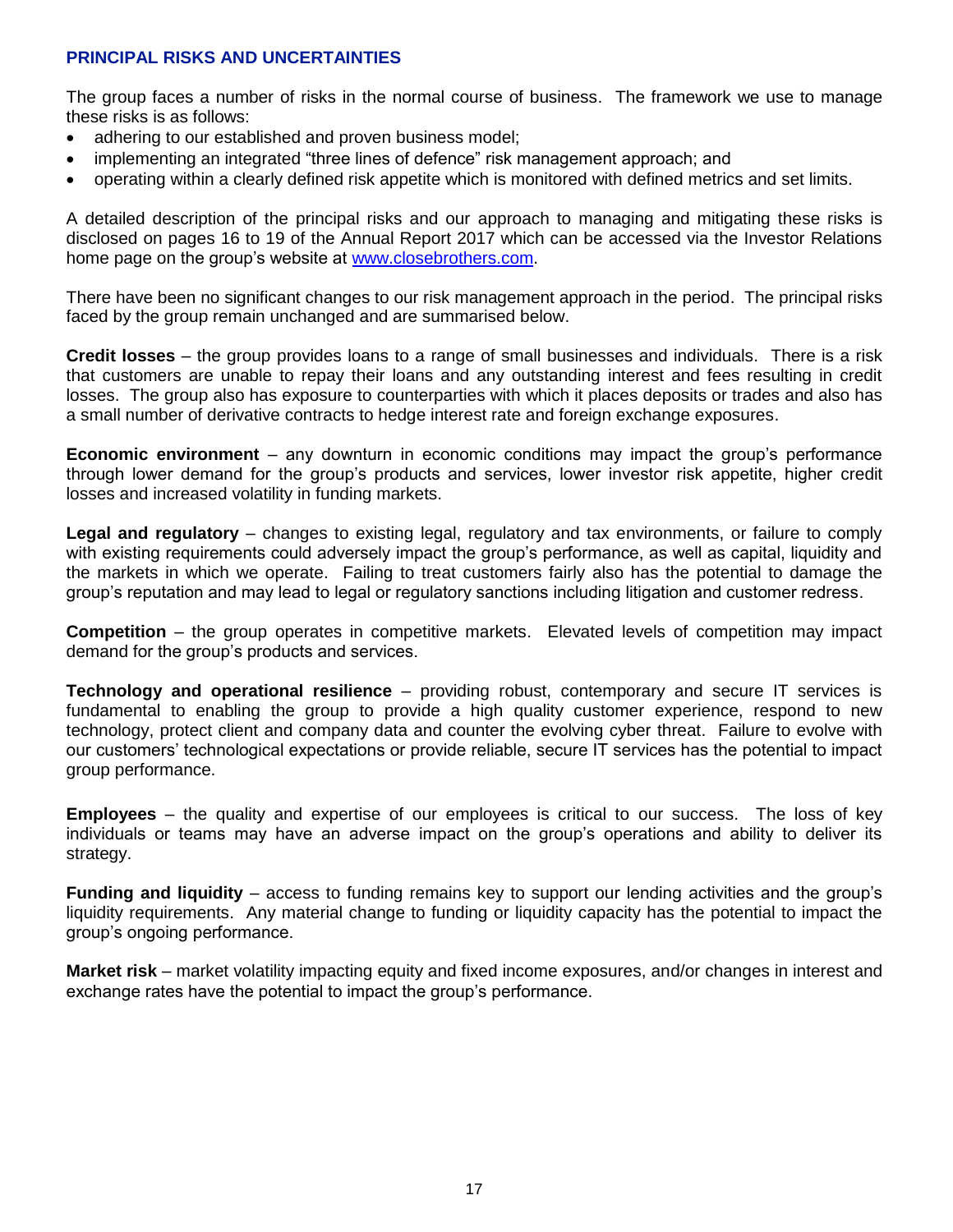## **DIRECTORS' RESPONSIBILITY STATEMENT**

We confirm that to the best of our knowledge:

- the condensed set of consolidated financial statements has been prepared in accordance with International Accounting Standard 34 "Interim Financial Reporting";
- the Half Yearly Report 2018 includes a fair review of the information required by Disclosure Guidance and Transparency Rule 4.2.7R (indication of important events during the first six months and description of principal risks and uncertainties for the remaining six months of the year); and
- the Half Yearly Report 2018 includes a fair review of the information required by Disclosure Guidance and Transparency Rule 4.2.8R (disclosure of related parties' transactions and changes therein).

On behalf of the board

**Michael N. Biggs** Chairman

**P. Prebensen** Chief Executive

13 March 2018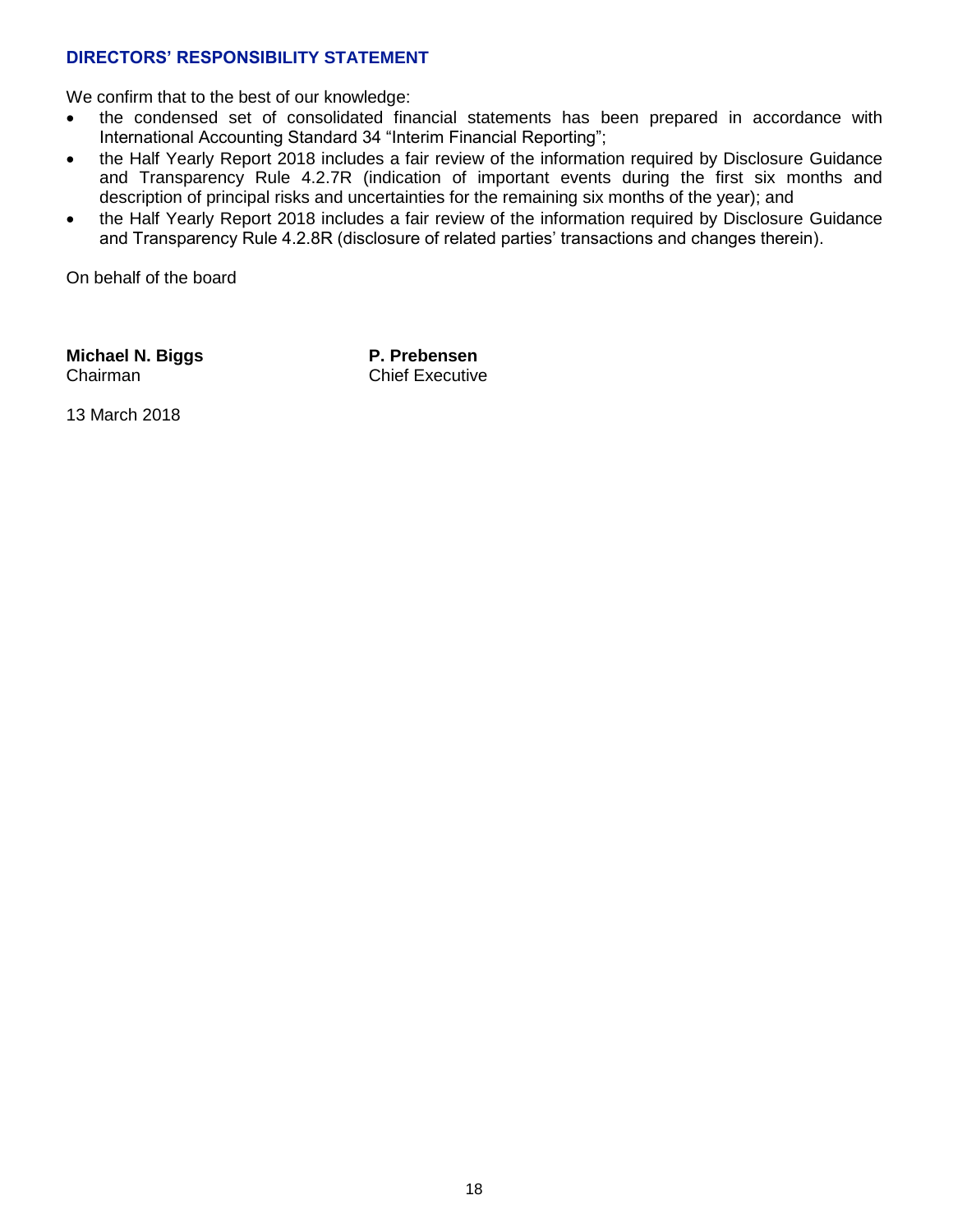### **INDEPENDENT REVIEW REPORT**

#### **Our conclusion**

We have reviewed Close Brothers Group plc's interim financial information (the "condensed half yearly financial statements") in the half yearly report of Close Brothers Group plc for the six month period ended 31 January 2018. Based on our review, nothing has come to our attention that causes us to believe that the condensed half yearly financial statements are not prepared, in all material respects, in accordance with International Accounting Standard 34, "Interim Financial Reporting", as adopted by the European Union and the Disclosure Guidance and Transparency Rules sourcebook of the United Kingdom's Financial Conduct Authority.

#### **What we have reviewed**

The condensed half yearly financial statements comprise:

- the consolidated balance sheet at 31 January 2018;
- the consolidated income statement and consolidated statement of comprehensive income for the period then ended;
- the consolidated cash flow statement for the period then ended;
- the consolidated statement of changes in equity for the period then ended; and
- the explanatory notes to the condensed half yearly financial statements.

The condensed half yearly financial statements included in the half yearly report have been prepared in accordance with International Accounting Standard 34, "Interim Financial Reporting", as adopted by the European Union and the Disclosure Guidance and Transparency Rules sourcebook of the United Kingdom's Financial Conduct Authority.

As disclosed in note 1 to the condensed half yearly financial statements, the financial reporting framework that has been applied in the preparation of the full annual financial statements of the Group is applicable law and International Financial Reporting Standards ("IFRSs") as adopted by the European Union.

#### **Responsibilities for the condensed half yearly financial statements and the review**

### **Our responsibilities and those of the directors**

The half yearly report, including the condensed half yearly financial statements, is the responsibility of, and has been approved by, the directors. The directors are responsible for preparing the half yearly report in accordance with the Disclosure Guidance and Transparency Rules sourcebook of the United Kingdom's Financial Conduct Authority.

Our responsibility is to express a conclusion on the condensed half yearly financial statements in the half yearly report based on our review. This report, including the conclusion, has been prepared for and only for the company for the purpose of complying with the Disclosure Guidance and Transparency Rules sourcebook of the United Kingdom's Financial Conduct Authority and for no other purpose. We do not, in giving this conclusion, accept or assume responsibility for any other purpose or to any other person to whom this report is shown or into whose hands it may come save where expressly agreed by our prior consent in writing.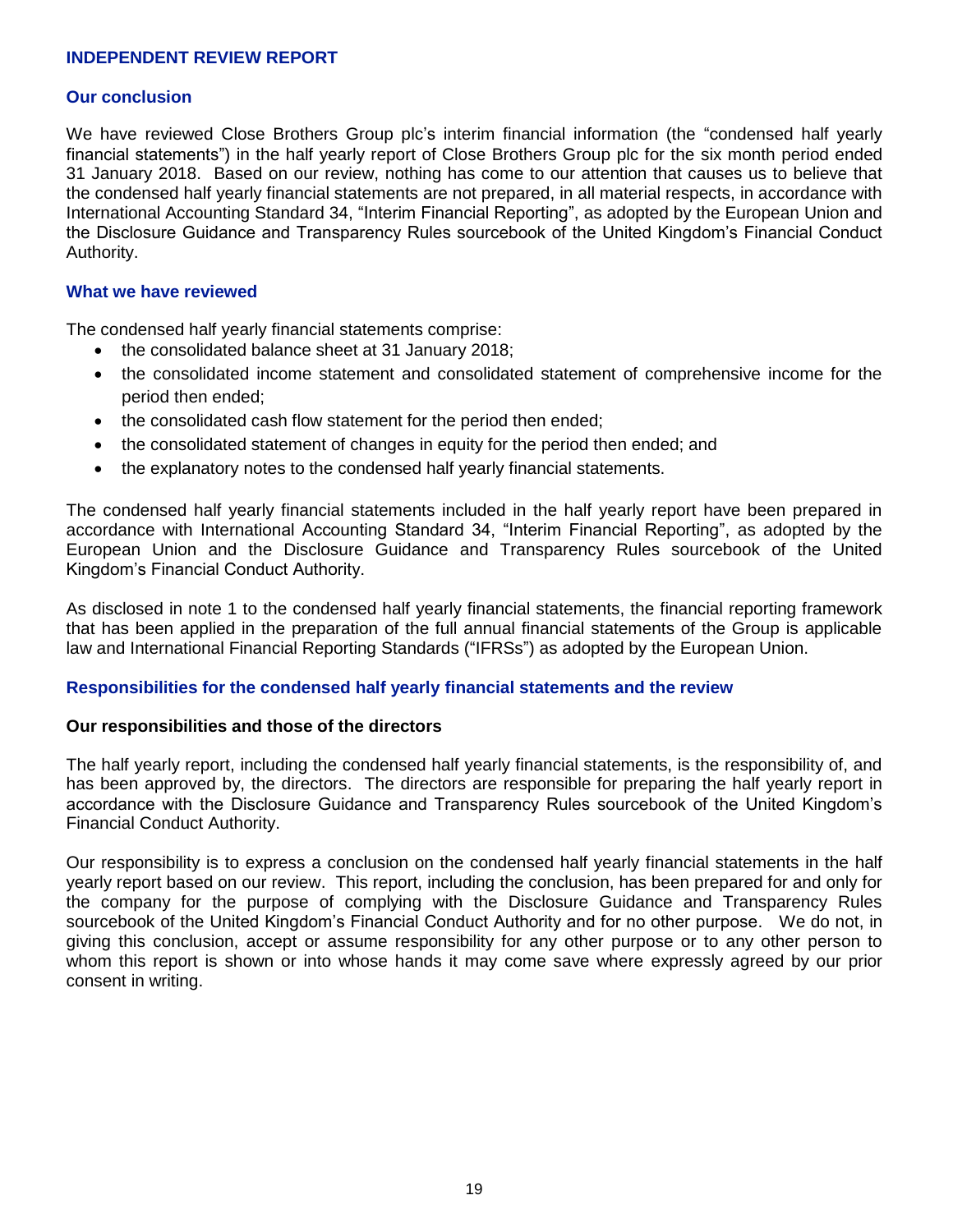### **INDEPENDENT REVIEW REPORT**

#### **What a review of condensed half yearly financial statements involves**

We conducted our review in accordance with International Standard on Review Engagements (UK and Ireland) 2410, "Review of Interim Financial Information Performed by the Independent Auditor of the Entity" issued by the Auditing Practices Board for use in the United Kingdom. A review of interim financial information consists of making enquiries, primarily of persons responsible for financial and accounting matters, and applying analytical and other review procedures.

A review is substantially less in scope than an audit conducted in accordance with International Standards on Auditing (UK) and, consequently, does not enable us to obtain assurance that we would become aware of all significant matters that might be identified in an audit. Accordingly, we do not express an audit opinion.

We have read the other information contained in the half yearly report and considered whether it contains any apparent misstatements or material inconsistencies with the information in the condensed half yearly financial statements.

#### **PricewaterhouseCoopers LLP**

Chartered Accountants and Statutory Auditor London, United Kingdom 13 March 2018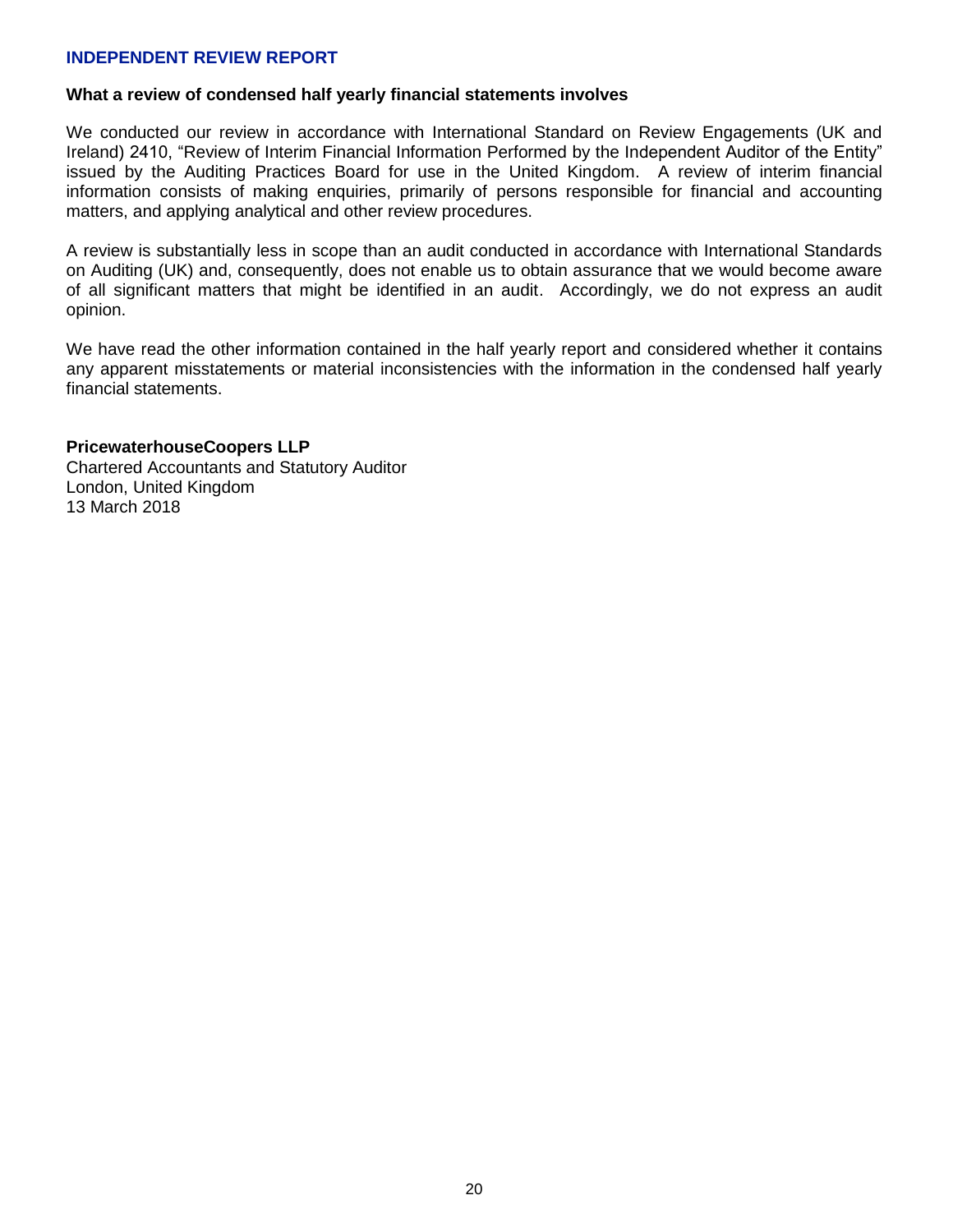|                                                                   |                | Six months ended           | Year ended |           |
|-------------------------------------------------------------------|----------------|----------------------------|------------|-----------|
|                                                                   |                | 31 January                 |            | 31 July   |
|                                                                   |                | 2018                       | 2017       | 2017      |
|                                                                   |                | <b>Unaudited</b> Unaudited |            | Audited   |
|                                                                   | <b>Note</b>    | £ million                  | £ million  | £ million |
| Interest income                                                   |                | 301.7                      | 289.6      | 578.9     |
| Interest expense                                                  |                | (56.0)                     | (62.5)     | (117.3)   |
|                                                                   |                |                            |            |           |
| Net interest income                                               |                | 245.7                      | 227.1      | 461.6     |
|                                                                   |                |                            |            |           |
| Fee and commission income                                         |                | 106.4                      | 100.2      | 206.5     |
| Fee and commission expense                                        |                | (14.3)                     | (15.0)     | (29.0)    |
| Gains less losses arising from dealing in securities              |                | 51.8                       | 48.7       | 94.2      |
| Other income                                                      |                | 31.4                       | 29.2       | 57.3      |
| Depreciation of operating lease assets                            |                | (15.5)                     | (11.9)     | (25.0)    |
|                                                                   |                |                            |            |           |
| Non-interest income                                               |                | 159.8                      | 151.2      | 304.0     |
|                                                                   |                |                            |            |           |
| Operating income                                                  | $\overline{2}$ | 405.5                      | 378.3      | 765.6     |
|                                                                   |                |                            |            |           |
| Administrative expenses                                           |                | (239.4)                    | (226.8)    | (460.6)   |
| Impairment losses on loans and advances                           | 6              | (23.8)                     | (17.3)     | (40.2)    |
| Total operating expenses before amortisation of intangible assets |                |                            |            |           |
| on acquisition                                                    |                | (263.2)                    | (244.1)    | (500.8)   |
| Operating profit before amortisation of intangible assets on      |                |                            |            |           |
| acquisition                                                       |                | 142.3                      | 134.2      | 264.8     |
| Amortisation of intangible assets on acquisition                  |                | (3.7)                      | (2.8)      | (6.2)     |
|                                                                   |                | 138.6                      | 131.4      |           |
| <b>Operating profit before tax</b><br>Tax                         | 3              |                            |            | 258.6     |
|                                                                   |                | (34.7)                     | (34.8)     | (67.7)    |
| Profit after tax for the period                                   |                | 103.9                      | 96.6       | 190.9     |
| Loss attributable to non-controlling interests                    |                | (0.1)                      | (0.2)      | (0.3)     |
|                                                                   |                |                            |            |           |
| Profit attributable to shareholders                               |                | 104.0                      | 96.8       | 191.2     |
|                                                                   |                |                            |            |           |
| <b>Basic earnings per share</b>                                   | 4              | 69.2p                      | 65.1p      | 128.3p    |
| Diluted earnings per share                                        | $\overline{4}$ | 68.7p                      | 64.9p      | 127.5p    |
|                                                                   |                |                            |            |           |
| Ordinary dividend per share                                       | 5              | 21.0p                      | 20.0p      | 60.0p     |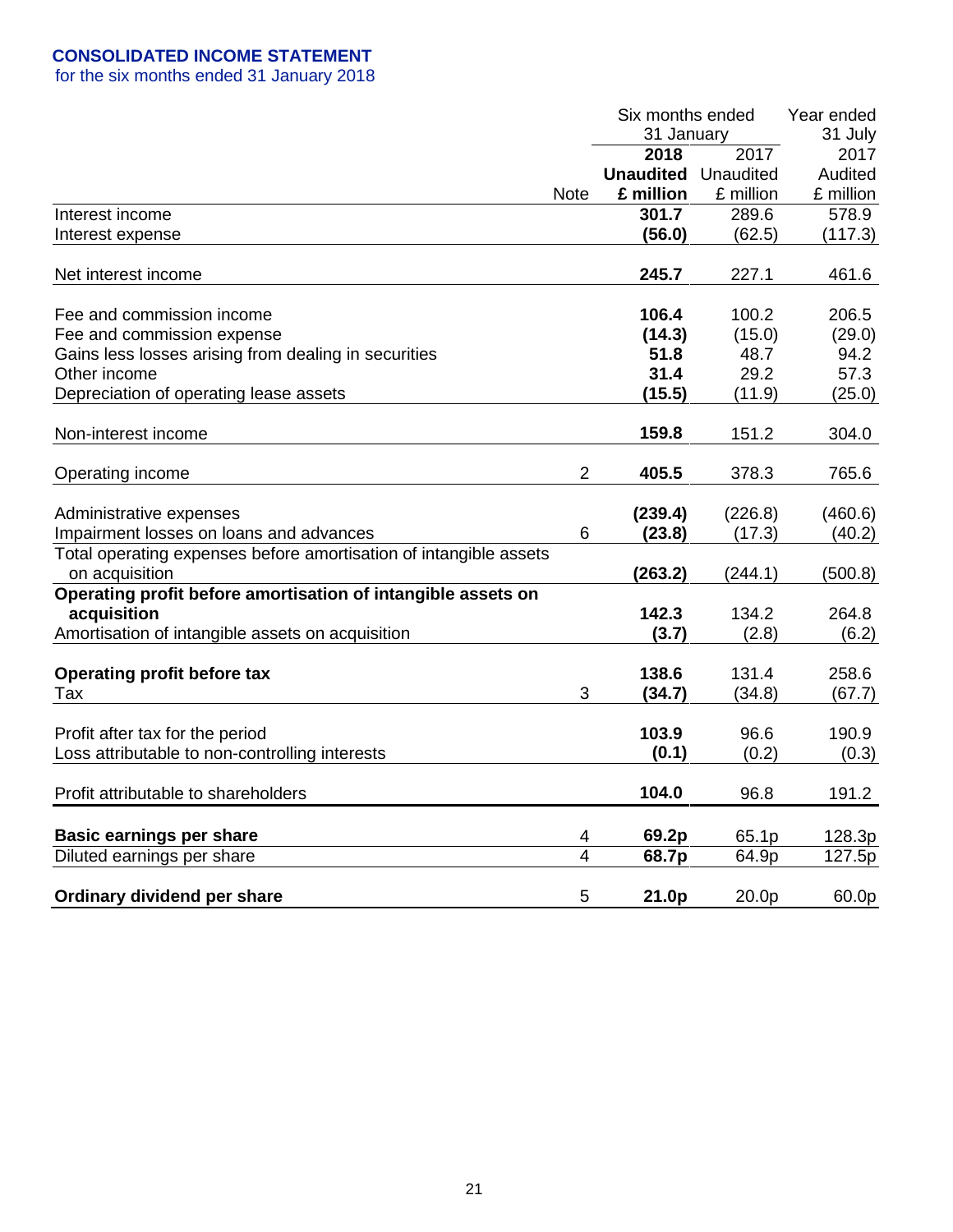## **CONSOLIDATED STATEMENT OF COMPREHENSIVE INCOME**

|                                                                           | Six months ended           |           | Year ended |
|---------------------------------------------------------------------------|----------------------------|-----------|------------|
|                                                                           | 31 January                 | 31 July   |            |
|                                                                           | 2018                       | 2017      | 2017       |
|                                                                           | <b>Unaudited</b> Unaudited |           | Audited    |
|                                                                           | £ million                  | £ million | £ million  |
| Profit after tax for the period                                           | 103.9                      | 96.6      | 190.9      |
| Other comprehensive income/(expense) that may be reclassified             |                            |           |            |
| to income statement                                                       |                            |           |            |
| Currency translation gains                                                | 0.1                        | 0.2       | 0.4        |
| Gains on cash flow hedging                                                | 3.7                        | 3.9       | 4.7        |
| (Losses)/gains on financial instruments classified as available for sale: |                            |           |            |
| Sovereign and central bank debt                                           |                            | (0.7)     | 0.7        |
| <b>Equity shares</b>                                                      |                            | 0.1       |            |
| Contingent consideration                                                  | (0.3)                      |           | 0.3        |
| Tax relating to items that may be reclassified                            | (0.9)                      | (0.9)     | (2.3)      |
|                                                                           |                            |           |            |
|                                                                           | 2.6                        | 2.6       | 3.8        |
| Other comprehensive income/(expense) that will not be                     |                            |           |            |
| reclassified to income statement                                          |                            |           |            |
| Defined benefit pension scheme gains                                      | 1.1                        | 2.8       | 2.7        |
| Tax relating to items that will not be reclassified                       | (0.2)                      | (0.6)     | (0.5)      |
|                                                                           |                            |           |            |
|                                                                           | 0.9                        | 2.2       | 2.2        |
|                                                                           |                            |           |            |
| Other comprehensive income for the period, net of tax                     | 3.5                        | 4.8       | 6.0        |
|                                                                           | 107.4                      | 101.4     | 196.9      |
| Total comprehensive income for the period                                 |                            |           |            |
| <b>Attributable to</b>                                                    |                            |           |            |
| Non-controlling interests                                                 | (0.1)                      | (0.2)     | (0.3)      |
| Shareholders                                                              | 107.5                      | 101.6     | 197.2      |
|                                                                           |                            |           |            |
|                                                                           | 107.4                      | 101.4     | 196.9      |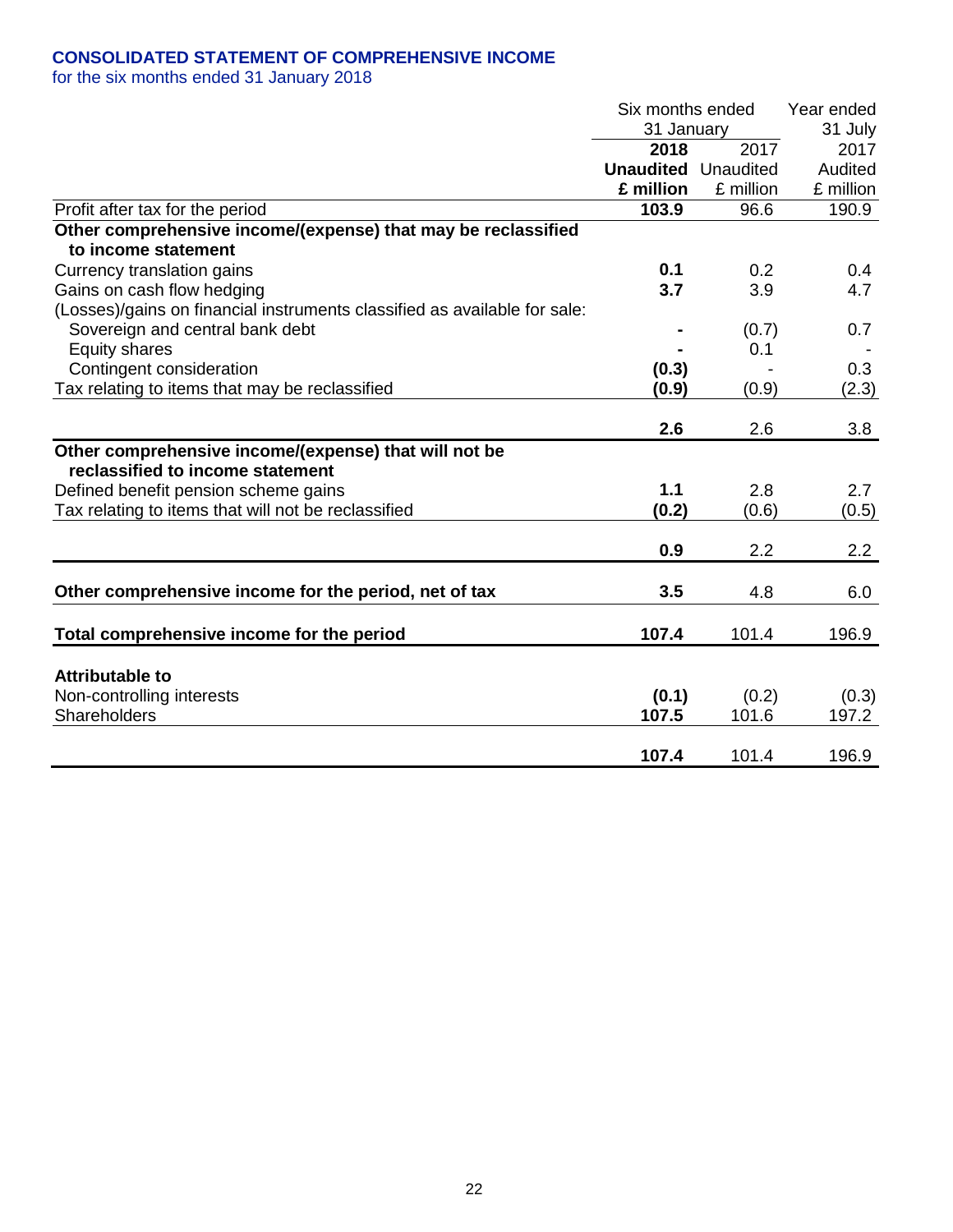## **CONSOLIDATED BALANCE SHEET**

at 31 January 2018

|                                                 |                | 31 January       |           | 31 July   |
|-------------------------------------------------|----------------|------------------|-----------|-----------|
|                                                 |                | 2018             | 2017      | 2017      |
|                                                 |                | <b>Unaudited</b> | Unaudited | Audited   |
|                                                 | <b>Note</b>    | £ million        | £ million | £ million |
| <b>Assets</b>                                   |                |                  |           |           |
| Cash and balances at central banks              |                | 841.4            | 1,120.8   | 805.1     |
| Settlement balances                             |                | 575.4            | 460.7     | 546.7     |
| Loans and advances to banks                     |                | 133.5            | 103.6     | 99.8      |
| Loans and advances to customers                 | 6              | 6,998.4          | 6,543.8   | 6,884.7   |
| Debt securities                                 | $\overline{7}$ | 318.7            | 200.5     | 240.1     |
| <b>Equity shares</b>                            | 8              | 37.9             | 35.6      | 32.7      |
| Loans to money brokers against stock advanced   |                | 67.9             | 55.4      | 48.6      |
| Derivative financial instruments                |                | 18.9             | 29.8      | 27.0      |
| Intangible assets                               |                | 199.0            | 161.4     | 191.7     |
| Property, plant and equipment                   |                | 230.8            | 201.0     | 202.7     |
| Deferred tax assets                             |                | 45.5             | 51.5      | 47.4      |
|                                                 |                |                  |           |           |
| Prepayments, accrued income and other assets    |                | 174.0            | 161.3     | 158.7     |
| <b>Total assets</b>                             |                | 9,641.4          | 9,125.4   | 9,285.2   |
|                                                 |                |                  |           |           |
| <b>Liabilities</b>                              |                |                  |           |           |
| Settlement balances and short positions         | 9              | 644.9            | 466.3     | 552.6     |
| Deposits by banks                               | 10             | 58.6             | 70.0      | 72.0      |
| Deposits by customers                           | 10             | 5,250.2          | 4,864.9   | 5,113.1   |
| Loans and overdrafts from banks                 | 10             | 376.6            | 418.9     | 330.9     |
| Debt securities in issue                        | 10             | 1,550.0          | 1,703.1   | 1,489.6   |
| Loans from money brokers against stock advanced |                | 29.5             | 10.1      | 4.3       |
| Derivative financial instruments                |                | 16.8             | 17.9      | 11.5      |
| <b>Current tax liabilities</b>                  |                | 22.1             | 25.1      | 21.4      |
| Accruals, deferred income and other liabilities |                | 197.6            | 188.7     | 233.1     |
| Subordinated loan capital                       | 10             | 217.9            | 219.4     | 220.7     |
|                                                 |                |                  |           |           |
| <b>Total liabilities</b>                        |                | 8,364.2          | 7,984.4   | 8,049.2   |
|                                                 |                |                  |           |           |
| <b>Equity</b>                                   |                | 38.0             | 37.7      |           |
| Called up share capital                         | 11             |                  | 284.0     | 38.0      |
| Share premium account                           |                |                  |           | 307.8     |
| Retained earnings                               |                | 1,260.1          | 840.7     | 906.6     |
| Other reserves                                  |                | (20.3)           | (21.1)    | (15.9)    |
| Total shareholders' equity                      |                | 1,277.8          | 1,141.3   | 1,236.5   |
|                                                 |                |                  |           |           |
| <b>Non-controlling interests</b>                |                | (0.6)            | (0.3)     | (0.5)     |
| <b>Total equity</b>                             |                | 1,277.2          | 1,141.0   | 1,236.0   |
| <b>Total liabilities and equity</b>             |                | 9,641.4          | 9,125.4   | 9,285.2   |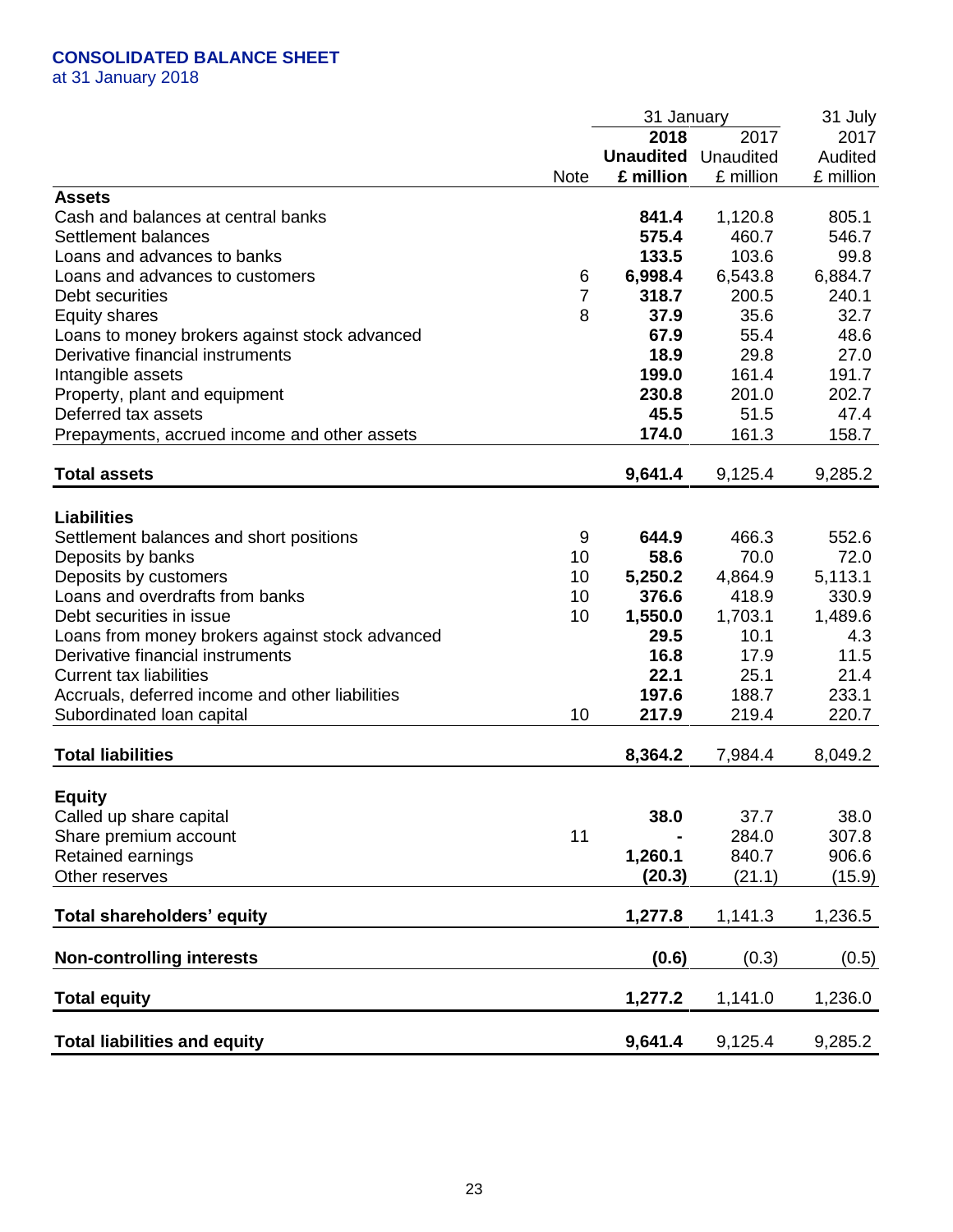## **CONSOLIDATED STATEMENT OF CHANGES IN EQUITY**

|                       |           |       |                               |                                                     | Other reserves |                     |         |                   |                       |                 |
|-----------------------|-----------|-------|-------------------------------|-----------------------------------------------------|----------------|---------------------|---------|-------------------|-----------------------|-----------------|
|                       |           |       |                               | Available                                           | Share-         |                     | Cash    | Total             |                       |                 |
|                       | Called up | Share |                               | for sale                                            | based          | Exchange            |         | flow attributable | Non-                  |                 |
|                       |           |       |                               | share premium Retained movements payments movements |                |                     | hedging |                   | to equity controlling | Total           |
|                       |           |       | capital account earnings      | reserve                                             | reserve        | reserve             | reserve | holders           | interests             | equity          |
|                       |           |       | £ million £ million £ million | £ million                                           | £ million      | £ million £ million |         | £ million         | £ million £ million   |                 |
| At 1 August 2016      |           |       |                               |                                                     |                |                     |         |                   |                       |                 |
| (audited)             | 37.7      | 284.0 | 797.5                         |                                                     | (14.3)         | (1.1)               | (6.7)   | 1,097.1           | (0.2)                 | 1,096.9         |
| Profit/(loss) for the |           |       |                               |                                                     |                |                     |         |                   |                       |                 |
| period                |           |       | 96.8                          |                                                     |                |                     |         | 96.8              | (0.2)                 | 96.6            |
| Other comprehensive   |           |       |                               |                                                     |                |                     |         |                   |                       |                 |
| income/(expense)      |           |       |                               |                                                     |                |                     |         |                   |                       |                 |
| for the period        |           |       | 2.2                           | (0.4)                                               |                | 0.2                 | 2.8     | 4.8               |                       | 4.8             |
| Total comprehensive   |           |       |                               |                                                     |                |                     |         |                   |                       |                 |
| income/(expense)      |           |       |                               |                                                     |                |                     |         |                   |                       |                 |
| for the period        |           |       | 99.0                          | (0.4)                                               |                | 0.2                 | 2.8     | 101.6             | (0.2)                 | 101.4           |
| Exercise of options   |           |       |                               |                                                     |                |                     |         |                   |                       |                 |
| Dividends paid        |           |       | (56.0)                        |                                                     |                |                     |         | (56.0)            |                       | (56.0)          |
| Shares purchased      |           |       |                               |                                                     | (12.7)         |                     |         | (12.7)            |                       | (12.7)          |
| Shares issued         |           |       |                               |                                                     |                |                     |         |                   |                       |                 |
| Shares released       |           |       |                               |                                                     | 13.3           |                     |         | 13.3              |                       | 13.3            |
| Other movements       |           |       | (0.7)                         |                                                     | (2.2)          |                     |         | (2.9)             | 0.1                   | (2.8)           |
| Share premium         |           |       |                               |                                                     |                |                     |         |                   |                       |                 |
| cancellation          |           |       |                               |                                                     |                |                     |         |                   |                       |                 |
| Income tax            |           |       | 0.9                           |                                                     |                |                     |         | 0.9               |                       | 0.9             |
| At 31 January 2017    |           |       |                               |                                                     |                |                     |         |                   |                       |                 |
| (unaudited)           | 37.7      | 284.0 | 840.7                         | (0.4)                                               | (15.9)         | (0.9)               | (3.9)   | 1,141.3           | (0.3)                 | 1,141.0         |
| Profit/(loss) for the |           |       |                               |                                                     |                |                     |         |                   |                       |                 |
| period                |           |       | 94.4                          |                                                     |                |                     |         | 94.4              | (0.1)                 | 94.3            |
| Other comprehensive   |           |       |                               |                                                     |                |                     |         |                   |                       |                 |
| income/(expense)      |           |       |                               |                                                     |                |                     |         |                   |                       |                 |
| for the period        |           |       | $\overline{\phantom{a}}$      | 1.1                                                 |                | (0.6)               | 0.7     | 1.2               |                       | 1.2             |
| Total comprehensive   |           |       |                               |                                                     |                |                     |         |                   |                       |                 |
| income/(expense)      |           |       |                               |                                                     |                |                     |         |                   |                       |                 |
| for the period        |           |       | 94.4                          | 1.1                                                 |                | (0.6)               | 0.7     | 95.6              | (0.1)                 | 95.5            |
| Exercise of options   |           | 0.1   |                               |                                                     |                |                     |         | 0.1               |                       | 0.1             |
| Dividends paid        |           |       | (29.6)                        |                                                     |                |                     |         | (29.6)            |                       | (29.6)          |
| Shares purchased      |           |       |                               |                                                     |                |                     |         |                   |                       |                 |
| Shares issued         | 0.3       | 23.7  |                               |                                                     |                |                     |         | 24.0              |                       | 24.0            |
| Shares released       |           |       |                               |                                                     | 2.5            |                     |         | 2.5               |                       | 2.5             |
| Other movements       |           |       | 0.9                           |                                                     | 1.5            |                     |         | 2.4               | (0.1)                 | 2.3             |
| Share premium         |           |       |                               |                                                     |                |                     |         |                   |                       |                 |
| cancellation          |           |       |                               |                                                     |                |                     |         |                   |                       |                 |
| Income tax            |           |       | 0.2                           |                                                     |                |                     |         | 0.2               |                       | 0.2             |
| At 31 July 2017       |           |       |                               |                                                     |                |                     |         |                   |                       |                 |
| (audited)             | 38.0      | 307.8 | 906.6                         | 0.7                                                 | (11.9)         | (1.5)               | (3.2)   | 1,236.5           |                       | $(0.5)$ 1,236.0 |
|                       |           |       |                               |                                                     |                |                     |         |                   |                       |                 |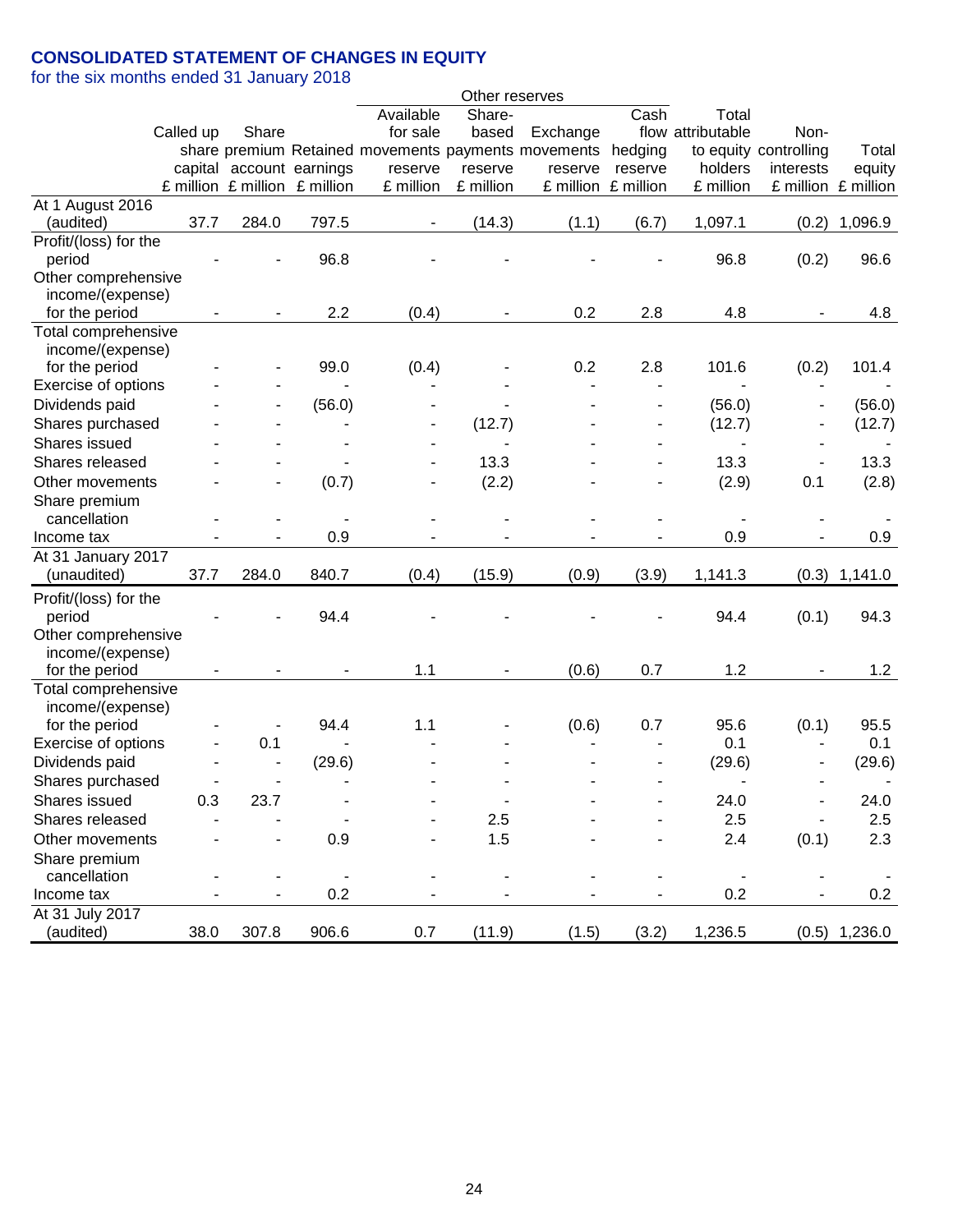## **CONSOLIDATED STATEMENT OF CHANGES IN EQUITY** continued

|                       |           |         |                               |           | Other reserves |                                                     |                     |                   |                       |                     |
|-----------------------|-----------|---------|-------------------------------|-----------|----------------|-----------------------------------------------------|---------------------|-------------------|-----------------------|---------------------|
|                       |           |         |                               | Available | Share-         |                                                     | Cash                | Total             |                       |                     |
|                       | Called up | Share   |                               | for sale  | based          | Exchange                                            |                     | flow attributable | Non-                  |                     |
|                       |           |         |                               |           |                | share premium Retained movements payments movements | hedging             |                   | to equity controlling | Total               |
|                       |           |         | capital account earnings      | reserve   | reserve        | reserve                                             | reserve             | holders           | interests             | equity              |
|                       |           |         | £ million £ million £ million | £ million | £ million      |                                                     | £ million £ million | £ million         |                       | £ million £ million |
| At 31 July 2017       |           |         |                               |           |                |                                                     |                     |                   |                       |                     |
| (audited)             | 38.0      | 307.8   | 906.6                         | 0.7       | (11.9)         | (1.5)                                               | (3.2)               | 1,236.5           | (0.5)                 | 1,236.0             |
| Profit/(loss) for the |           |         |                               |           |                |                                                     |                     |                   |                       |                     |
| period                |           |         | 104.0                         |           |                |                                                     |                     | 104.0             | (0.1)                 | 103.9               |
| Other comprehensive   |           |         |                               |           |                |                                                     |                     |                   |                       |                     |
| income/(expense)      |           |         |                               |           |                |                                                     |                     |                   |                       |                     |
| for the period        |           |         | 0.9                           | (0.2)     |                | 0.1                                                 | 2.7                 | 3.5               |                       | 3.5                 |
| Total comprehensive   |           |         |                               |           |                |                                                     |                     |                   |                       |                     |
| income/(expense)      |           |         |                               |           |                |                                                     |                     |                   |                       |                     |
| for the period        |           |         | 104.9                         | (0.2)     |                | 0.1                                                 | 2.7                 | 107.5             | (0.1)                 | 107.4               |
| Exercise of options   |           |         |                               |           |                |                                                     |                     |                   |                       |                     |
| Dividends paid        |           |         | (59.7)                        |           |                |                                                     |                     | (59.7)            |                       | (59.7)              |
| Shares purchased      |           |         |                               |           | (15.9)         |                                                     |                     | (15.9)            |                       | (15.9)              |
| Shares issued         |           |         |                               |           |                |                                                     |                     |                   |                       |                     |
| Shares released       |           |         |                               |           | 11.2           |                                                     |                     | 11.2              |                       | 11.2                |
| Other movements       |           |         | 0.3                           |           | (2.3)          |                                                     |                     | (2.0)             |                       | (2.0)               |
| Share premium         |           |         |                               |           |                |                                                     |                     |                   |                       |                     |
| cancellation          |           | (307.8) | 307.8                         |           |                |                                                     |                     |                   |                       |                     |
| Income tax            |           |         | 0.2                           |           |                |                                                     |                     | 0.2               |                       | 0.2                 |
| At 31 January 2018    |           |         |                               |           |                |                                                     |                     |                   |                       |                     |
| (unaudited)           | 38.0      | ۰.      | 1,260.1                       | 0.5       | (18.9)         | (1.4)                                               | (0.5)               | 1,277.8           |                       | $(0.6)$ 1,277.2     |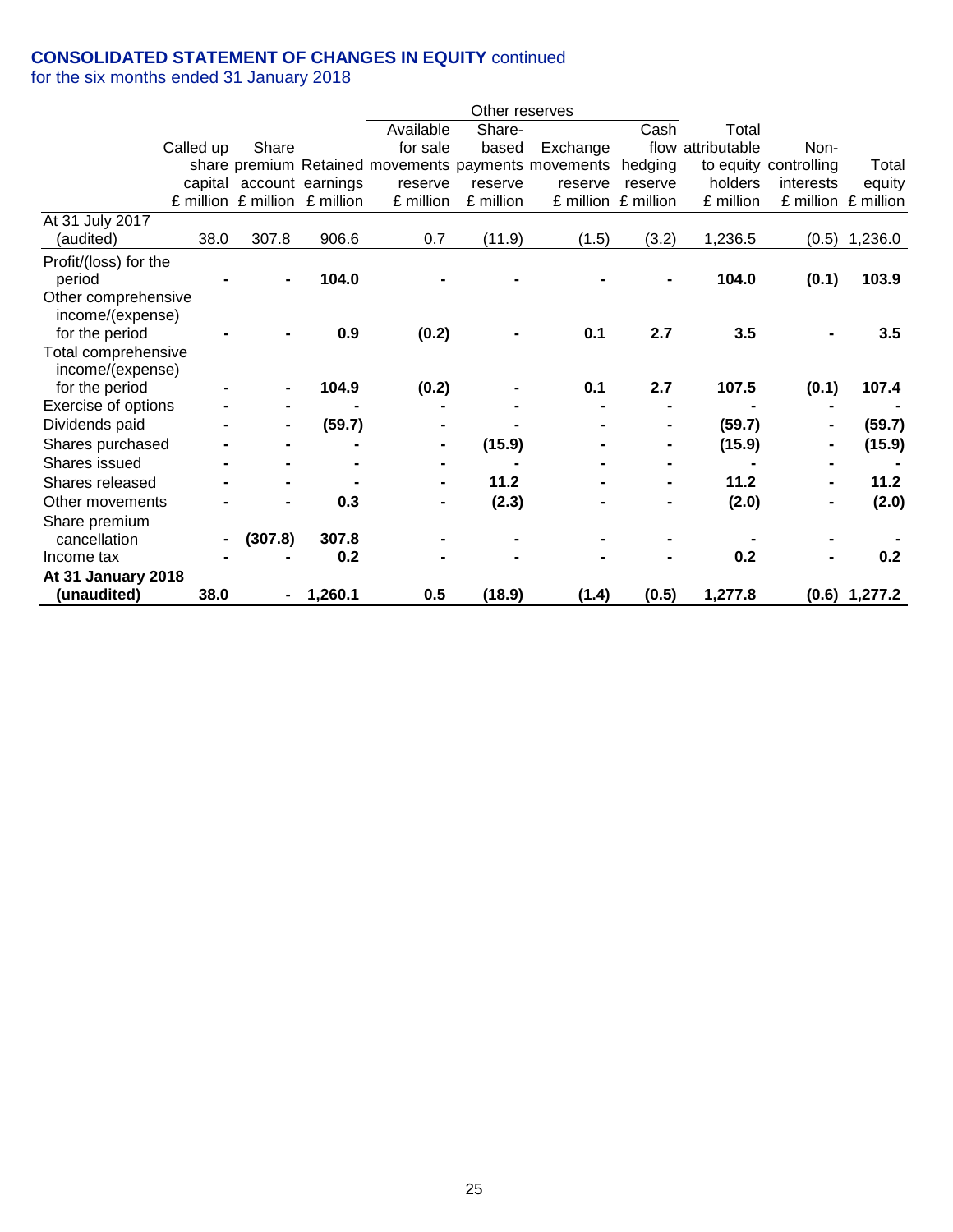## **CONSOLIDATED CASH FLOW STATEMENT**

|                                                                 |             | Six months ended           | Year ended |           |  |
|-----------------------------------------------------------------|-------------|----------------------------|------------|-----------|--|
|                                                                 |             |                            | 31 January |           |  |
|                                                                 |             | 2018                       | 2017       | 2017      |  |
|                                                                 |             | <b>Unaudited</b> Unaudited |            | Audited   |  |
|                                                                 | <b>Note</b> | £ million                  | £ million  | £ million |  |
| Net cash inflow from operating activities                       | 15(a)       | 149.8                      | 359.2      | 120.0     |  |
| Net cash (outflow)/inflow from investing activities             |             |                            |            |           |  |
| Purchase of:                                                    |             |                            |            |           |  |
| Property, plant and equipment                                   |             | (8.5)                      | (5.4)      | (7.1)     |  |
| Intangible assets - software                                    |             | (19.0)                     | (11.5)     | (33.1)    |  |
| Subsidiaries and non-controlling interest                       | 15(b)       | (0.9)                      | (6.3)      | (6.3)     |  |
| Sale of:                                                        |             |                            |            |           |  |
| Property, plant and equipment                                   |             |                            | 0.1        |           |  |
| Equity shares held for investment                               |             |                            |            | 1.3       |  |
| Subsidiary                                                      | 15(c)       | 0.7                        | (0.3)      | (0.3)     |  |
|                                                                 |             |                            |            |           |  |
|                                                                 |             | (27.7)                     | (23.4)     | (45.5)    |  |
|                                                                 |             |                            |            |           |  |
| Net cash inflow before financing activities                     |             | 122.1                      | 335.8      | 74.5      |  |
| <b>Financing activities</b>                                     |             |                            |            |           |  |
| Purchase of own shares for employee share award schemes         |             | (15.9)                     | (12.7)     | (12.7)    |  |
| Equity dividends paid                                           |             | (59.7)                     | (56.0)     | (85.6)    |  |
| Interest paid on subordinated loan capital and debt financing   |             | (5.4)                      | (8.2)      | (13.6)    |  |
| Redemption of group bond                                        |             |                            |            | (200.0)   |  |
| Issuance of subordinated loan capital, net of transaction costs |             |                            |            | 173.7     |  |
|                                                                 |             |                            |            |           |  |
| Net increase/(decrease) in cash                                 |             | 41.1                       | 258.9      | (63.7)    |  |
| Cash and cash equivalents at beginning of period                |             | 859.6                      | 923.3      | 923.3     |  |
| Cash and cash equivalents at end of period                      | 15(d)       | 900.7                      | 1,182.2    | 859.6     |  |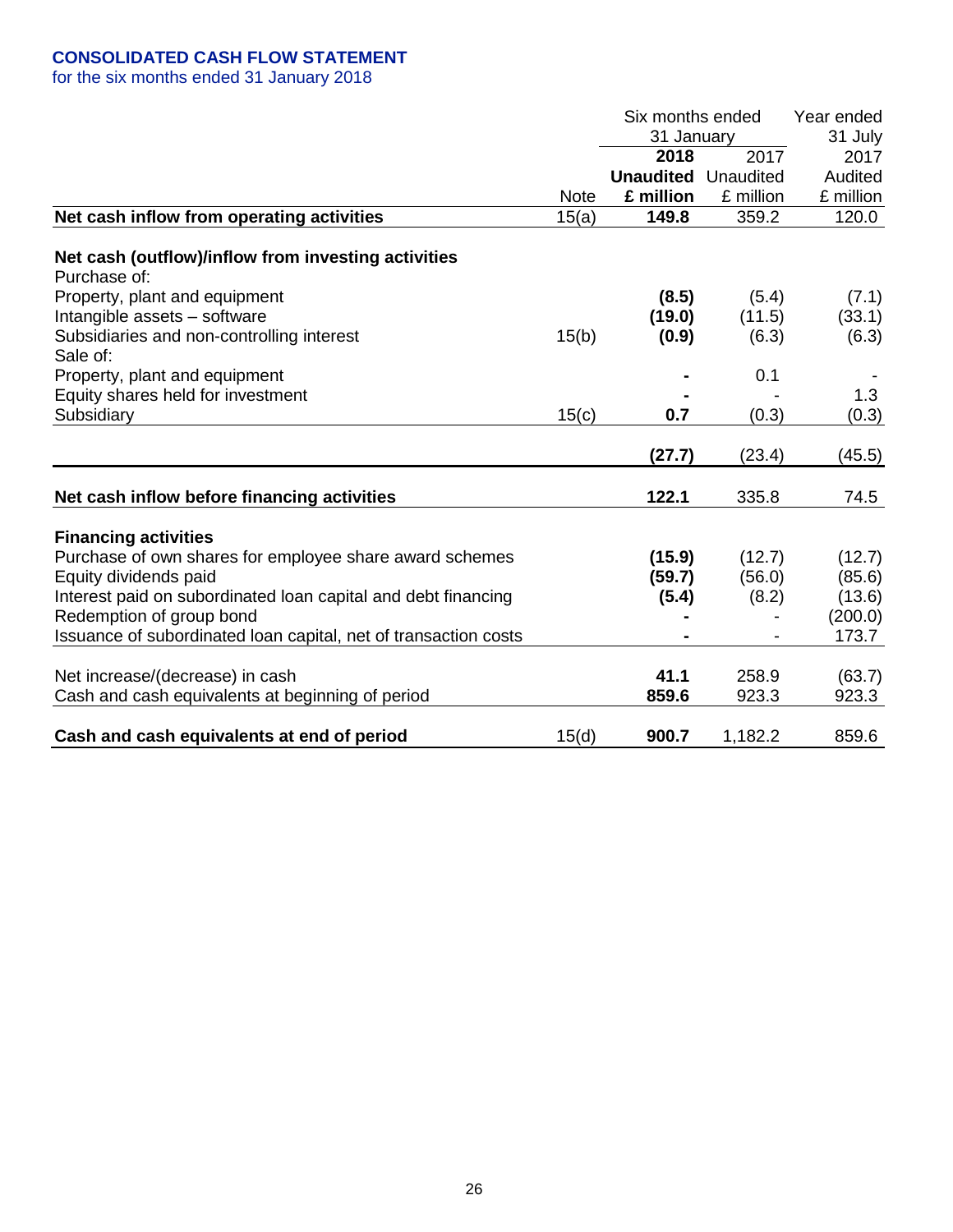### **1. Basis of preparation and accounting policies**

The half yearly financial information has been prepared in accordance with the Disclosure Guidance and Transparency Rules of the Financial Conduct Authority and in accordance with the International Financial Reporting Standards ("IFRS") endorsed by the European Union. These include International Accounting Standard ("IAS") 34, Interim Financial Reporting, which specifically addresses the contents of condensed half yearly financial statements. The consolidated financial statements incorporate the individual financial statements of Close Brothers Group plc and the entities it controls, using the acquisition method of accounting. The accounting policies applied are consistent with those set out on pages 109 to 114 of the Annual Report 2017.

After making enquiries, the directors have a reasonable expectation that the company and the group as a whole have adequate resources to continue in operational existence for the foreseeable future, a period of not less than 12 months from the date of this report. For this reason, they continue to adopt the going concern basis in preparing the condensed consolidated half yearly financial statements.

The preparation of the half yearly report requires management to make estimates and assumptions that affect the reported income and expense, assets and liabilities and disclosure of contingencies at the date of the half yearly report. Although these estimates and assumptions are based on the management's best judgement at that date, actual results may differ from these estimates. There have been no significant changes in the basis upon which estimates have been determined compared to that applied at 31 July 2017.

Following a competitive tender process for the audit of the group and its subsidiaries in 2017, PricewaterhouseCoopers LLP was formally appointed as the group's auditors at the 2017 Annual General Meeting.

The half yearly report is unaudited and does not constitute statutory accounts within the meaning of Section 434 of the Companies Act 2006. However, the information has been reviewed by the company's auditor, PricewaterhouseCoopers LLP, and their report appears on pages 19 and 20.

The financial information for the year ended 31 July 2017 contained within this half yearly report does not constitute statutory accounts as defined in Section 434 of the Companies Act 2006. A copy of those statutory accounts has been delivered to the Registrar of Companies. The group's previous auditor, Deloitte LLP has reported on those accounts. The report of the auditor on those statutory accounts was unqualified, did not contain an emphasis of matter paragraph and did not contain a statement under Section 498(2) or (3) of the Companies Act 2006.

#### **2. Segmental analysis**

The directors manage the group by class of business and we present the segmental analysis on that basis. The group's activities are presented in five (2017: five) operating segments: Retail, Commercial, Property, Securities and Asset Management.

In the segmental reporting information that follows, Group consists of central functions as well as various nontrading head office companies and consolidation adjustments and is presented in order that the information presented reconciles to the consolidated income statement. The Group balance sheet primarily includes treasury assets and liabilities comprising cash and balances at central banks, debt securities, customer deposits and other borrowings.

Divisions continue to charge market prices for the limited services rendered to other parts of the group. Funding charges between segments take into account commercial demands. More than 90% of the group's activities, revenue and assets are located in the UK.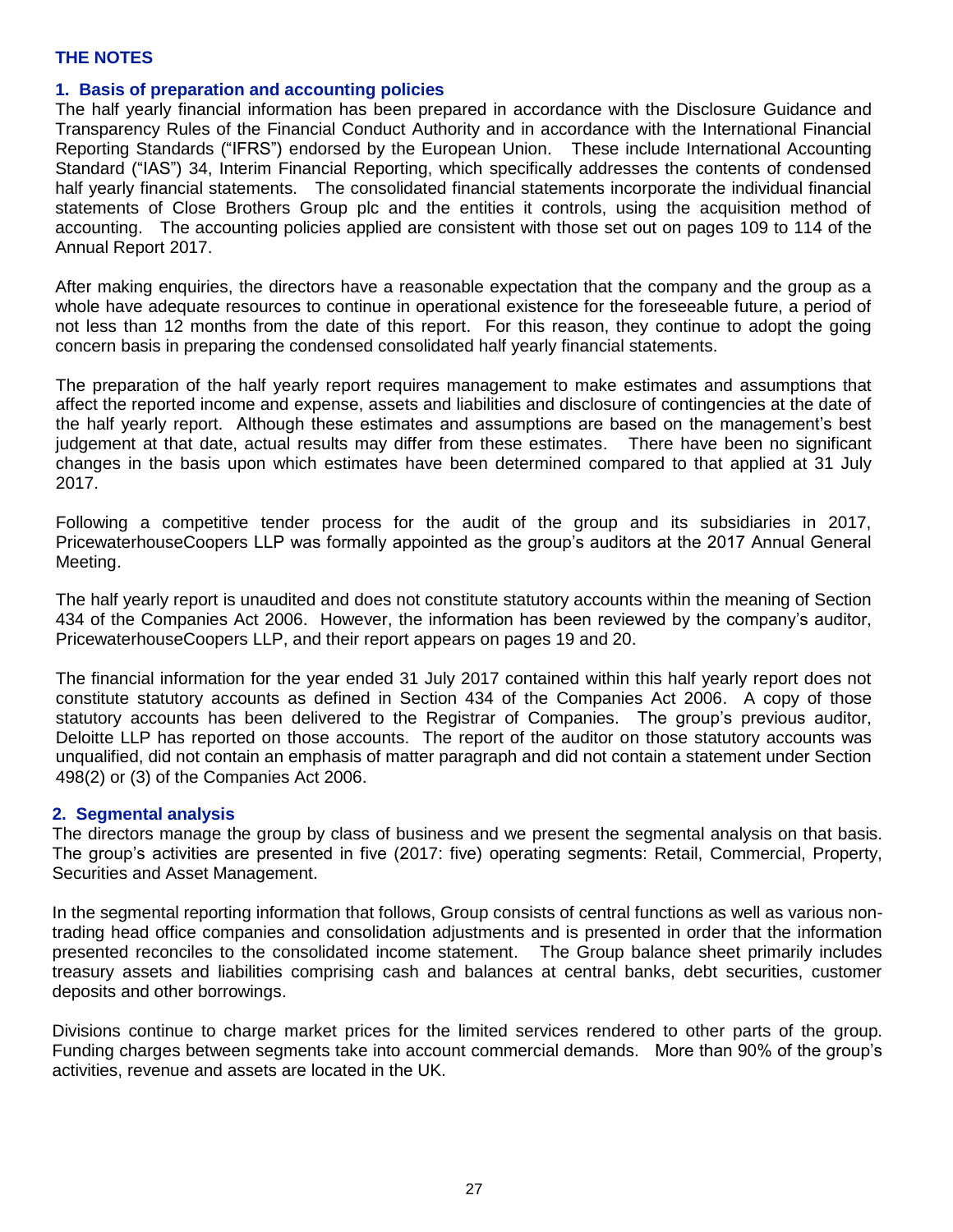## **2. Segmental analysis** continued

#### **Summary Income Statement for the six months ended 31 January 2018**

|                           | <b>Banking</b> |                   |                 |                   |                   |                |              |  |
|---------------------------|----------------|-------------------|-----------------|-------------------|-------------------|----------------|--------------|--|
|                           |                |                   |                 |                   | <b>Asset</b>      |                |              |  |
|                           | <b>Retail</b>  | <b>Commercial</b> | <b>Property</b> | <b>Securities</b> | <b>Management</b> | Group          | <b>Total</b> |  |
|                           | £ million      | £ million         | £ million       | £ million         | £ million         | £ million      | £ million    |  |
| Net interest              |                |                   |                 |                   |                   |                |              |  |
| income/(expense)          | 104.0          | 77.1              | 64.9            | (0.4)             |                   | 0.1            | 245.7        |  |
| Non-interest income       | 14.6           | 33.3              |                 | 56.0              | 56.0              | (0.1)          | 159.8        |  |
| Operating income          | 118.6          | 110.4             | 64.9            | 55.6              | 56.0              |                | 405.5        |  |
| Administrative            |                |                   |                 |                   |                   |                |              |  |
| expenses                  | (56.7)         | (61.8)            | (13.3)          | (40.0)            | (43.7)            | (12.3)         | (227.8)      |  |
| Depreciation and          |                |                   |                 |                   |                   |                |              |  |
| amortisation              | (4.7)          | (3.3)             | (1.8)           | (0.9)             | (0.9)             |                | (11.6)       |  |
| Impairment losses on      |                |                   |                 |                   |                   |                |              |  |
| loans and advances        | (14.4)         | (5.6)             | (3.8)           | $\blacksquare$    |                   | $\blacksquare$ | (23.8)       |  |
| <b>Total operating</b>    |                |                   |                 |                   |                   |                |              |  |
| expenses                  | (75.8)         | (70.7)            | (18.9)          | (40.9)            | (44.6)            | (12.3)         | (263.2)      |  |
| <b>Adjusted operating</b> |                |                   |                 |                   |                   |                |              |  |
| $profit/(loss)^1$         | 42.8           | 39.7              | 46.0            | 14.7              | 11.4              | (12.3)         | 142.3        |  |
| Amortisation of           |                |                   |                 |                   |                   |                |              |  |
| intangible assets on      |                |                   |                 |                   |                   |                |              |  |
| acquisition               | (0.1)          | (0.9)             |                 |                   | (2.7)             |                | (3.7)        |  |
| <b>Operating</b>          |                |                   |                 |                   |                   |                |              |  |
| profit/(loss)             |                |                   |                 |                   |                   |                |              |  |
| before tax                | 42.7           | 38.8              | 46.0            | 14.7              | 8.7               | (12.3)         | 138.6        |  |
|                           |                |                   |                 |                   |                   |                |              |  |
| <b>External operating</b> |                |                   |                 |                   |                   |                |              |  |
| income/(expense)          | 138.4          | 132.2             | 76.3            | 55.6              | 56.1              | (53.1)         | 405.5        |  |
| Inter segment             |                |                   |                 |                   |                   |                |              |  |
| operating                 |                |                   |                 |                   |                   |                |              |  |
| income/(expense)          | (19.8)         | (21.8)            | (11.4)          |                   | (0.1)             | 53.1           |              |  |
| Segment operating         |                |                   |                 |                   |                   |                |              |  |
| income                    | 118.6          | 110.4             | 64.9            | 55.6              | 56.0              |                | 405.5        |  |

1 Adjusted operating profit/(loss) is stated before amortisation of intangible assets on acquisition and tax.

#### **Balance Sheet Information at 31 January 2018**

|                           |                | <b>Banking</b>    |                |                            |                   |                    |              |
|---------------------------|----------------|-------------------|----------------|----------------------------|-------------------|--------------------|--------------|
|                           |                |                   |                |                            | Asset             |                    |              |
|                           | Retail         | <b>Commercial</b> |                | <b>Property Securities</b> | <b>Management</b> | Group <sup>2</sup> | <b>Total</b> |
|                           | £ million      | £ million         | £ million      | £ million                  | £ million         | £ million          | £ million    |
| Total assets <sup>1</sup> | 2,700.6        | 2,805.0           | 1,694.1        | 807.0                      | 107.6             | 1,527.1            | 9,641.4      |
| <b>Total liabilities</b>  | $\blacksquare$ |                   | $\blacksquare$ | 736.2                      | 51.9              | 7,576.1            | 8.364.2      |

1 Total assets for the Banking operating segments comprise the loan book and operating lease assets only.

2 Includes £1,518.9 million assets and £7,677.2 million liabilities attributable to the Banking division primarily comprising the treasury balances described in the second paragraph of this note.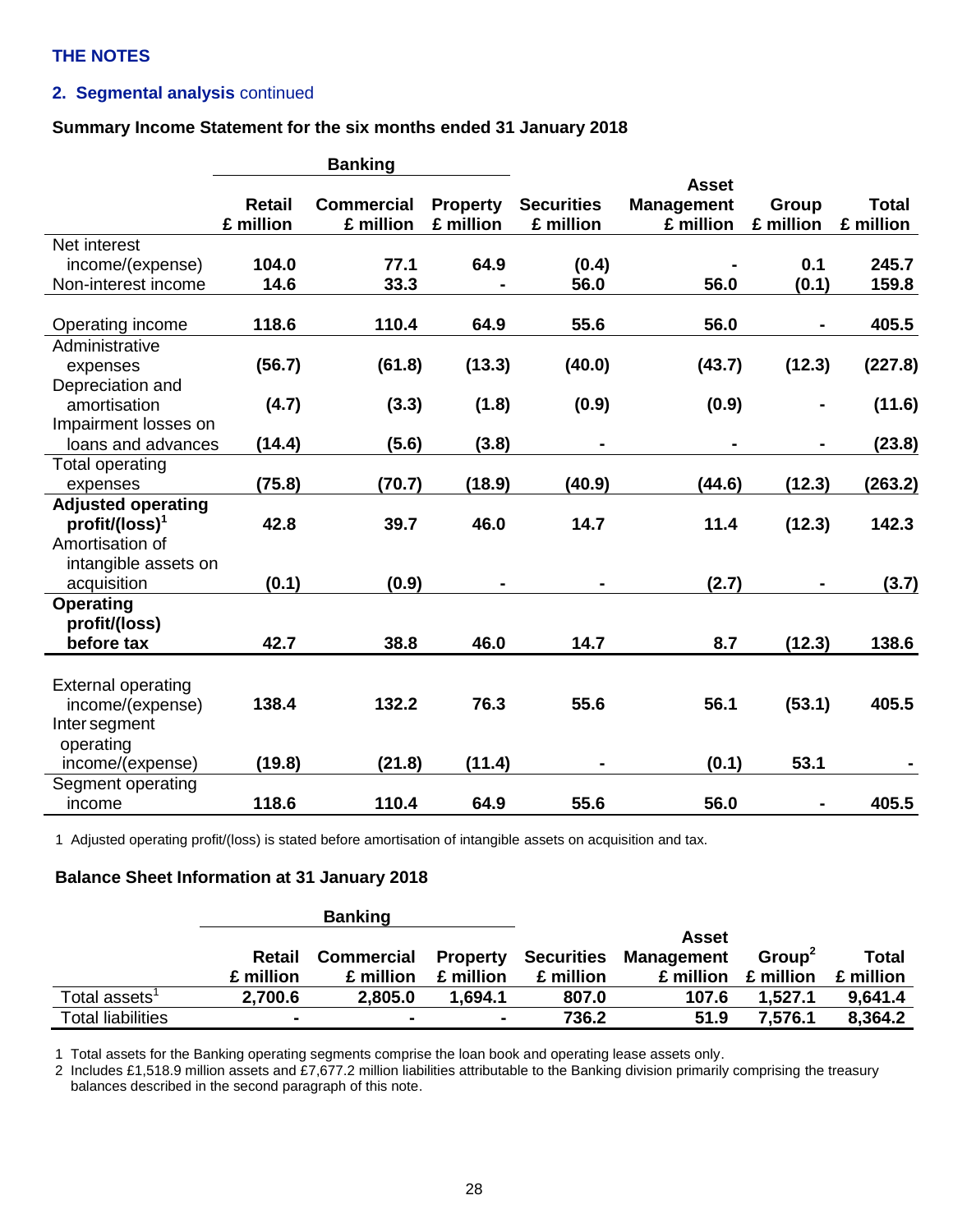## **2. Segmental analysis** continued

Equity is allocated across the Group as shown below. Banking division equity, which is managed as a whole rather than on a segmental basis, reflects loan book and operating lease assets of £7,199.7 million, in addition to assets and liabilities of £1,518.9 million and £7,677.2 million respectively primarily relating to treasury balances.

|        | <b>Banking</b> |           | Asset                       |                                     |              |
|--------|----------------|-----------|-----------------------------|-------------------------------------|--------------|
|        |                |           | total Securities Management | Group                               | <b>Total</b> |
|        | £ million      | £ million |                             | $£$ million $£$ million $£$ million |              |
| Equity | 1.041.4        | 70.8      | 55.7                        | 109.3                               | 1,277.2      |

Summary Income Statement for the six months ended 31 January 2017

|                                |           | <b>Banking</b> |           |                   |            |                          |           |
|--------------------------------|-----------|----------------|-----------|-------------------|------------|--------------------------|-----------|
|                                |           |                |           |                   | Asset      |                          |           |
|                                | Retail    | Commercial     | Property  | <b>Securities</b> | Management | Group                    | Total     |
|                                | £ million | £ million      | £ million | £ million         | £ million  | £ million                | £ million |
| Net interest                   |           |                |           |                   |            |                          |           |
| income/(expense)               | 98.2      | 72.2           | 57.0      | (0.5)             | (0.1)      | 0.3                      | 227.1     |
| Non-interest income            | 12.1      | 33.4           | 1.1       | 54.4              | 50.2       |                          | 151.2     |
|                                |           |                |           |                   |            |                          |           |
| Operating income               | 110.3     | 105.6          | 58.1      | 53.9              | 50.1       | 0.3                      | 378.3     |
| Administrative                 |           |                |           |                   |            |                          |           |
| expenses                       | (52.7)    | (57.7)         | (12.9)    | (38.6)            | (39.9)     | (12.1)                   | (213.9)   |
| Depreciation and               |           |                |           |                   |            |                          |           |
| amortisation                   | (5.8)     | (3.8)          | (1.1)     | (0.9)             | (1.1)      | (0.2)                    | (12.9)    |
| Impairment losses on           |           |                |           |                   |            |                          |           |
| loans and advances             | (11.9)    | (7.6)          | 2.2       |                   |            | $\overline{\phantom{a}}$ | (17.3)    |
| <b>Total operating</b>         |           |                |           |                   |            |                          |           |
| expenses                       | (70.4)    | (69.1)         | (11.8)    | (39.5)            | (41.0)     | (12.3)                   | (244.1)   |
| <b>Adjusted operating</b>      |           |                |           |                   |            |                          |           |
| $profit/(loss)^1$              | 39.9      | 36.5           | 46.3      | 14.4              | 9.1        | (12.0)                   | 134.2     |
| Amortisation of intangible     |           |                |           |                   |            |                          |           |
| assets on acquisition          |           | (0.3)          |           |                   | (2.5)      |                          | (2.8)     |
| <b>Operating profit/(loss)</b> |           |                |           |                   |            |                          |           |
| before tax                     | 39.9      | 36.2           | 46.3      | 14.4              | 6.6        | (12.0)                   | 131.4     |
|                                |           |                |           |                   |            |                          |           |
| <b>External operating</b>      |           |                |           |                   |            |                          |           |
| income/(expense)               | 134.2     | 130.7          | 69.8      | 53.9              | 50.3       | (60.6)                   | 378.3     |
| Inter segment operating        |           |                |           |                   |            |                          |           |
| income/(expense)               | (23.9)    | (25.1)         | (11.7)    |                   | (0.2)      | 60.9                     |           |
| Segment operating              |           |                |           |                   |            |                          |           |
| income                         | 110.3     | 105.6          | 58.1      | 53.9              | 50.1       | 0.3                      | 378.3     |

1 Adjusted operating profit/(loss) is stated before amortisation of intangible assets on acquisition and tax.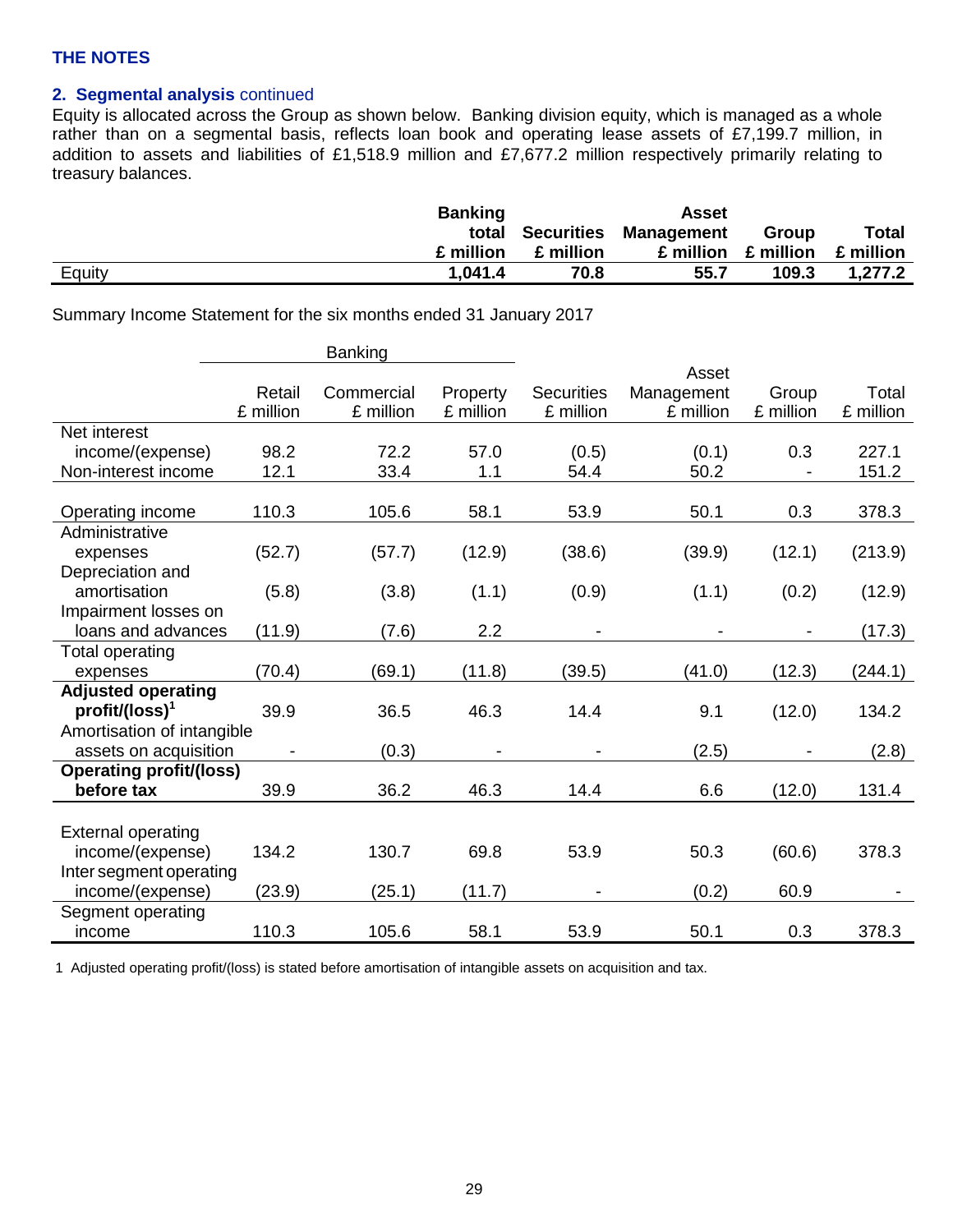## **2. Segmental analysis** continued

Balance Sheet Information at 31 January 2017

|                           |           | <b>Banking</b> |           |                   |            |                    |           |
|---------------------------|-----------|----------------|-----------|-------------------|------------|--------------------|-----------|
|                           |           |                |           |                   | Asset      |                    |           |
|                           | Retail    | Commercial     | Property  | <b>Securities</b> | Management | Group <sup>2</sup> | Total     |
|                           | £ million | £ million      | £ million | £ million         | £ million  | £ million          | £ million |
| Total assets <sup>1</sup> | 2,570.8   | 2.643.2        | 1.504.8   | 626.7             | 105.3      | 1.674.6            | 9,125.4   |
| <b>Total liabilities</b>  | -         | -              | -         | 556.8             | 49.7       | 7,377.9            | 7,984.4   |

1 Total assets for the Banking operating segments comprise the loan book and operating lease assets only.

2 Includes £1,665.5 million assets and £7,485.3 million liabilities attributable to the Banking division primarily comprising the treasury balances described in the second paragraph of this note.

|        | <b>Banking</b> |                   | Asset      |           |           |
|--------|----------------|-------------------|------------|-----------|-----------|
|        | total          | <b>Securities</b> | Management | Group     | Total     |
|        | £ million      | £ million         | £ million  | £ million | £ million |
| Equity | 899.0          | 69.9              | 55.6       | 116.5     | 1,141.0   |

1 Equity of the Banking division reflects loan book and operating lease assets of £6,718.8 million, in addition to assets and liabilities of £1,665.5 million and £7,485.3 million respectively primarily relating to treasury balances.

#### Summary Income Statement for the year ended 31 July 2017

|                                |           | <b>Banking</b> |           |                   |            |                              |           |
|--------------------------------|-----------|----------------|-----------|-------------------|------------|------------------------------|-----------|
|                                |           |                |           |                   | Asset      |                              |           |
|                                | Retail    | Commercial     | Property  | <b>Securities</b> | Management | Group                        | Total     |
|                                | £ million | £ million      | £ million | £ million         | £ million  | £ million                    | £ million |
| Net interest                   |           |                |           |                   |            |                              |           |
| income/(expense)               | 195.9     | 146.4          | 119.8     | (0.9)             | (0.1)      | 0.5                          | 461.6     |
| Non-interest income            | 26.5      | 66.9           | (0.2)     | 107.6             | 103.0      | 0.2                          | 304.0     |
|                                |           |                |           |                   |            |                              |           |
| Operating income               | 222.4     | 213.3          | 119.6     | 106.7             | 102.9      | 0.7                          | 765.6     |
| Administrative                 |           |                |           |                   |            |                              |           |
| expenses                       | (106.7)   | (117.4)        | (24.9)    | (76.7)            | (83.7)     | (24.9)                       | (434.3)   |
| Depreciation and               |           |                |           |                   |            |                              |           |
| amortisation                   | (11.0)    | (7.8)          | (3.8)     | (1.9)             | (1.8)      | $\qquad \qquad \blacksquare$ | (26.3)    |
| Impairment losses on           |           |                |           |                   |            |                              |           |
| loans and advances             | (25.8)    | (15.5)         | 1.1       |                   |            | $\overline{\phantom{a}}$     | (40.2)    |
| <b>Total operating</b>         |           |                |           |                   |            |                              |           |
| expenses                       | (143.5)   | (140.7)        | (27.6)    | (78.6)            | (85.5)     | (24.9)                       | (500.8)   |
| <b>Adjusted operating</b>      |           |                |           |                   |            |                              |           |
| $profit/ (loss)^1$             | 78.9      | 72.6           | 92.0      | 28.1              | 17.4       | (24.2)                       | 264.8     |
| Amortisation of intangible     |           |                |           |                   |            |                              |           |
| assets on acquisition          | (0.4)     | (0.5)          |           |                   | (5.3)      |                              | (6.2)     |
| <b>Operating profit/(loss)</b> |           |                |           |                   |            |                              |           |
| before tax                     | 78.5      | 72.1           | 92.0      | 28.1              | 12.1       | (24.2)                       | 258.6     |
| <b>External operating</b>      |           |                |           |                   |            |                              |           |
| income/(expense)               | 266.2     | 260.9          | 141.8     | 106.7             | 103.2      | (113.2)                      | 765.6     |
| Inter segment                  |           |                |           |                   |            |                              |           |
| operating                      |           |                |           |                   |            |                              |           |
| income/(expense)               | (43.8)    | (47.6)         | (22.2)    |                   | (0.3)      | 113.9                        |           |
| Segment operating              |           |                |           |                   |            |                              |           |
| income                         | 222.4     | 213.3          | 119.6     | 106.7             | 102.9      | 0.7                          | 765.6     |

1 Adjusted operating profit/(loss) is stated before amortisation of intangible assets on acquisition and tax.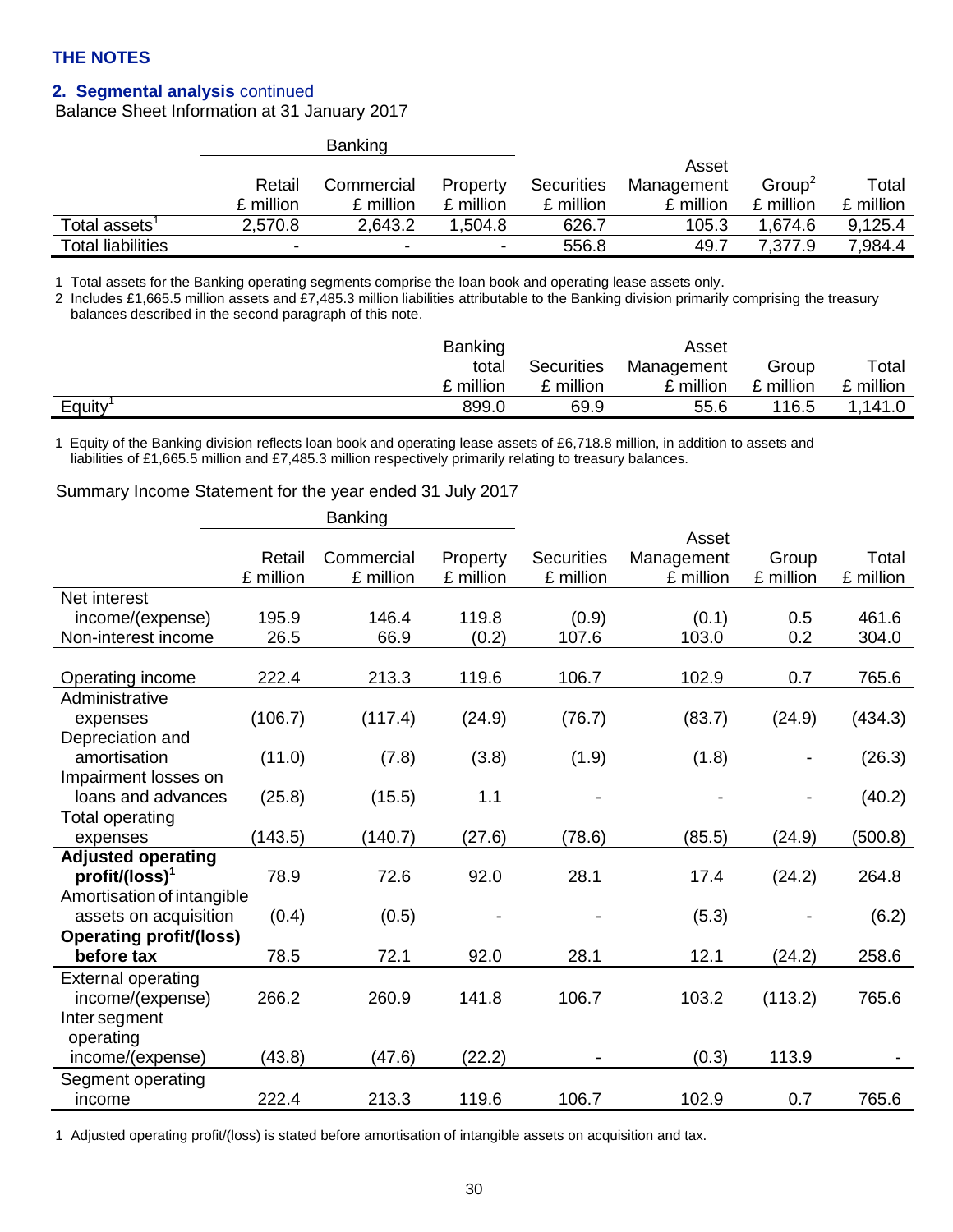## **2. Segmental analysis** continued

Balance Sheet Information at 31 July 2017

|                                                               |           | <b>Banking</b> |           |                   |            |                    |           |
|---------------------------------------------------------------|-----------|----------------|-----------|-------------------|------------|--------------------|-----------|
|                                                               |           |                |           |                   | Asset      |                    |           |
|                                                               | Retail    | Commercial     | Property  | <b>Securities</b> | Management | Group <sup>2</sup> | Total     |
|                                                               | £ million | £ million      | £ million | £ million         | £ million  | £ million          | £ million |
| Total assets $^{\scriptscriptstyle \rm \scriptscriptstyle 1}$ | 2,702.8   | 2,730.4        | 1.629.3   | 699.5             | 113.2      | 1.410.0            | 9,285.2   |
| <b>Total liabilities</b>                                      | -         | -              | ۰         | 628.8             | 57.7       | 7.362.7            | 8,049.2   |

1 Total assets for the Banking operating segments comprise the loan book and operating lease assets only.

2 Includes £1,402.7 million assets and £7,490.9 million liabilities attributable to the Banking division primarily comprising the treasury balances described in the second paragraph of this note.

| <b>Banking</b>  |            | Asset      |           |           |
|-----------------|------------|------------|-----------|-----------|
| total           | Securities | Management | Group     | Total     |
| £ million       | £ million  | £ million  | £ million | £ million |
| Equity<br>974.3 | 70.7       | 55.5       | 135.5     | 1,236.0   |

1 Equity of the Banking division reflects loan book and operating lease assets of £7,062.5 million, in addition to assets and liabilities of £1,402.7 million and £7,490.9 million respectively primarily relating to treasury balances.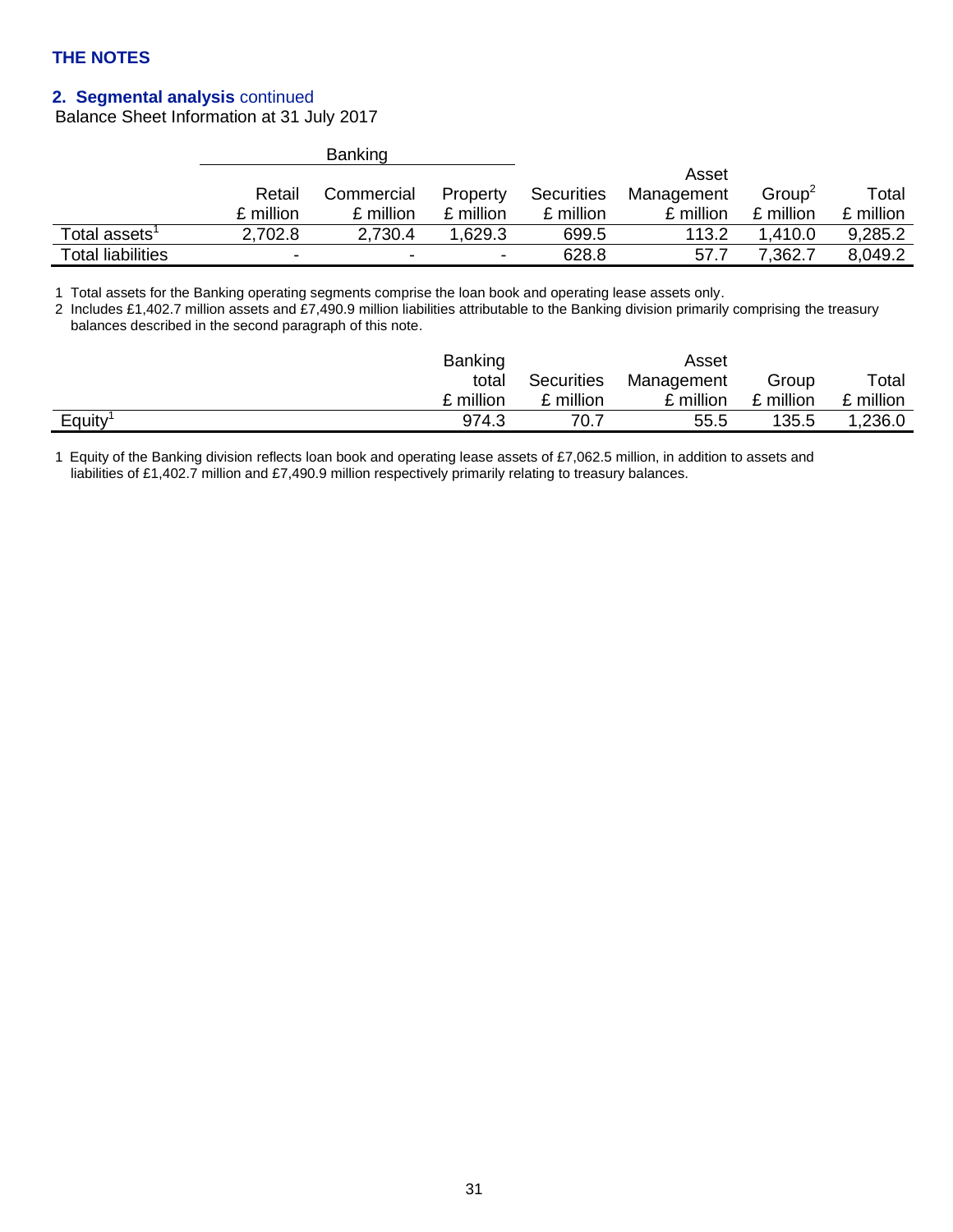## **3. Taxation**

|                                                                | Six months ended |                  | Year ended |
|----------------------------------------------------------------|------------------|------------------|------------|
|                                                                | 31 January       |                  | 31 July    |
|                                                                | 2018             | $\frac{1}{2017}$ | 2017       |
|                                                                | £ million        | £ million        | £ million  |
| Tax charged/(credited) to the income statement                 |                  |                  |            |
| Current tax:                                                   |                  |                  |            |
| UK corporation tax                                             | 32.8             | 32.8             | 64.8       |
| Foreign tax                                                    | 1.0              | 1.2              | 2.1        |
| Adjustments in respect of previous periods                     |                  |                  | (0.6)      |
|                                                                | 33.8             | 34.0             | 66.3       |
| Deferred tax:                                                  |                  |                  |            |
| Deferred tax charge for the current period                     | 0.9              | 0.7              | 0.5        |
| Adjustments in respect of previous periods                     |                  | 0.1              | 0.9        |
|                                                                |                  |                  |            |
|                                                                | 34.7             | 34.8             | 67.7       |
|                                                                |                  |                  |            |
| Tax on items not (credited)/charged to the income statement    |                  |                  |            |
| Current tax relating to:                                       |                  |                  |            |
| Financial instruments classified as available for sale         |                  | (0.2)            | 0.2        |
| Share-based payments                                           | (0.1)            | (0.9)            | (1.0)      |
| Deferred tax relating to:                                      |                  |                  |            |
| Cash flow hedging                                              | 1.0              | 1.1              | 1.2        |
| Defined benefit pension scheme                                 | 0.2              | 0.6              | 0.5        |
| Financial instruments classified as available for sale         | (0.1)            |                  | 0.1        |
| Share-based payments                                           | (0.1)            |                  | (0.1)      |
| Currency translation gains                                     |                  |                  | 0.8        |
|                                                                | 0.9              | 0.6              | 1.7        |
|                                                                |                  |                  |            |
| <b>Reconciliation to tax expense</b>                           |                  |                  |            |
| UK corporation tax for the period at 19.0% (2017: 19.7%) on    |                  |                  |            |
| operating profit                                               | 26.3             | 25.9             | 50.9       |
| Gain on sale of subsidiaries and available for sale investment |                  | (0.3)            | (0.3)      |
| Effect of different tax rates in other jurisdictions           | (0.1)            | (0.1)            | (0.4)      |
| Disallowable items and other permanent differences             | 0.6              | 0.6              | 0.9        |
| Banking surcharge                                              | 7.8              | 7.6              | 14.2       |
| Deferred tax impact of decreased tax rates                     | 0.1              | 1.1              | 2.1        |
| Prior period tax provision                                     |                  |                  | 0.3        |
|                                                                |                  |                  |            |
|                                                                | 34.7             | 34.8             | 67.7       |

The effective tax rate for the period is 25.0% (six months ended 31 January 2017: 26.5%; year ended 31 July 2017: 26.2%), representing the best estimate of the annual effective tax rate expected for the full year.

The standard UK corporation tax rate for the financial year is 19.0% (six months ended 31 January 2017: 19.7%; year ended 31 July 2017: 19.7%). However, an additional 8% surcharge applies to banking company profits as defined in legislation. The effective tax rate is above the UK corporation tax rate primarily due to the surcharge applying to most of the group's profits.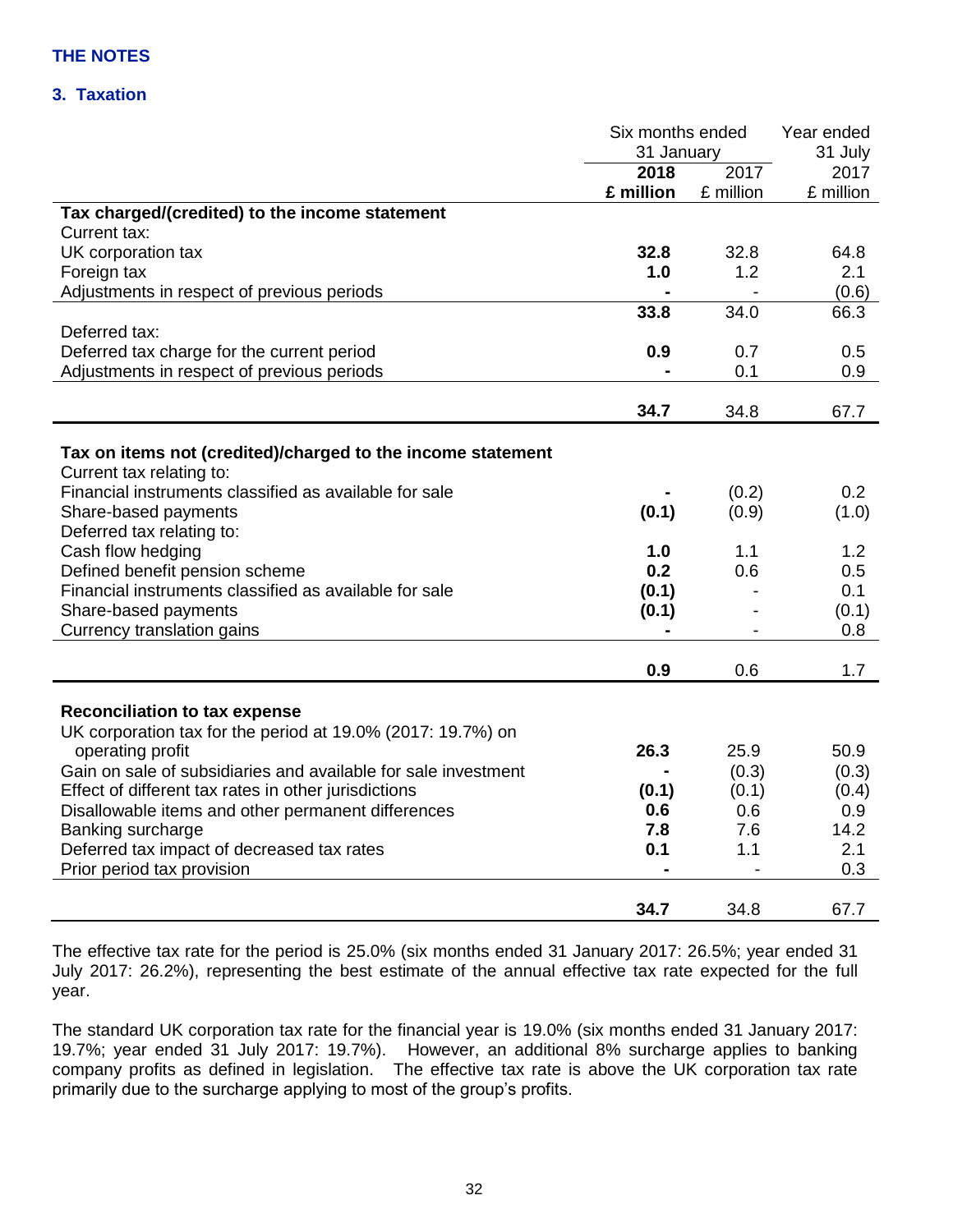## **4. Earnings per share**

The calculation of basic earnings per share is based on the profit attributable to shareholders and the number of basic weighted average shares. When calculating the diluted earnings per share, the weighted average number of shares in issue is adjusted for the effects of all dilutive share options and awards.

|                               | Six months ended<br>31 January |       | Year ended |  |
|-------------------------------|--------------------------------|-------|------------|--|
|                               |                                |       | 31 July    |  |
|                               | 2018                           | 2017  | 2017       |  |
| <b>Earnings per share</b>     |                                |       |            |  |
| Basic                         | 69.2p                          | 65.1p | 128.3p     |  |
| <b>Diluted</b>                | 68.7p                          | 64.9p | 127.5p     |  |
| Adjusted basic <sup>1</sup>   | 71.2p                          | 66.6p | 131.7p     |  |
| Adjusted diluted <sup>1</sup> | 70.7p                          | 66.4p | 130.8p     |  |

1 Excludes amortisation of intangible assets on acquisition and their tax effects.

|                                                  | Six months ended<br>31 January<br>2018<br>£ million<br>104.0<br>3.7<br>(0.7) |           | Year ended |
|--------------------------------------------------|------------------------------------------------------------------------------|-----------|------------|
|                                                  |                                                                              |           | 31 July    |
|                                                  |                                                                              | 2017      | 2017       |
|                                                  |                                                                              | £ million | £ million  |
| <b>Profit attributable to shareholders</b>       |                                                                              | 96.8      | 191.2      |
| Adjustment:                                      |                                                                              |           |            |
| Amortisation of intangible assets on acquisition |                                                                              | 2.8       | 6.2        |
| Tax effect of adjustment                         |                                                                              | (0.6)     | (1.2)      |
|                                                  |                                                                              |           |            |
| Adjusted profit attributable to shareholders     | 107.0                                                                        | 99.0      | 196.2      |
|                                                  |                                                                              |           |            |
|                                                  | Six months ended                                                             |           | Year ended |
|                                                  | 31 January                                                                   |           | 31 July    |
|                                                  | 2018                                                                         | 2017      | 2017       |
|                                                  | million                                                                      | million   | million    |
| Average number of shares                         |                                                                              |           |            |
| <b>Basic weighted</b>                            | 150.3                                                                        | 148.6     | 149.0      |
| Effect of dilutive share options and awards      | 1.0                                                                          | 0.6       | 1.0        |
|                                                  |                                                                              |           |            |
| <b>Diluted weighted</b>                          | 151.3                                                                        | 149.2     | 150.0      |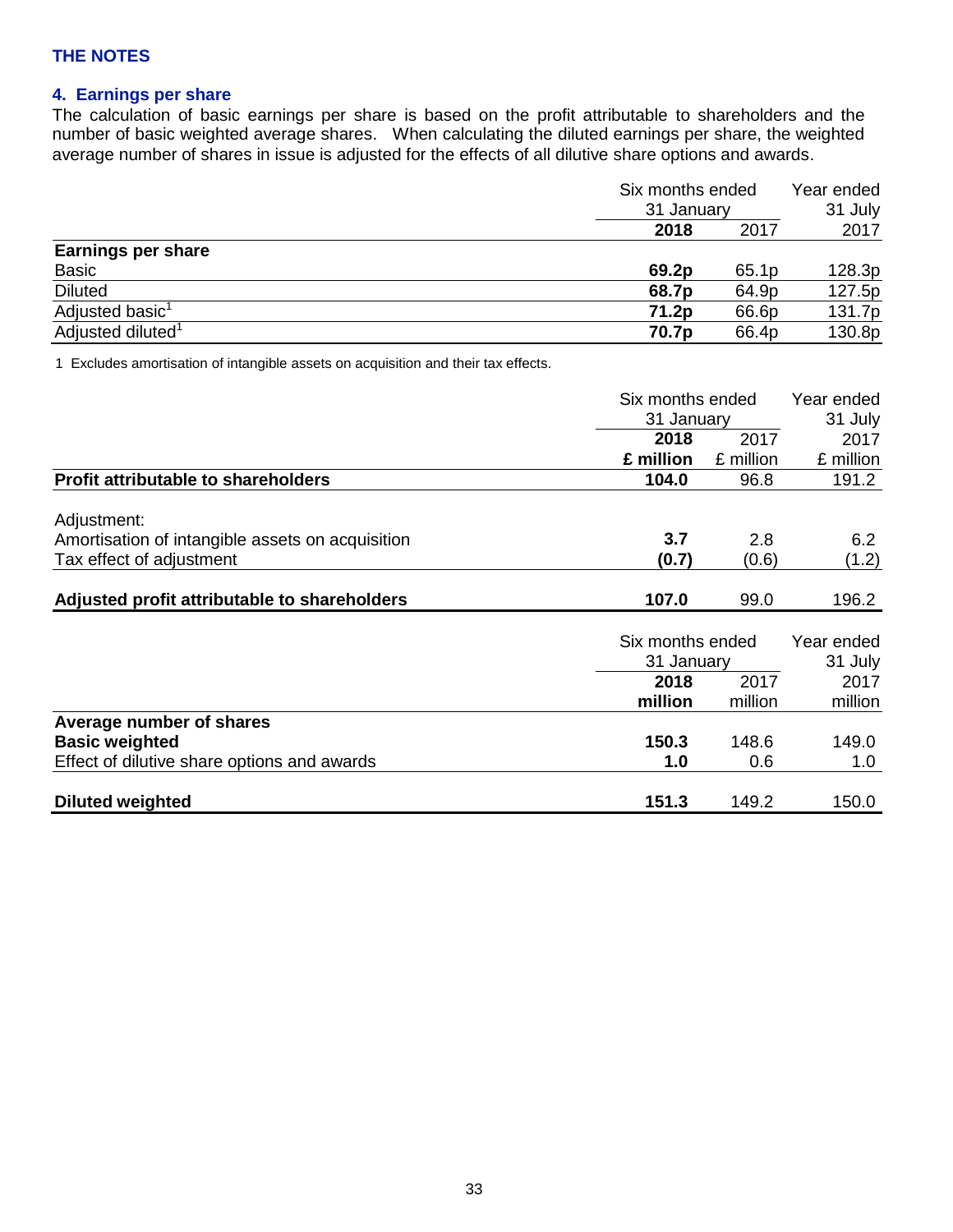### **5. Dividends**

|                                                                         | Six months ended<br>31 January |           | Year ended<br>31 July |
|-------------------------------------------------------------------------|--------------------------------|-----------|-----------------------|
|                                                                         | 2017<br>2018                   |           | 2017                  |
|                                                                         | £ million                      | £ million | £ million             |
| For each ordinary share                                                 |                                |           |                       |
| Interim dividend for previous financial year paid in April 2017: 20.0p  |                                |           | 29.6                  |
| Final dividend for previous financial year paid in November 2017: 40.0p |                                |           |                       |
| (November 2016: 38.0p)                                                  | 59.7                           | 56.0      | 56.0                  |
|                                                                         | 59.7                           | 56.0      | 85.6                  |

An interim dividend relating to the six months ended 31 January 2018 of 21.0p, amounting to an estimated £31.3 million, is declared. This interim dividend, which is due to be paid on 25 April 2018 to shareholders on the register at 23 March 2018, is not reflected in these condensed half yearly financial statements.

## **6. Loans and advances to customers**

The contractual maturity of loans and advances to customers is set out below:

|                    |           | Within    | Between<br>three<br>months | <b>Between</b> | <b>Between</b> | After more |            |           |
|--------------------|-----------|-----------|----------------------------|----------------|----------------|------------|------------|-----------|
|                    | On        | three     | and one                    | one and        | two and        | than five  | Impairment |           |
|                    | demand    | months    | year                       | two years      | five years     | years      | provisions | Total     |
|                    | £ million | £ million | £ million                  | £ million      | £ million      | £ million  | £ million  | £ million |
| At 31 January 2018 | 78.8      | 2,171.4   | 2,031.4                    | 1,341.5        | 1,349.7        | 76.5       | (50.9)     | 6,998.4   |
| At 31 January 2017 | 58.3      | 1,900.7   | 1,872.4                    | 1,324.6        | 1,355.9        | 81.9       | (50.0)     | 6,543.8   |
| At 31 July 2017    | 59.3      | 1,914.3   | 2,115.2                    | 1,340.7        | 1,431.6        | 76.0       | (52.4)     | 6,884.7   |

|                                                          | 31 January<br>2018<br>2017 | 31 July   |           |
|----------------------------------------------------------|----------------------------|-----------|-----------|
|                                                          |                            | 2017      |           |
|                                                          | £ million                  | £ million | £ million |
| Impairment provisions on loans and advances to customers |                            |           |           |
| Opening balance                                          | 52.4                       | 59.7      | 59.7      |
| Charge for the period                                    | 23.8                       | 17.3      | 40.2      |
| Amounts written off net of recoveries                    | (25.3)                     | (27.0)    | (47.5)    |
| <b>Impairment provisions</b>                             | 50.9                       | 50.0      | 52.4      |

At 31 January 2018, gross impaired loans were £129.4 million (31 January 2017: £126.2 million; 31 July 2017: £135.8 million) and equate to 2% (31 January 2017: 2%; 31 July 2017: 2%) of the gross loan book before impairment provisions. The majority of the group's lending is secured and therefore the gross impaired loans quoted do not reflect the expected loss.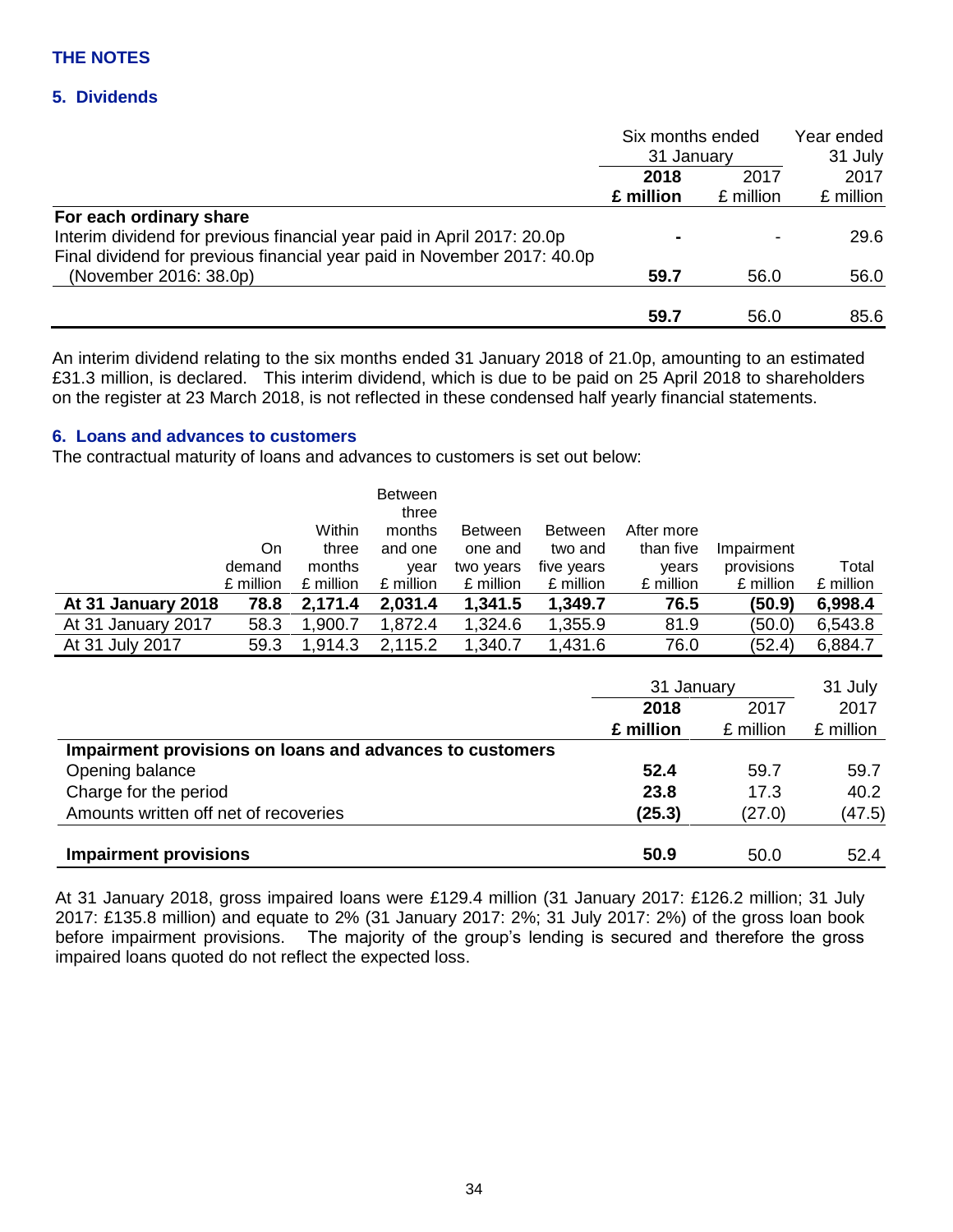## **7. Debt securities**

|                                           | <b>Held for</b><br>trading<br>£ million | Available<br>£ million | <b>Loans and</b><br>for sale receivables<br>£ million | Total<br>£ million |
|-------------------------------------------|-----------------------------------------|------------------------|-------------------------------------------------------|--------------------|
| Long trading positions in debt securities | 24.9                                    | $\blacksquare$         | $\blacksquare$                                        | 24.9               |
| Certificates of deposit                   | $\blacksquare$                          | $\blacksquare$         | 251.0                                                 | 251.0              |
| Sovereign and central bank debt           | $\blacksquare$                          | 42.8                   | $\blacksquare$                                        | 42.8               |
| At 31 January 2018                        | 24.9                                    | 42.8                   | 251.0                                                 | 318.7              |

|                                           | Held for<br>trading<br>£ million | Available<br>for sale<br>£ million | Loans and<br>receivables<br>£ million | Total<br>£ million |
|-------------------------------------------|----------------------------------|------------------------------------|---------------------------------------|--------------------|
| Long trading positions in debt securities | 14.5                             |                                    |                                       | 14.5               |
| Certificates of deposit                   |                                  |                                    | 145.3                                 | 145.3              |
| Sovereign and central bank debt           |                                  | 40.7                               |                                       | 40.7               |
| At 31 January 2017                        | 14.5                             | 40.7                               | 145.3                                 | 200.5              |
|                                           |                                  |                                    |                                       |                    |
|                                           | Held for                         | Available                          | Loans and                             |                    |
|                                           | trading                          | for sale                           | receivables                           | Total              |
|                                           | £ million                        | £ million                          | £ million                             | £ million          |
| Long trading positions in debt securities | 16.2                             |                                    |                                       | 16.2               |
| Certificates of deposit                   |                                  |                                    | 180.3                                 | 180.3              |
| Sovereign and central bank debt           |                                  | 43.6                               |                                       | 43.6               |
|                                           |                                  |                                    |                                       |                    |
| At 31 July 2017                           | 16.2                             | 43.6                               | 180.3                                 | 240.1              |

Movements in the book value of sovereign and central bank debt comprise:

|                                                        | Six months ended<br>31 January |           | Year ended<br>31 July |
|--------------------------------------------------------|--------------------------------|-----------|-----------------------|
|                                                        | 2018                           | 2017      | 2017                  |
|                                                        | £ million                      | £ million | £ million             |
| Sovereign and central bank debt at beginning of period | 43.6                           |           |                       |
| Additions                                              | $\blacksquare$                 | 41.6      | 41.6                  |
| Currency translation difference                        | (0.8)                          |           | 1.7                   |
| Changes in fair value                                  | $\blacksquare$                 | (0.9)     | 0.3                   |
|                                                        |                                |           |                       |
| Sovereign and central bank debt at end of period       | 42.8                           | 40.7      | 43.6                  |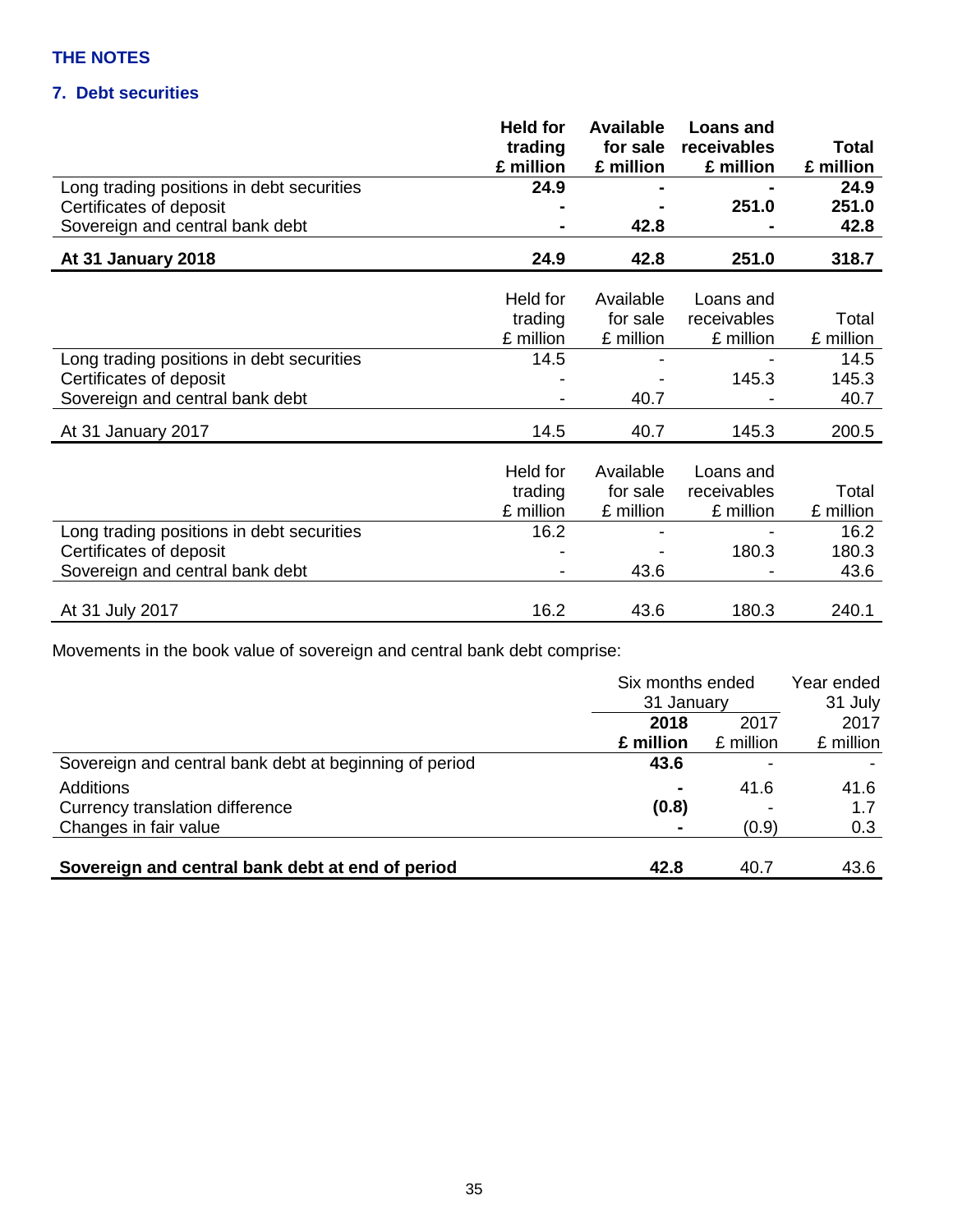## **8. Equity shares**

| 31 July   |
|-----------|
| 2017      |
| £ million |
| 31.9      |
| 0.8       |
|           |
| 32.7      |
|           |

Movements in the book value of other equity shares comprise:

|                                                 | Six months ended<br>31 January |           | Year ended |  |
|-------------------------------------------------|--------------------------------|-----------|------------|--|
|                                                 |                                |           | 31 July    |  |
|                                                 | 2018                           | 2017      | 2017       |  |
|                                                 | £ million                      | £ million | £ million  |  |
| Other equity shares held at beginning of period | 0.8                            | 2.1       | 2.1        |  |
| <b>Disposals</b>                                | (0.2)                          | (0.1)     | (1.4)      |  |
| Currency translation difference                 | -                              |           | 0.1        |  |
| Changes in fair value of:                       |                                |           |            |  |
| Equity shares classified as available for sale  | $\blacksquare$                 | 0.1       |            |  |
|                                                 |                                |           |            |  |
| Other equity shares held at end of period       | 0.6                            | 2.1       | 0.8        |  |

## **9. Settlement balances and short positions**

|                                   | 31 January |           | 31 July   |  |
|-----------------------------------|------------|-----------|-----------|--|
|                                   | 2018       | 2017      | 2017      |  |
|                                   | £ million  | £ million | £ million |  |
| Settlement balances               | 619.4      | 442.3     | 524.9     |  |
| Short positions held for trading: |            |           |           |  |
| Debt securities                   | 10.5       | 11.2      | 11.5      |  |
| Equity shares                     | 15.0       | 12.8      | 16.2      |  |
|                                   | 25.5       | 24.0      | 27.7      |  |
|                                   | 644.9      | 466.3     | 552.6     |  |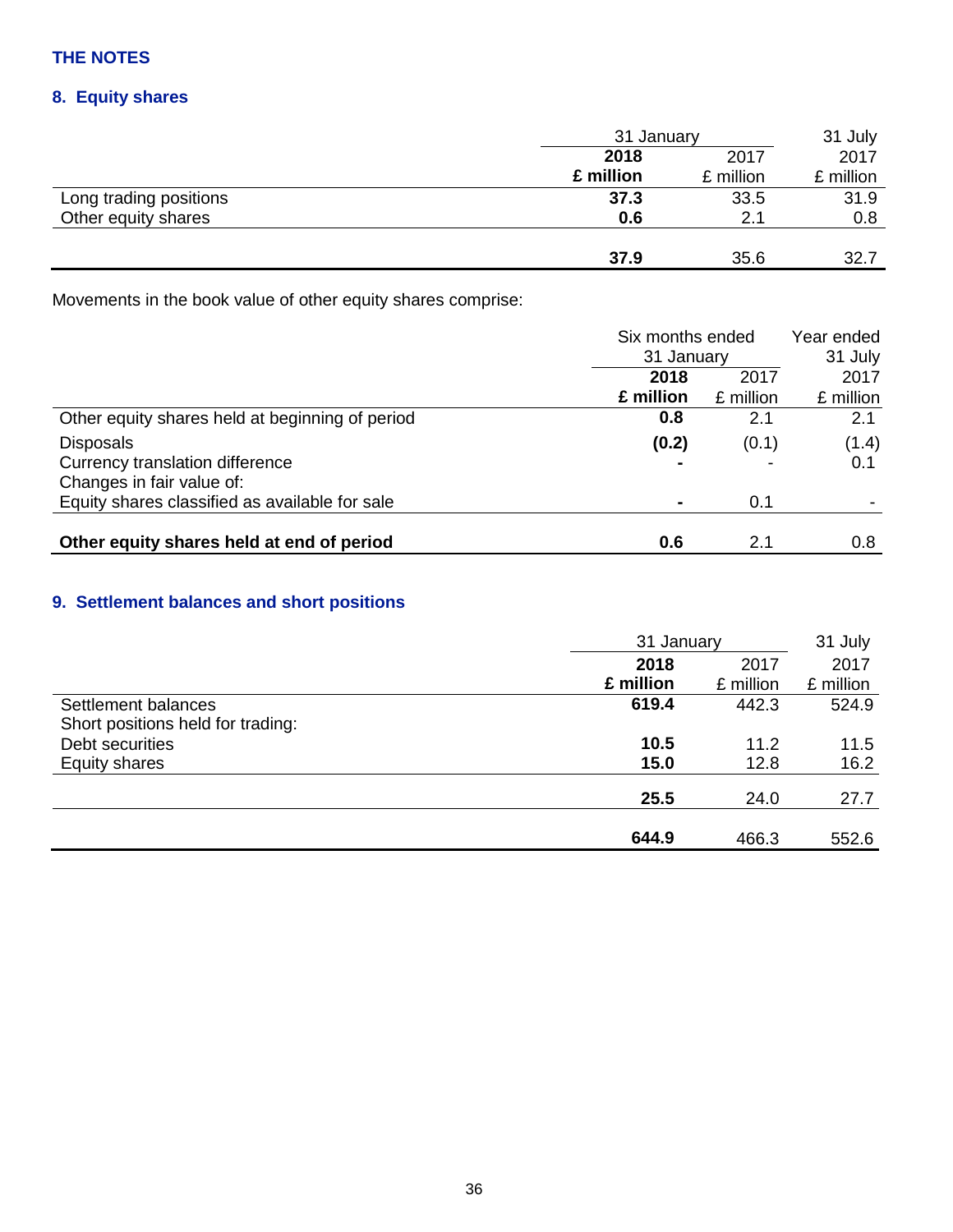## **10. Financial liabilities**

The contractual maturity of financial liabilities relating predominantly to funding is set out below:

|                           | On             | Within<br>three | <b>Between</b><br>three months | <b>Between</b><br>one and | <b>Between</b><br>two and | After<br>more than |              |
|---------------------------|----------------|-----------------|--------------------------------|---------------------------|---------------------------|--------------------|--------------|
|                           | demand         | months          | and one year                   | two years                 | five years                | five years         | <b>Total</b> |
|                           | £ million      | £ million       | £ million                      | £ million                 | £ million                 | £ million          | £ million    |
| Deposits by banks         | 10.5           | 10.3            | 35.9                           | 1.9                       | $\blacksquare$            |                    | 58.6         |
| Deposits by customers     | 96.9           | 1,027.6         | 2,729.3                        | 936.7                     | 459.7                     | $\blacksquare$     | 5,250.2      |
| Loans and overdrafts      |                |                 |                                |                           |                           |                    |              |
| from banks                | 21.5           | 5.1             | $\blacksquare$                 | $\blacksquare$            | 350.0                     |                    | 376.6        |
| Debt securities in issue  | 0.8            | 21.5            | 114.1                          | 586.4                     | 539.8                     | 287.4              | 1,550.0      |
| Subordinated Ioan         |                |                 |                                |                           |                           |                    |              |
| $capital^1$               | $\blacksquare$ | 1.4             | 0.2                            |                           | $\blacksquare$            | 216.3              | 217.9        |
| <b>At 31 January 2018</b> | 129.7          | 1,065.9         | 2,879.5                        | 1,525.0                   | 1,349.5                   | 503.7              | 7,453.3      |
|                           |                |                 |                                |                           |                           |                    |              |

1 Comprises issuances of £175 million and £45 million with contractual maturity dates of 2027 and 2026 and optional prepayment dates of 2022 and 2021 respectively.

|                          |           | Within    | <b>Between</b> | <b>Between</b> | <b>Between</b> | After                    |           |
|--------------------------|-----------|-----------|----------------|----------------|----------------|--------------------------|-----------|
|                          | On        | three     | three months   | one and        | two and        | more than                |           |
|                          | demand    | months    | and one year   | two years      | five years     | five years               | Total     |
|                          | £ million | £ million | £ million      | £ million      | £ million      | £ million                | £ million |
| Deposits by banks        | 17.1      | 17.2      | 34.2           | 1.5            |                | $\overline{\phantom{a}}$ | 70.0      |
| Deposits by customers    | 112.8     | 770.7     | 2,284.3        | 1,111.8        | 585.3          | $\overline{\phantom{a}}$ | 4,864.9   |
| Loans and overdrafts     |           |           |                |                |                |                          |           |
| from banks               | 13.1      | 54.7      | 50.8           | 90.2           | 210.1          | $\overline{\phantom{a}}$ | 418.9     |
| Debt securities in issue | 10.4      | 208.8     | 111.1          | 189.0          | 897.4          | 286.4                    | 1,703.1   |
| Subordinated Ioan        |           |           |                |                |                |                          |           |
| $c$ apital <sup>1</sup>  | (0.9)     | 1.4       | 0.2            | ۰              |                | 218.7                    | 219.4     |
|                          |           |           |                |                |                |                          |           |
| At 31 January 2017       | 152.5     | 1,052.8   | 2,480.6        | 1,392.5        | 1,692.8        | 505.1                    | 7,276.3   |

1 Comprises issuances of £175 million and £45 million with contractual maturity dates of 2027 and 2026 and optional prepayment dates of 2022 and 2021 respectively.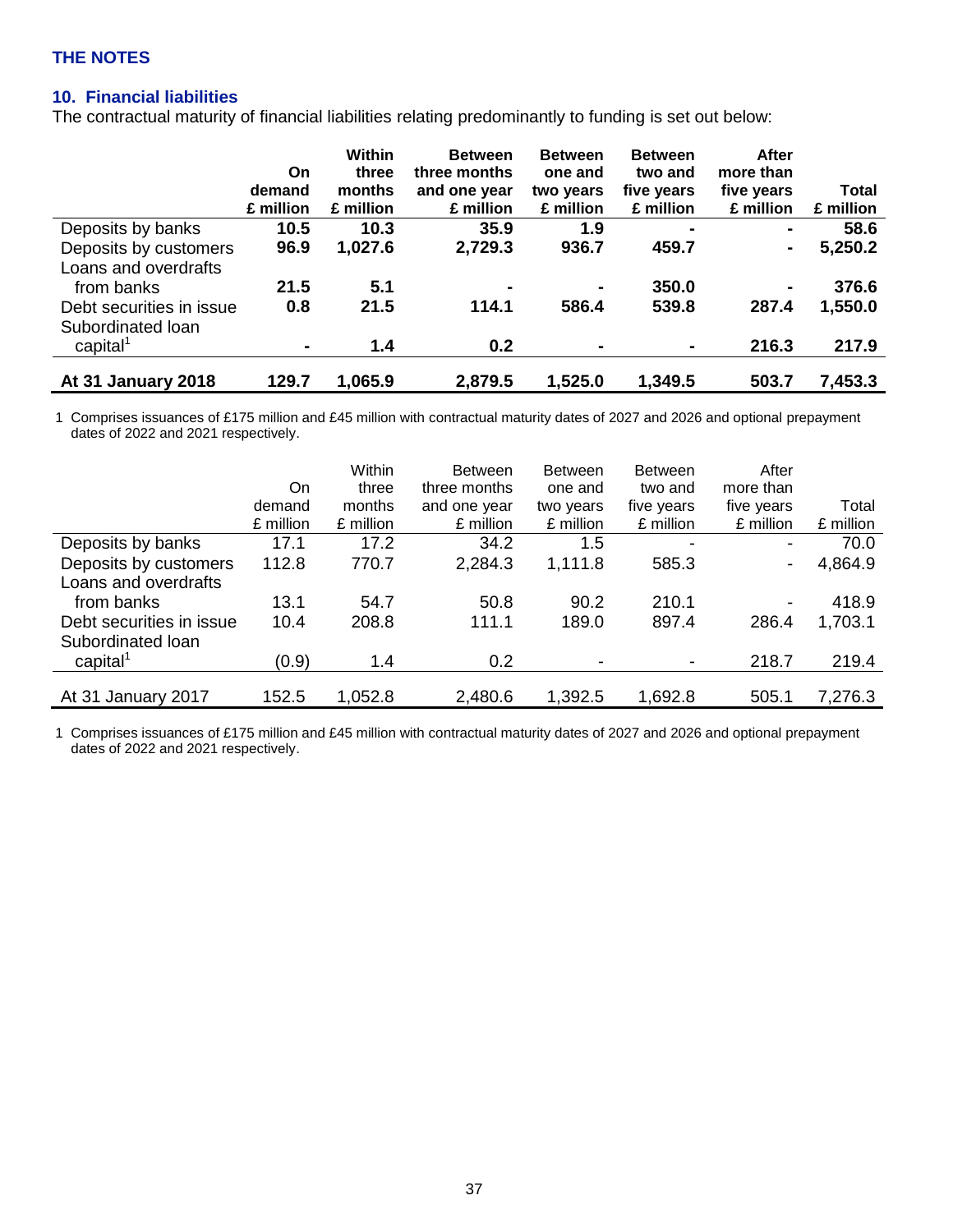## **10. Financial liabilities** continued

|                          |           | Within    | <b>Between</b> | <b>Between</b>           | <b>Between</b>           | After                    |           |
|--------------------------|-----------|-----------|----------------|--------------------------|--------------------------|--------------------------|-----------|
|                          | On        | three     | three months   | one and                  | two and                  | more than                |           |
|                          | demand    | months    | and one year   | two years                | five years               | five years               | Total     |
|                          | £ million | £ million | £ million      | £ million                | £ million                | £ million                | £ million |
| Deposits by banks        | 18.4      | 15.4      | 37.5           | 0.7                      | $\overline{\phantom{a}}$ | -                        | 72.0      |
| Deposits by customers    | 123.4     | 956.6     | 2,528.2        | 991.3                    | 513.6                    | -                        | 5,113.1   |
| Loans and overdrafts     |           |           |                |                          |                          |                          |           |
| from banks               | 12.3      | 74.9      |                | 20.5                     | 223.2                    | $\overline{\phantom{a}}$ | 330.9     |
| Debt securities in issue | 13.6      | 22.8      | 108.4          | 516.0                    | 540.9                    | 287.9                    | 1,489.6   |
| Subordinated loan        |           |           |                |                          |                          |                          |           |
| capital <sup>1</sup>     |           | 1.4       | 0.2            | $\overline{\phantom{0}}$ | $\overline{\phantom{a}}$ | 219.1                    | 220.7     |
|                          |           |           |                |                          |                          |                          |           |
| At 31 July 2017          | 167.7     | 1,071.1   | 2,674.3        | 1,528.5                  | 1,277.7                  | 507.0                    | 7,226.3   |

1 Comprises issuances of £175 million and £45 million with contractual maturity dates of 2027 and 2026 and optional prepayment dates of 2022 and 2021 respectively.

At 31 January 2018, the group was a participant of the Bank of England's Term Funding Scheme. Under this scheme, asset finance loan receivables of £714.4 million (31 January 2017: £745.7 million; 31 July 2017: £525.1 million) were positioned as collateral with the Bank of England, against which £350.0 million of cash (31 January 2017: £210.0 million; 31 July 2017: £224.4 million) was drawn. The term of these transactions is four years from the date of each drawdown but the group may choose to repay earlier at its discretion. The risks and rewards of the loan receivables remain with the group and continue to be recognised in loans and advances to customers on the consolidated balance sheet.

The Bank of England's Funding for Lending Scheme was closed for new drawings on 31 January 2018 and the group no longer had any drawings from the scheme at this date. UK Treasury Bills drawn under the scheme of £197.5 million at 31 July 2017 (31 January 2017: £275.0 million) were fully repaid during the six months ended 31 January 2018.

The group has securitised without recourse £1,577.3 million (31 January 2017: £1,458.2 million; 31 July 2017: £1,486.3 million) of its insurance premium and motor loan receivables in return for cash and assetbacked securities in issue of £1,081.8 million (31 January 2017: £1,065.5 million; 31 July 2017: £1,046.9 million). This includes £162.9 million (31 January 2017: £168.1 million; 31 July 2017: £157.3 million) assetbacked securities in issue retained for liquidity purposes. As the group has retained exposure to substantially all the credit risks and rewards of the residual benefit of the underlying assets, it continues to recognise these assets in loans and advances to customers on the consolidated balance sheet.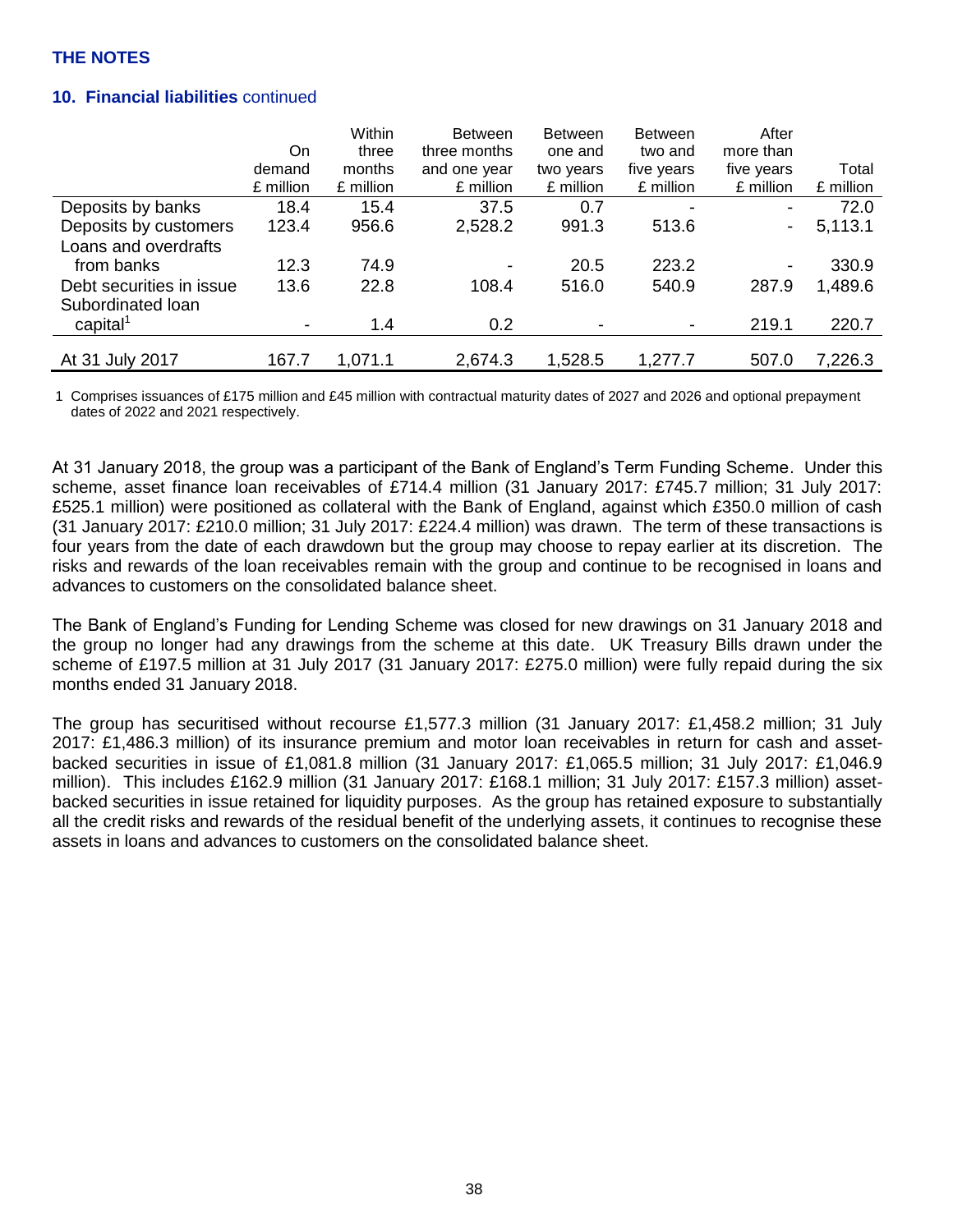#### **11. Share premium**

Following approval by shareholders at the Close Brothers Annual General Meeting on 16 November 2017 and an order made by the High Court of Justice of England and Wales on 13 December 2017, the group's share premium account of £307.8 million was cancelled and the amount credited to distributable profits.

#### **12. Capital**

The group's individual regulated entities and the group as a whole complied with all of the externally imposed capital requirements to which they were subject for the periods to 31 January 2018 and 31 January 2017, and the year ended 31 July 2017. The table below summarises the composition of regulatory capital and Pillar 1 risk weighted assets at those financial period ends.

|                                                               | 31 January |           | 31 July   |
|---------------------------------------------------------------|------------|-----------|-----------|
|                                                               | 2018       | 2017      | 2017      |
|                                                               | £ million  | £ million | £ million |
| Common equity tier 1 ("CET1") capital                         |            |           |           |
| Called up share capital                                       | 38.0       | 37.7      | 38.0      |
| Share premium account                                         |            | 284.0     | 307.8     |
| Retained earnings <sup>1</sup>                                | 1,260.1    | 840.7     | 906.6     |
| Other reserves recognised for CET1 capital                    | 19.0       | 19.3      | 21.4      |
| <b>Deductions from CET1 capital</b>                           |            |           |           |
| Intangible assets, net of associated deferred tax liabilities | (194.3)    | (158.2)   | (186.3)   |
| Foreseeable dividend <sup>2</sup>                             | (47.9)     | (44.8)    | (59.8)    |
| Investment in own shares                                      | (38.8)     | (36.6)    | (34.1)    |
| Pension asset, net of associated deferred tax liabilities     | (3.6)      | (3.1)     | (2.8)     |
| Prudent valuation adjustment                                  | (0.2)      | (0.2)     | (0.2)     |
|                                                               |            |           |           |
| <b>CET1</b> capital                                           | 1,032.3    | 938.8     | 990.6     |
|                                                               |            |           |           |
| Tier 2 capital – subordinated debt <sup>3</sup>               | 198.0      | 203.9     | 205.6     |
|                                                               |            |           |           |
| <b>Total regulatory capital</b>                               | 1,230.3    | 1,142.7   | 1,196.2   |
|                                                               |            |           |           |
| <b>Risk weighted assets (notional)</b>                        |            |           |           |
| Credit and counterparty risk                                  | 7,204.5    | 6,585.2   | 6,967.6   |
| Operational risk <sup>4</sup>                                 | 806.8      | 784.9     | 806.8     |
| Market risk <sup>4</sup>                                      | 108.3      | 85.9      | 84.6      |
|                                                               |            |           |           |
|                                                               | 8,119.6    | 7,456.0   | 7,859.0   |
|                                                               |            |           |           |
| CET1 capital ratio                                            | 12.7%      | 12.6%     | 12.6%     |
| Total capital ratio                                           | 15.2%      | 15.3%     | 15.2%     |

1 Retained earnings for periods ended 31 January 2018 and 31 January 2017 include all profits (both verified and unverified) for the respective six month period.

2 Under the Regulatory Technical Standard on own funds, a deduction has been recognised for a foreseeable dividend. In accordance with this standard, for 31 January 2018 and 31 January 2017 a foreseeable dividend has been determined based on the average payout ratio over the previous three years applied to the retained earnings for the period. For 31 July 2017 a foreseeable dividend was determined as the proposed final dividend.

3 Shown after applying the Capital Requirement Regulations transitional and qualifying own funds arrangements.

4 Operational and market risk include a notional adjustment at 8% in order to determine notional risk weighted assets.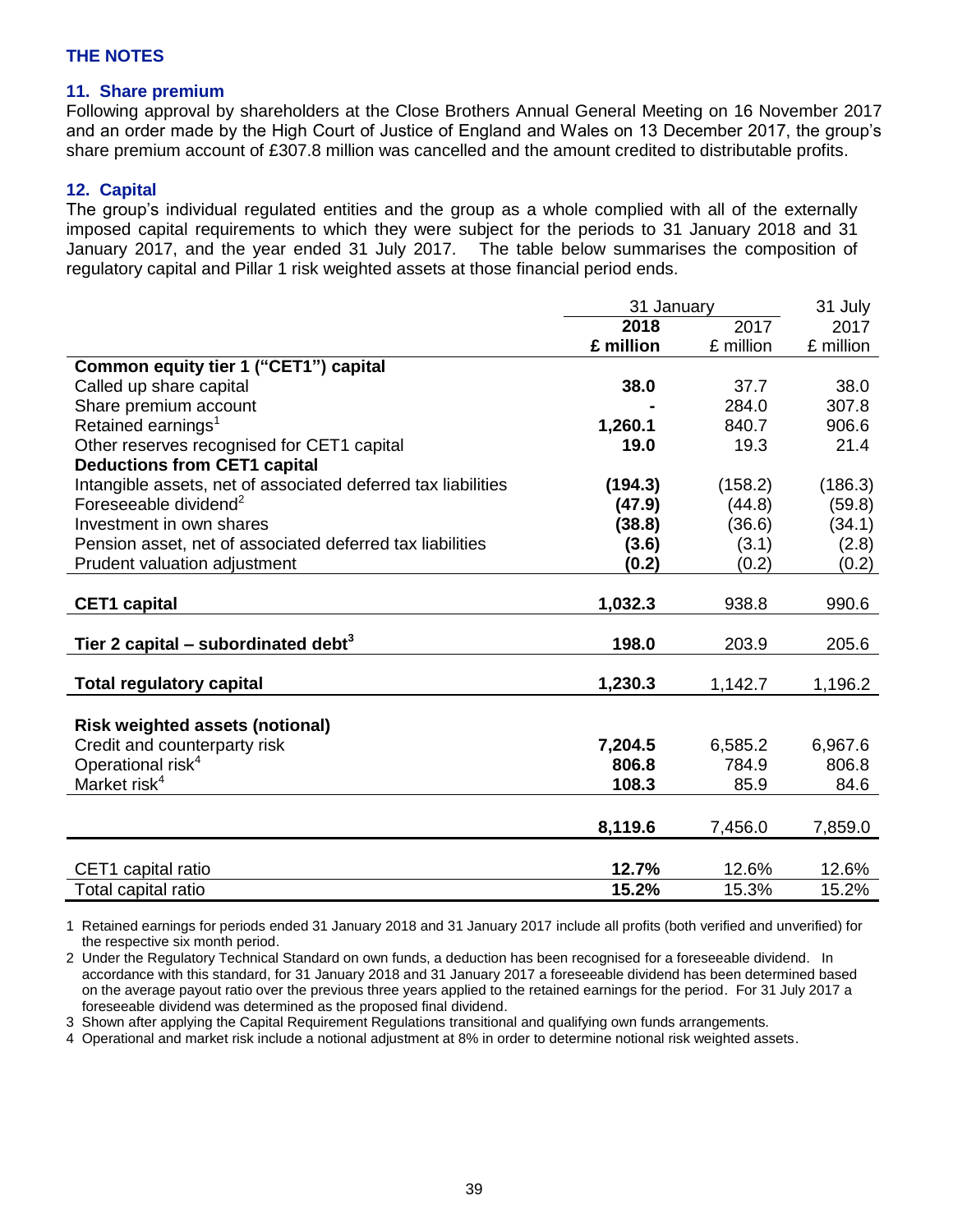## **12. Capital** continued

The following table shows a reconciliation between equity and CET1 capital after deductions:

|                                                               | 31 January |           | 31 July   |
|---------------------------------------------------------------|------------|-----------|-----------|
|                                                               | 2018       | 2017      | 2017      |
|                                                               | £ million  | £ million | £ million |
| Equity                                                        | 1,277.2    | 1,141.0   | 1,236.0   |
| Regulatory deductions from equity:                            |            |           |           |
| Intangible assets, net of associated deferred tax liabilities | (194.3)    | (158.2)   | (186.3)   |
| Foreseeable dividend <sup>1</sup>                             | (47.9)     | (44.8)    | (59.8)    |
| Pension asset, net of associated deferred tax liabilities     | (3.6)      | (3.1)     | (2.8)     |
| Prudent valuation adjustment                                  | (0.2)      | (0.2)     | (0.2)     |
| Other reserves not recognised for CET1 capital:               |            |           |           |
| Available for sale movements reserve                          |            | (0.1)     |           |
| Cash flow hedging reserve                                     | 0.5        | 3.9       | 3.2       |
| Non-controlling interests                                     | 0.6        | 0.3       | 0.5       |
|                                                               |            |           |           |
| <b>CET1</b> capital                                           | 1,032.3    | 938.8     | 990.6     |

1 Under the Regulatory Technical Standard on own funds, a deduction has been recognised for a foreseeable dividend. In accordance with this standard, for 31 January 2018 and 31 January 2017 a foreseeable dividend has been determined based on the average payout ratio over the previous three years applied to the retained earnings for the period. For 31 July 2017 a foreseeable dividend was determined as the proposed final dividend.

The following table shows the movement in CET1 capital during the period:

|                                                                           | £ million |
|---------------------------------------------------------------------------|-----------|
| CET1 capital at 31 July 2017                                              | 990.6     |
| Profit in the period attributable to shareholders                         | 104.0     |
| Dividends paid and foreseen                                               | (47.8)    |
| Other movements in reserves recognised for CET1 capital                   | 302.1     |
| Share premium                                                             | (307.8)   |
| Increase in intangible assets, net of associated deferred tax liabilities | (8.0)     |
| Other movements in deductions from CET1 capital                           | (0.8)     |
|                                                                           |           |

## **CET1 capital at 31 January 2018 1,032.3**

#### **13. Contingent liabilities**

Financial Services Compensation Scheme ("FSCS")

As disclosed in note 22 of the Annual Report 2017, the group is exposed to the FSCS which provides compensation to customers of financial institutions in the event that an institution is unable, or is likely to be unable, to pay claims against it.

Compensation has previously been paid out by the FSCS funded by loan facilities provided by HM Treasury to FSCS in support of the FSCS's obligations to the depositors of banks declared in default. The facilities are expected to be repaid wholly from recoveries from the failed deposit-takers. In the event of a shortfall, the FSCS will recover the shortfall by raising levies on the industry. The amount of future levies payable by the group depends on a number of factors including the potential recoveries of assets by the FSCS, the group's participation in the deposit-taking market at 31 December, the level of protected deposits and the population of FSCS members.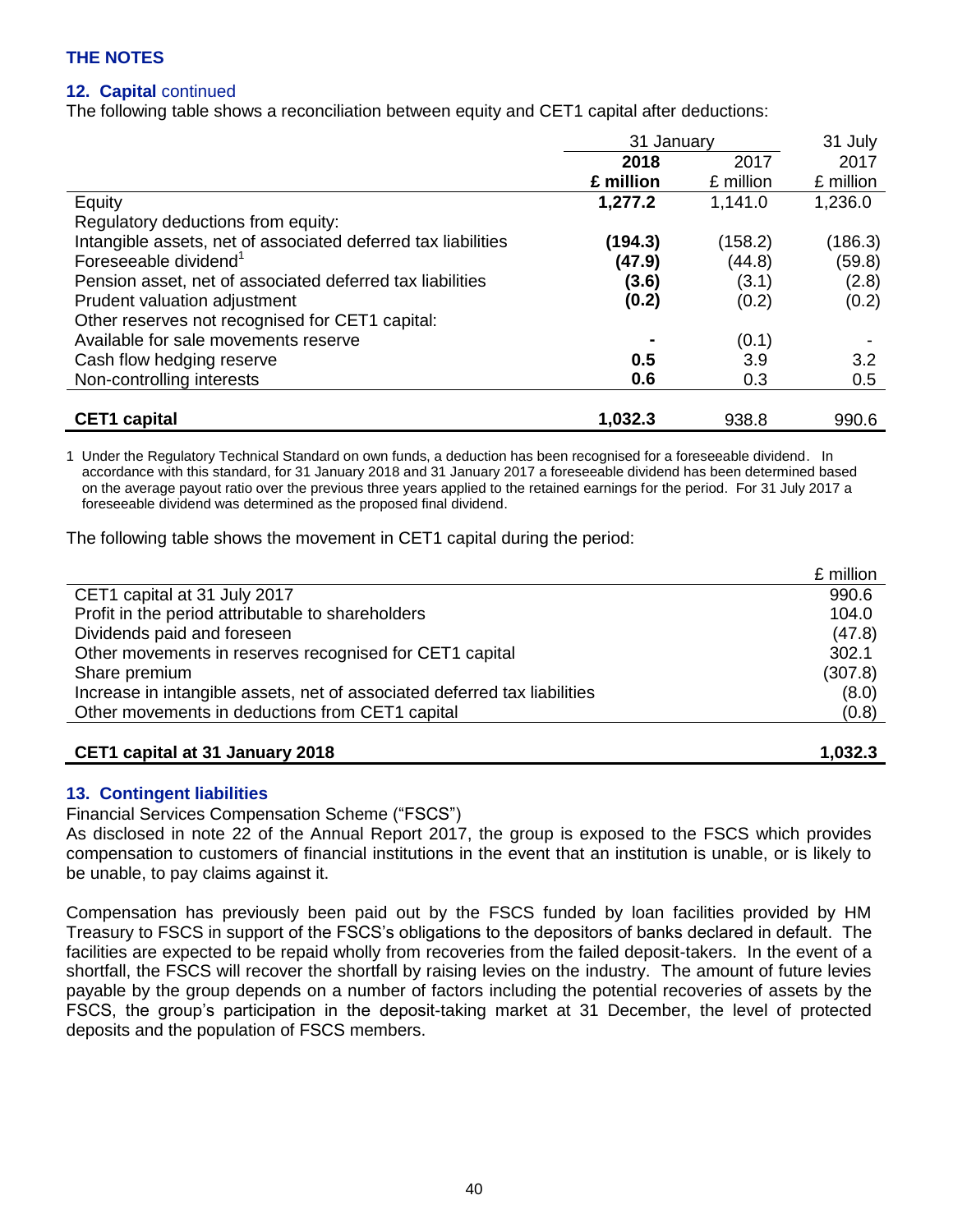## **14. Related party transactions**

Related party transactions, including salary and benefits provided to directors and key management, did not have a material effect on the financial position or performance of the group during the period. There were no changes to the type and nature of the related party transactions disclosed in the Annual Report 2017 that could have a material effect on the financial position and performance of the group in the six months to 31 January 2018.

## **15. Consolidated cash flow statement reconciliation**

|                                                                                     | 31 January |           | 31 July   |
|-------------------------------------------------------------------------------------|------------|-----------|-----------|
|                                                                                     | 2018       | 2017      | 2017      |
|                                                                                     | £ million  | £ million | £ million |
| (a) Reconciliation of operating profit before tax to net cash                       |            |           |           |
| inflow from operating activities                                                    |            |           |           |
| Operating profit before tax                                                         | 138.6      | 131.4     | 258.6     |
| Tax paid                                                                            | (33.1)     | (27.5)    | (63.6)    |
| Depreciation and amortisation                                                       | 30.8       | 27.6      | 57.5      |
| (Increase)/decrease in:                                                             |            |           |           |
| Interest receivable and prepaid expenses                                            | (11.4)     | (15.5)    | (18.1)    |
| Net settlement balances and trading positions                                       | 49.5       | 6.5       | 6.7       |
| Net loans to/from money broker against stock advanced                               | 5.9        | (22.9)    | (21.9)    |
| (Decrease)/increase in interest payable and accrued expenses                        | (31.9)     | (17.7)    | 19.1      |
|                                                                                     | 148.4      | 81.9      | 238.3     |
| Net cash inflow from trading activities<br>(Increase)/decrease in:                  |            |           |           |
| Loans and advances to banks not repayable on demand                                 |            | 3.4       | 0.3       |
| Loans and advances to customers                                                     | (28.9)     |           | (453.1)   |
|                                                                                     | (113.7)    | (112.2)   |           |
| Assets held under operating leases                                                  | (38.7)     | (27.1)    | (43.2)    |
| Certificates of deposit                                                             | (70.7)     | 55.7      | 20.7      |
| Sovereign and central bank debt                                                     | 0.8<br>9.5 | (41.6)    | (44.5)    |
| Other assets less other liabilities                                                 |            | 9.2       | 22.5      |
| Increase/(decrease) in:                                                             |            |           |           |
| Deposits by banks                                                                   | (13.4)     | (1.1)     | 0.9       |
| Deposits by customers                                                               | 137.1      | (29.7)    | 218.5     |
| Loans and overdrafts from banks                                                     | 45.7       | (50.2)    | (138.2)   |
| Debt securities in issue, net of transaction costs                                  | 73.7       | 470.9     | 297.8     |
| Net cash inflow from operating activities                                           | 149.8      | 359.2     | 120.0     |
| (b) Analysis of net cash outflow in respect of the purchase of                      |            |           |           |
| subsidiaries and non-controlling interests                                          |            |           |           |
| Cash consideration paid                                                             | (0.9)      | (6.3)     | (6.3)     |
|                                                                                     |            |           |           |
| (c) Analysis of net cash inflow/(outflow) in respect of the sale<br>of a subsidiary |            |           |           |
| Cash consideration received                                                         | 0.7        | 0.3       | 0.3       |
| Cash and cash equivalents disposed of                                               |            | (0.6)     | (0.6)     |
|                                                                                     |            |           |           |
|                                                                                     | 0.7        | (0.3)     | (0.3)     |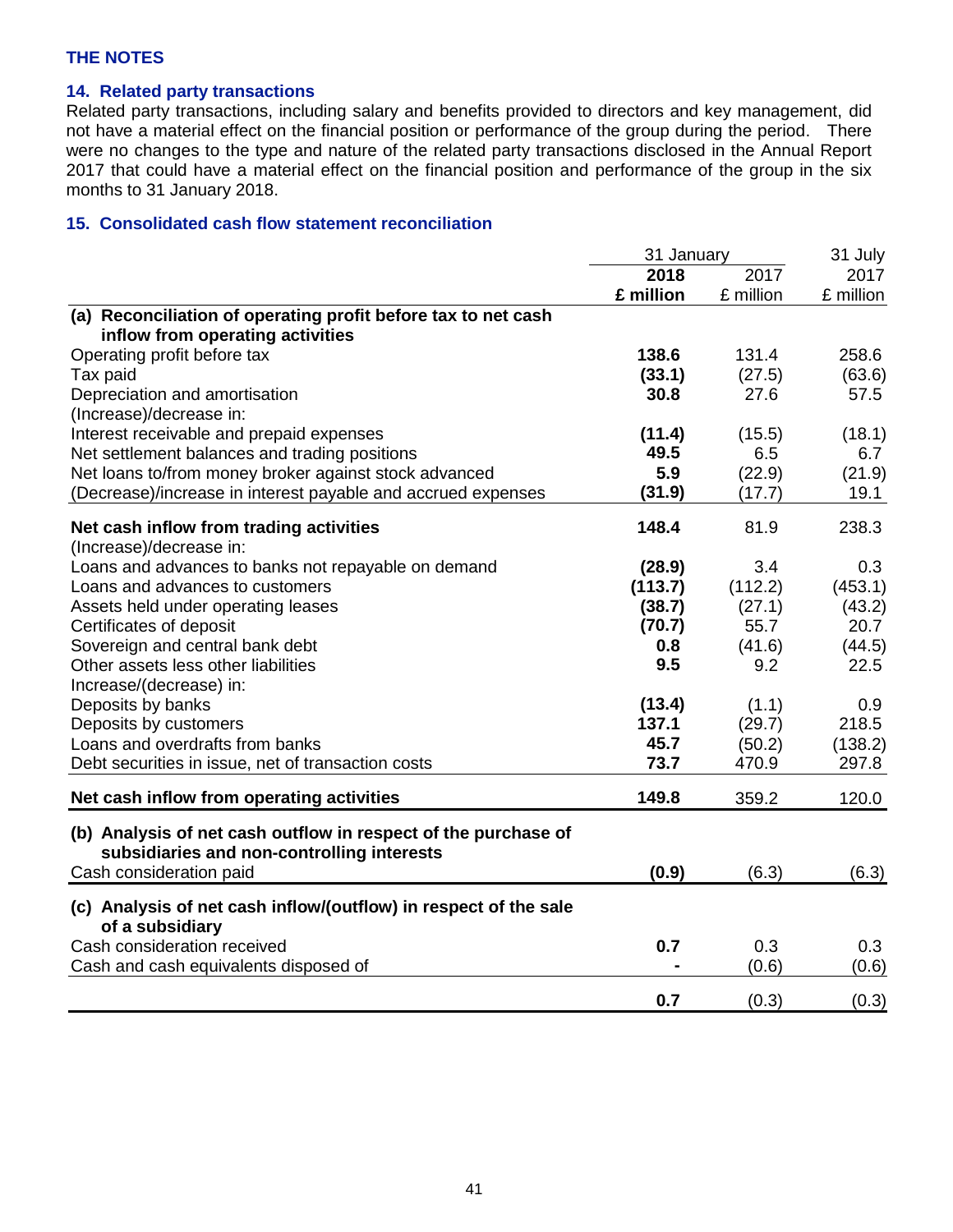### **15. Consolidated cash flow statement reconciliation** continued

|                                                        | 31 January   |           | 31 July   |
|--------------------------------------------------------|--------------|-----------|-----------|
|                                                        | 2018<br>2017 |           | 2017      |
|                                                        | £ million    | £ million | £ million |
| (d) Analysis of cash and cash equivalents <sup>1</sup> |              |           |           |
| Cash and balances at central banks                     | 834.3        | 1.113.8   | 798.2     |
| Loans and advances to banks repayable on demand        | 66.4         | 68.4      | 61.4      |
|                                                        | 900.7        | 1.182.2   | 859.6     |

1 Excludes Bank of England cash reserve account, amounts held as collateral and settlement money held in accordance with Financial Conduct Authority Client Asset rules.

During the period ended 31 January 2018, the non-cash changes on debt financing amounted to £2.6 million (31 January 2017: £8.4 million; 31 July 2017: £8.3 million) arising largely from interest accretion.

#### **16. Fair value of financial assets and liabilities**

The main differences between the fair values and the carrying values of the group's financial assets and financial liabilities are as follows:

|                           |           | 31 January 2018 |           | 31 January 2017 |           | 31 July 2017 |
|---------------------------|-----------|-----------------|-----------|-----------------|-----------|--------------|
|                           | Fair      | Carrying        | Fair      | Carrying        | Fair      | Carrying     |
|                           | value     | value           | value     | value           | value     | value        |
|                           | £ million | £ million       | £ million | £ million       | £ million | £ million    |
| Subordinated Ioan capital | 237.8     | 217.9           | 230.9     | 219.4           | 242.0     | 220.7        |
| Debt securities in issue  | 1,581.4   | 1,550.0         | 1,722.3   | 1,703.1         | 1,522.8   | 1,489.6      |

The group holds financial instruments that are measured at fair value subsequent to initial recognition. Each instrument has been categorised within one of three levels using a fair value hierarchy that reflects the significance of the inputs used in making the measurements. These levels are based on the degree to which the fair value is observable and are defined in note 27 "Financial risk management" of the Annual Report 2017. The table below shows the classification of financial instruments held at fair value into the valuation hierarchy:

|                                                            | Level 1<br>£ million | Level 2<br>£ million | Level 3<br>£ million | <b>Total</b><br>£ million |
|------------------------------------------------------------|----------------------|----------------------|----------------------|---------------------------|
| At 31 January 2018                                         |                      |                      |                      |                           |
| <b>Assets</b>                                              |                      |                      |                      |                           |
| Debt securities:                                           |                      |                      |                      |                           |
| Long trading positions in debt securities held for trading | 20.7                 | 4.2                  |                      | 24.9                      |
| Sovereign and central bank debt classified as              |                      |                      |                      |                           |
| available for sale                                         | 42.8                 |                      | $\blacksquare$       | 42.8                      |
| Equity shares:                                             |                      |                      |                      |                           |
| Held for trading                                           | 7.0                  | 30.3                 |                      | 37.3                      |
| Available for sale                                         |                      |                      | 0.6                  | 0.6                       |
| Derivative financial instruments                           | $\blacksquare$       | 18.9                 |                      | 18.9                      |
| Contingent consideration                                   | $\blacksquare$       |                      | 1.8                  | 1.8                       |
|                                                            | 70.5                 | 53.4                 | 2.4                  | 126.3                     |
| <b>Liabilities</b>                                         |                      |                      |                      |                           |
| Short positions:                                           |                      |                      |                      |                           |
| Debt securities                                            | 8.0                  | 2.5                  |                      | 10.5                      |
| Equity shares                                              | 6.8                  | 8.2                  |                      | 15.0                      |
| Derivative financial instruments                           | $\blacksquare$       | 16.8                 |                      | 16.8                      |
| Contingent consideration                                   | $\blacksquare$       |                      | 6.1                  | 6.1                       |
|                                                            | 14.8                 | 27.5                 | 6.1                  | 48.4                      |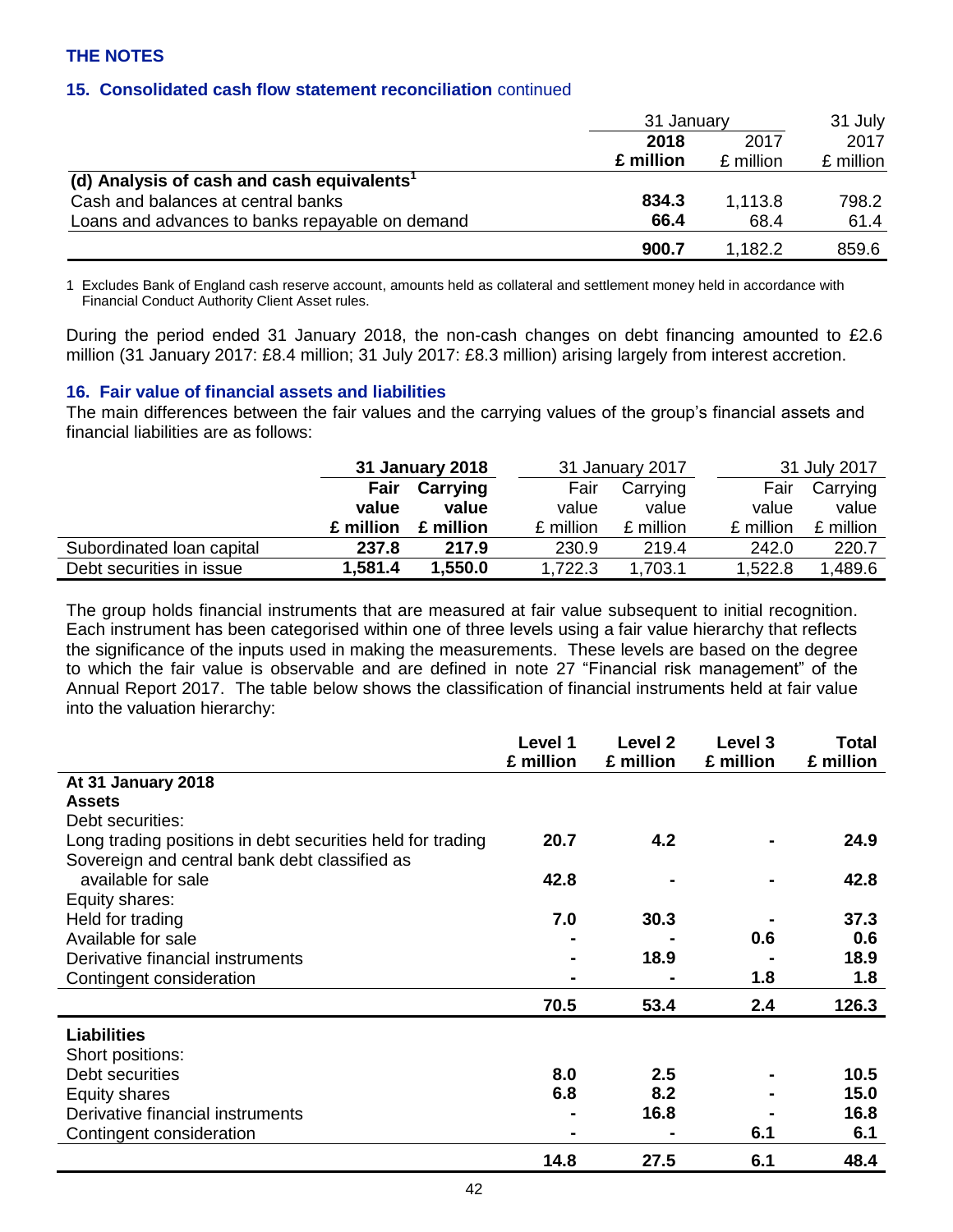## **16. Fair value of financial assets and liabilities** continued

|                                                                     | Level 1<br>£ million | Level <sub>2</sub><br>£ million | Level <sub>3</sub><br>£ million | Total<br>£ million |
|---------------------------------------------------------------------|----------------------|---------------------------------|---------------------------------|--------------------|
| At 31 January 2017                                                  |                      |                                 |                                 |                    |
| <b>Assets</b>                                                       |                      |                                 |                                 |                    |
| Debt securities:                                                    |                      |                                 |                                 |                    |
| Long trading positions in debt securities held for trading          | 12.7                 | 1.8                             |                                 | 14.5               |
| Sovereign and central bank debt classified as<br>available for sale | 40.7                 |                                 |                                 | 40.7               |
| Equity shares:                                                      |                      |                                 |                                 |                    |
| Held for trading                                                    | 5.8                  | 27.7                            |                                 | 33.5               |
| Available for sale                                                  |                      |                                 | 2.1                             | 2.1                |
| Derivative financial instruments                                    |                      | 29.8                            |                                 | 29.8               |
| Contingent consideration                                            |                      |                                 | 2.4                             | 2.4                |
|                                                                     |                      |                                 |                                 |                    |
|                                                                     | 59.2                 | 59.3                            | 4.5                             | 123.0              |
| <b>Liabilities</b>                                                  |                      |                                 |                                 |                    |
| Short positions:                                                    |                      |                                 |                                 |                    |
| Debt securities                                                     | 8.6                  | 2.6                             |                                 | 11.2               |
| <b>Equity shares</b>                                                | 3.7                  | 9.1                             |                                 | 12.8               |
| Derivative financial instruments                                    |                      | 17.9                            |                                 | 17.9               |
| Contingent consideration                                            |                      |                                 | 4.6                             | 4.6                |
|                                                                     | 12.3                 | 29.6                            | 4.6                             | 46.5               |
|                                                                     |                      |                                 |                                 |                    |
|                                                                     |                      |                                 |                                 |                    |
|                                                                     | Level 1              | Level <sub>2</sub>              | Level 3                         | Total              |
|                                                                     | £ million            | £ million                       | £ million                       | £ million          |
| At 31 July 2017                                                     |                      |                                 |                                 |                    |
| <b>Assets</b>                                                       |                      |                                 |                                 |                    |
| Debt securities:                                                    |                      |                                 |                                 |                    |
| Long trading positions in debt securities held for trading          | 13.7                 | 2.5                             |                                 | 16.2               |
| Sovereign and central bank debt classified as                       |                      |                                 |                                 |                    |
| available for sale                                                  | 43.6                 |                                 |                                 | 43.6               |
| Equity shares:                                                      |                      | 26.5                            |                                 |                    |
| Held for trading<br>Available for sale                              | 5.4                  |                                 | 0.8                             | 31.9<br>0.8        |
| Derivative financial instruments                                    |                      | 27.0                            |                                 | 27.0               |
| Contingent consideration                                            |                      |                                 | 2.7                             | 2.7                |
|                                                                     |                      |                                 |                                 |                    |
|                                                                     | 62.7                 | 56.0                            | 3.5                             | 122.2              |
| <b>Liabilities</b>                                                  |                      |                                 |                                 |                    |
| Short positions:                                                    |                      |                                 |                                 |                    |
| Debt securities                                                     | 8.0                  | 3.5                             |                                 | 11.5               |
| <b>Equity shares</b>                                                | 4.7                  | 11.5                            |                                 | 16.2               |
| Derivative financial instruments                                    |                      | 11.5                            |                                 | 11.5               |
| Contingent consideration                                            |                      |                                 | 6.6                             | 6.6                |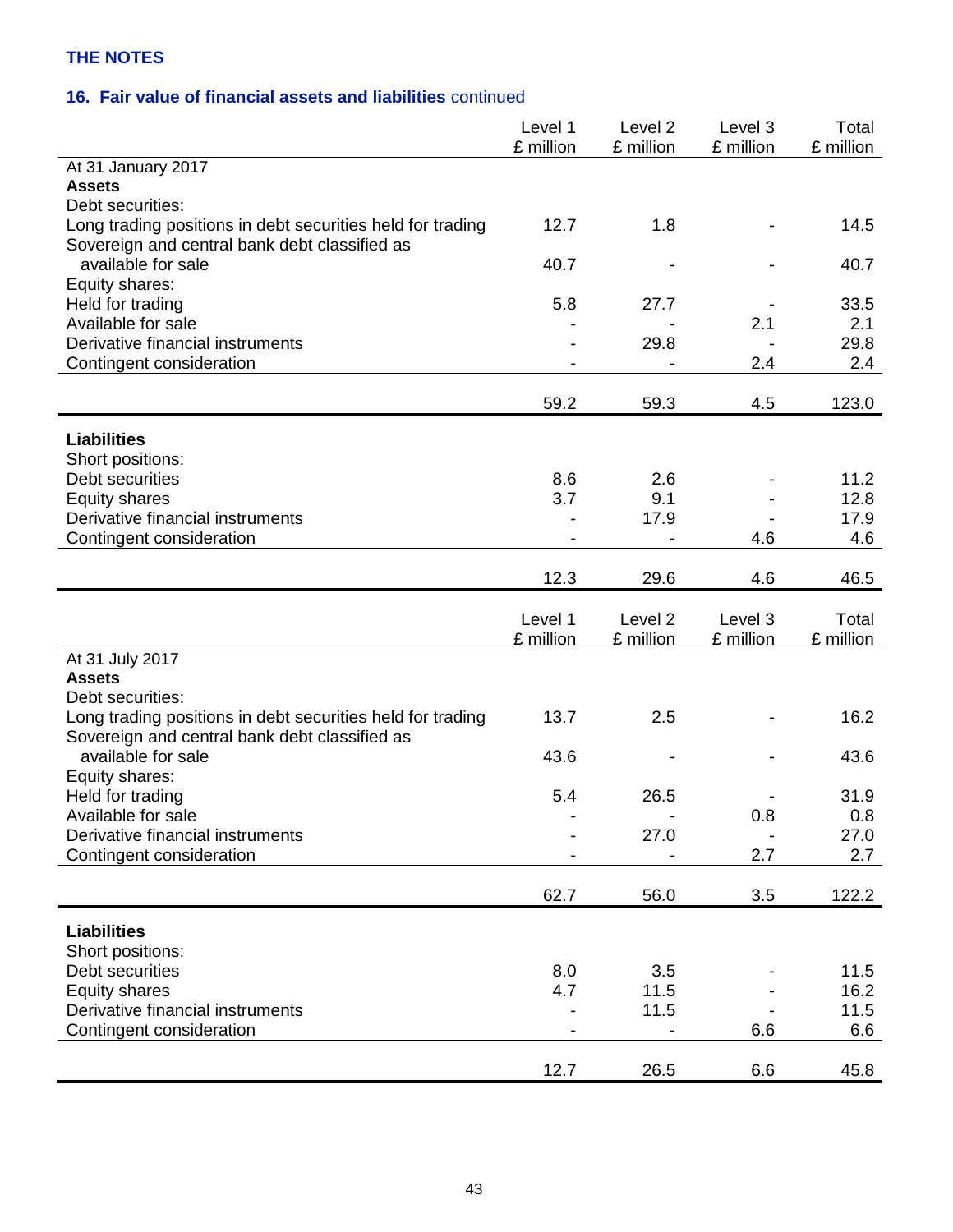#### **16. Fair value of financial assets and liabilities** continued

At 31 January 2018, financial instruments classified as Level 3 predominantly comprise a legacy investment property fund and contingent consideration payable and receivable in relation to two acquisitions and the disposal of a subsidiary (as described in note 27 "Financial risk management" of the Annual Report 2017).

The valuation of contingent consideration is determined on a discounted expected cash flow basis. The group believes that there is no reasonably possible change to the inputs used in the valuation of this position which would have a material effect on the group's consolidated income statement.

There were no significant transfers between Level 1, 2 and 3 during the six months ended 31 January 2018 (six months ended 31 January 2017: none; year ended 31 July 2017: none).

Movements in financial instruments categorised as Level 3 during the periods were:

|                                                              | <b>Equity shares</b> |               |
|--------------------------------------------------------------|----------------------|---------------|
|                                                              | available            | Contingent    |
|                                                              | for sale             | consideration |
|                                                              | £ million            | £ million     |
| At 1 August 2016                                             | 2.0                  |               |
| Total losses recognised in the consolidated income statement |                      |               |
| Total gains recognised in other comprehensive income         | 0.1                  |               |
| Purchases and issues                                         |                      | (4.6)         |
| Sales and settlements                                        |                      | 2.4           |
|                                                              |                      |               |
| At 31 January 2017                                           | 2.1                  | (2.2)         |
| Total losses recognised in the consolidated income statement |                      |               |
| Total gains recognised in other comprehensive income         |                      |               |
| Purchases and issues                                         |                      | (2.0)         |
| Sales and settlements                                        | (1.3)                | 0.3           |
|                                                              |                      |               |
| At 31 July 2017                                              | 0.8                  | (3.9)         |
| Total losses recognised in the consolidated income statement |                      | (0.3)         |
| Total losses recognised in other comprehensive income        |                      | (0.3)         |
| Purchases and issues                                         |                      |               |
| Sales and settlements                                        | (0.2)                | 0.2           |
|                                                              |                      |               |
| At 31 January 2018                                           | 0.6                  | (4.3)         |

The losses recognised in the consolidated income statement relating to instruments held at 31 January 2018 amounted to £0.3 million (31 January 2017: £nil; 31 July 2017: £nil).